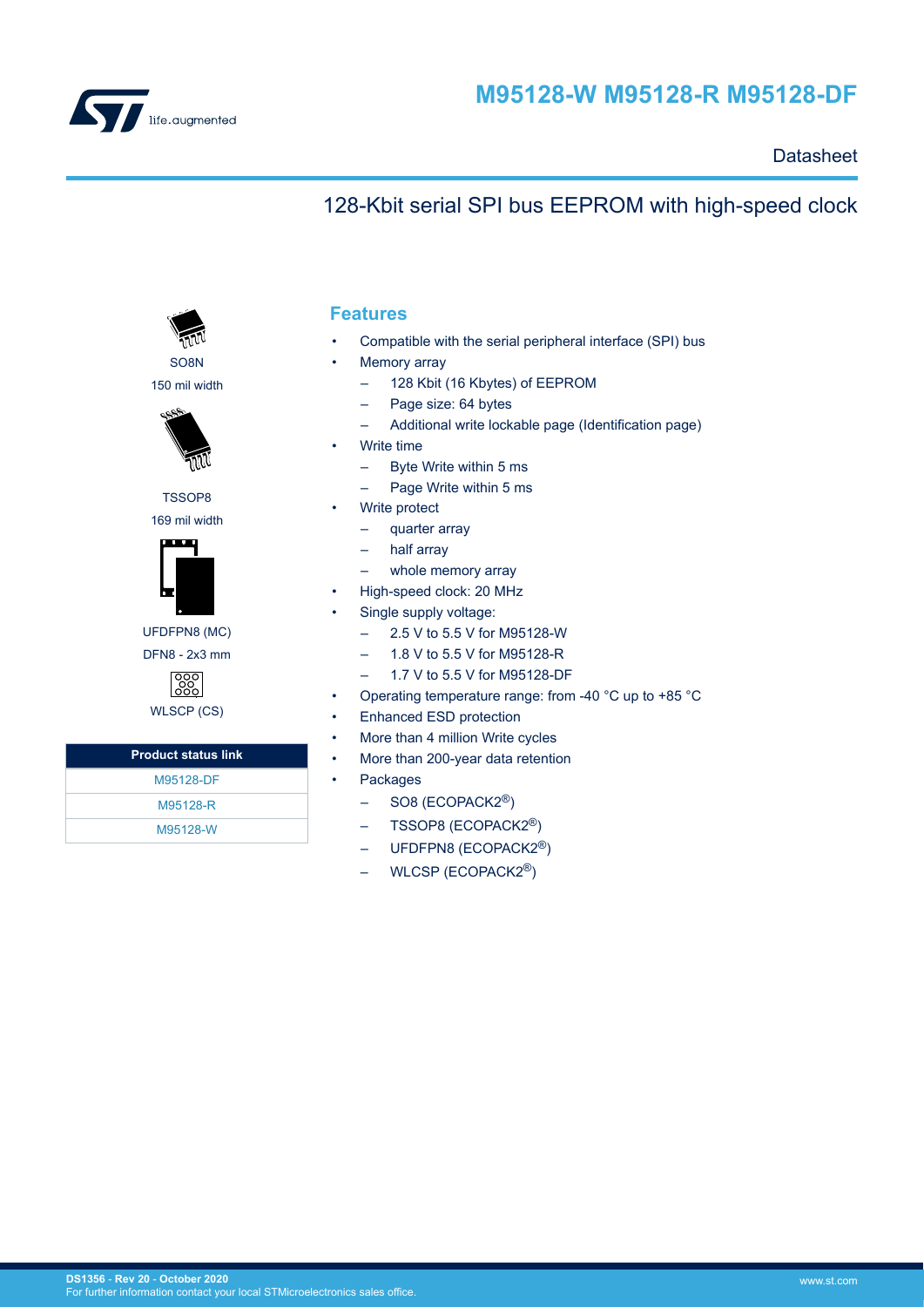<span id="page-1-0"></span>

## **1 Description**

The M95128 devices are electrically erasable programmable memories (EEPROMs) organized as 16384 x 8 bits, accessed through the SPI bus.

The M95128-W can operate with a supply voltage from 2.5 V to 5.5 V, the M95128-R can operate with a supply voltage from 1.8 V to 5.5 V and the M95128-DF can operate with a supply voltage from 1.7 V to 5.5 V, over an ambient temperature range of -40 °C / +85 °C.

The M95128-DF offers an additional page, named the Identification page (64 bytes). The Identification page can be used to store sensitive application parameters that can be (later) permanently locked in read-only mode.



#### **Figure 1. Logic diagram**

The SPI bus signals are C, D and Q, as shown in Figure 1. Logic diagram and Table 1. Signal names. The device is selected when Chip select  $(\overline{S})$  is driven low. Communications with the device can be interrupted when the HOLD is driven low.

#### **Table 1. Signal names**

| <b>Signal name</b>      | <b>Function</b>    | <b>Direction</b>         |
|-------------------------|--------------------|--------------------------|
| C                       | Serial clock       | Input                    |
| D                       | Serial data input  | Input                    |
| Q                       | Serial data output | Output                   |
| $\overline{\mathsf{S}}$ | Chip select        | Input                    |
| $\overline{\mathsf{W}}$ | Write protect      | Input                    |
| <b>HOLD</b>             | Hold               | Input                    |
| $V_{CC}$                | Supply voltage     | $\overline{\phantom{a}}$ |
| <b>V<sub>SS</sub></b>   | Ground             | ٠                        |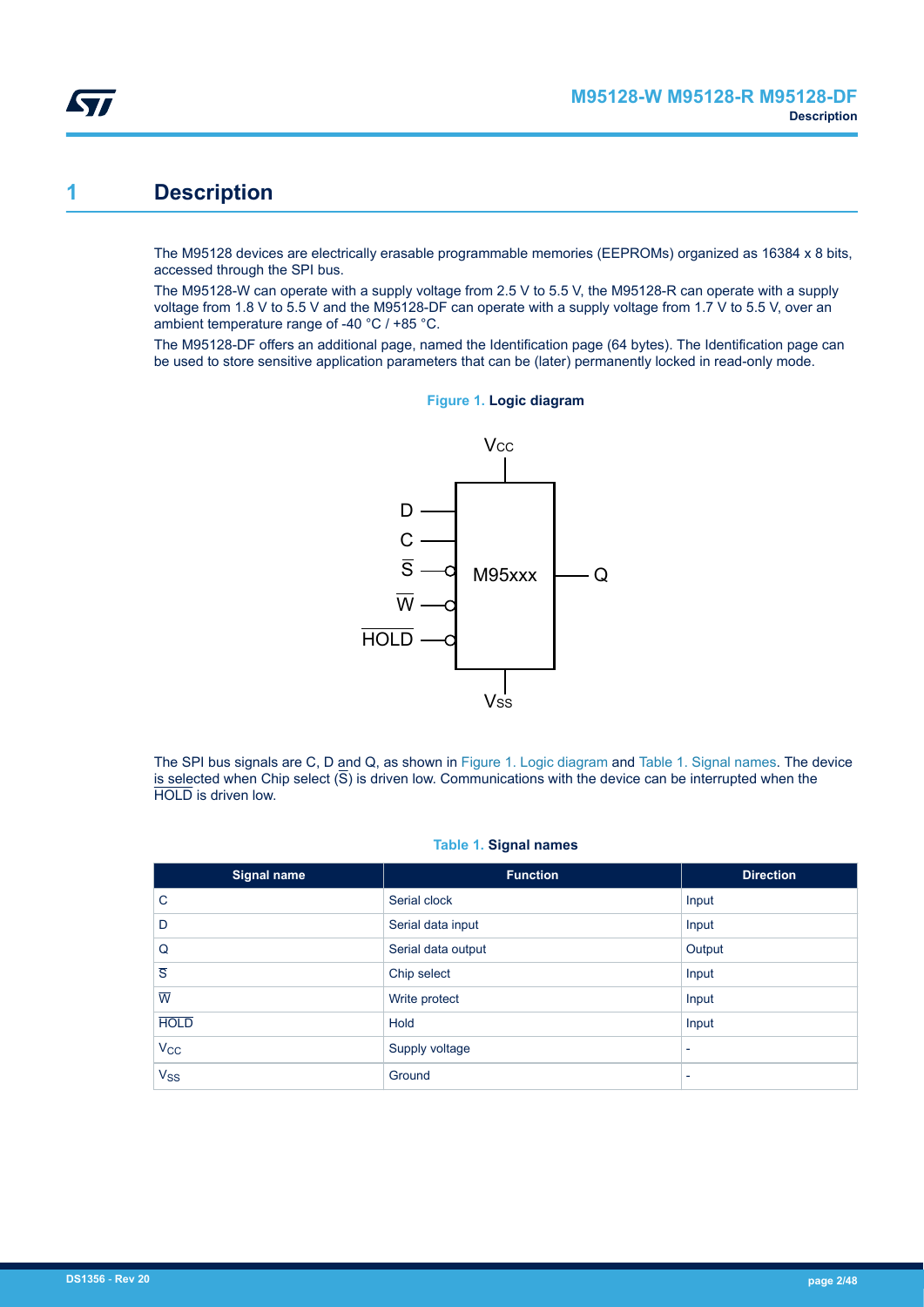### <span id="page-2-0"></span>**Figure 2. 8-pin package connections (top view)**

|                                                                                                                  |  | M95xxx         |                      |
|------------------------------------------------------------------------------------------------------------------|--|----------------|----------------------|
| $\begin{array}{c}\n\overline{\mathbf{S}} \\ \mathbf{Q} \\ \hline\n\mathbf{Q} \\ \hline\n\mathbf{W}\n\end{array}$ |  |                | $8 \bigcup V_{CC}$   |
|                                                                                                                  |  | $\overline{7}$ | $\not\parallel$ HOLD |
|                                                                                                                  |  | 6              | hс                   |
| $V_{SS}$ $\overrightarrow{\parallel}$ 4                                                                          |  | 5              | -<br>ס ן             |

1. See [Section 10 Package information](#page-32-0) for package dimensions, and how to identify pin 1.

### **Figure 3. WLCSP connections (top view, marking side, with bumps on the underside)**



**Table 2. Signals vs. bump position**

| <b>Position</b> | A                        | B                        | C               | D                        |                         |
|-----------------|--------------------------|--------------------------|-----------------|--------------------------|-------------------------|
|                 | <b>HOLD</b>              |                          | $V_{\rm CC}$    |                          |                         |
|                 | $\overline{\phantom{0}}$ |                          | -               |                          |                         |
|                 |                          | $\overline{\phantom{0}}$ | V <sub>SS</sub> | $\overline{\phantom{0}}$ | $\overline{\mathsf{W}}$ |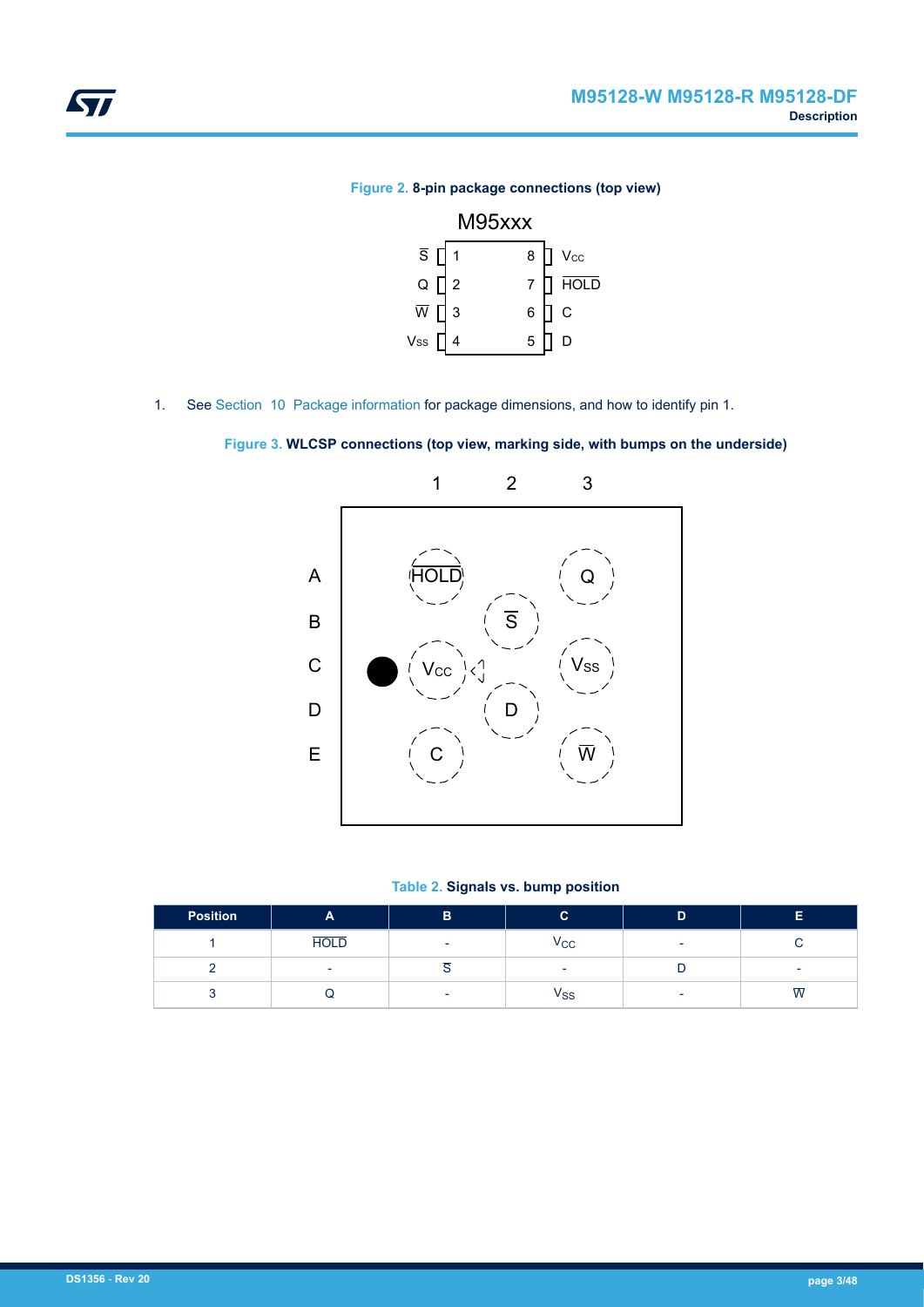<span id="page-3-0"></span>

## **2 Memory organization**

The memory is organized as shown in the following figure.



### **Figure 4. Block diagram**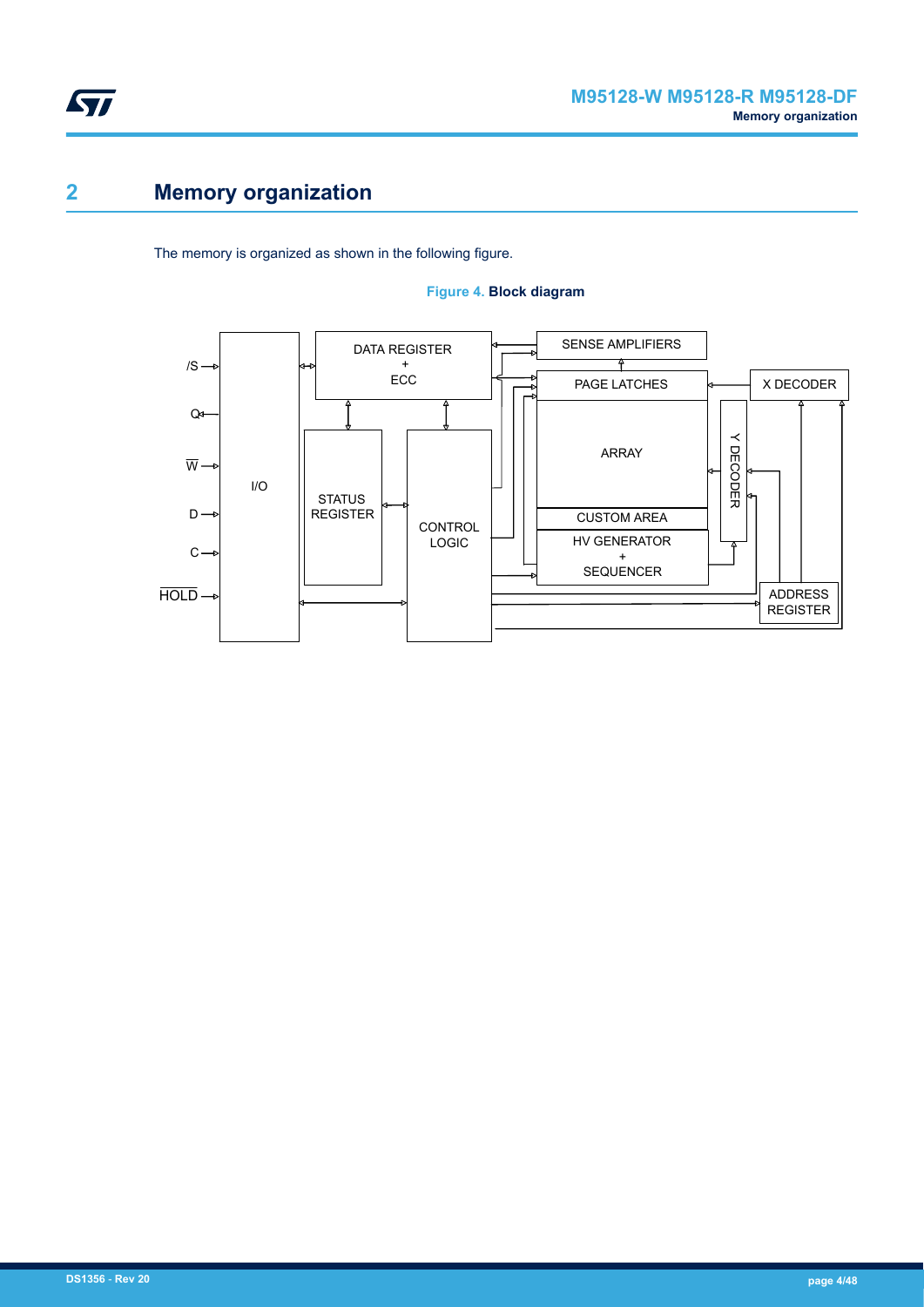<span id="page-4-0"></span>

## **3 Signal description**

During all operations,  $V_{CC}$  must be held stable and within the specified valid range:  $V_{CC}$ (min) to  $V_{CC}$ (max). All of the input and output signals must be held high or low (according to voltages of  $V_{IH}$ ,  $V_{OH}$ ,  $V_{IL}$  or  $V_{OL}$ , as specified in [Section 9 DC and AC parameters](#page-24-0)). These signals are described next.

### **3.1 Serial data output (Q)**

This output signal is used to transfer data serially out of the device. Data is shifted out on the falling edge of Serial clock (C).

### **3.2 Serial data input (D)**

This input signal is used to transfer data serially into the device. It receives instructions, addresses, and the data to be written. Values are latched on the rising edge of Serial clock (C).

### **3.3 Serial clock (C)**

This input signal provides the timing of the serial interface. Instructions, addresses, or data present at Serial data input (D) are latched on the rising edge of Serial clock (C). Data on Serial data output (Q) change from the falling edge of Serial clock (C).

### **3.4 Chip select (S)**

When this input signal is high, the device is deselected and Serial data output (Q) is at high impedance. The device is in the Standby power mode, unless an internal Write cycle is in progress. Driving Chip select (S) low selects the device, placing it in the Active power mode.

After power-up, a falling edge on Chip select  $(\overline{S})$  is required prior to the start of any instruction.

### **3.5 Hold (HOLD)**

The Hold (HOLD) signal is used to pause any serial communications with the device without deselecting the device.

During the Hold condition, the Serial data output (Q) is high impedance, and Serial data input (D) and Serial clock (C) are Don't care.

To start the Hold condition, the device must be selected, with Chip select  $(\overline{S})$  driven low.

### **3.6 Write protect (W)**

The main purpose of this input signal is to freeze the size of the area of memory that is protected against Write instructions (as specified by the values in the BP1 and BP0 bits of the Status register). This pin must be driven either high or low, and must be stable during all Write instructions.

### **3.7 V**<sub>CC</sub> supply voltage

 $V_{CC}$  is the supply voltage.

### **3.8 VSS ground**

 $V_{SS}$  is the reference for all signals, including the  $V_{CC}$  supply voltage.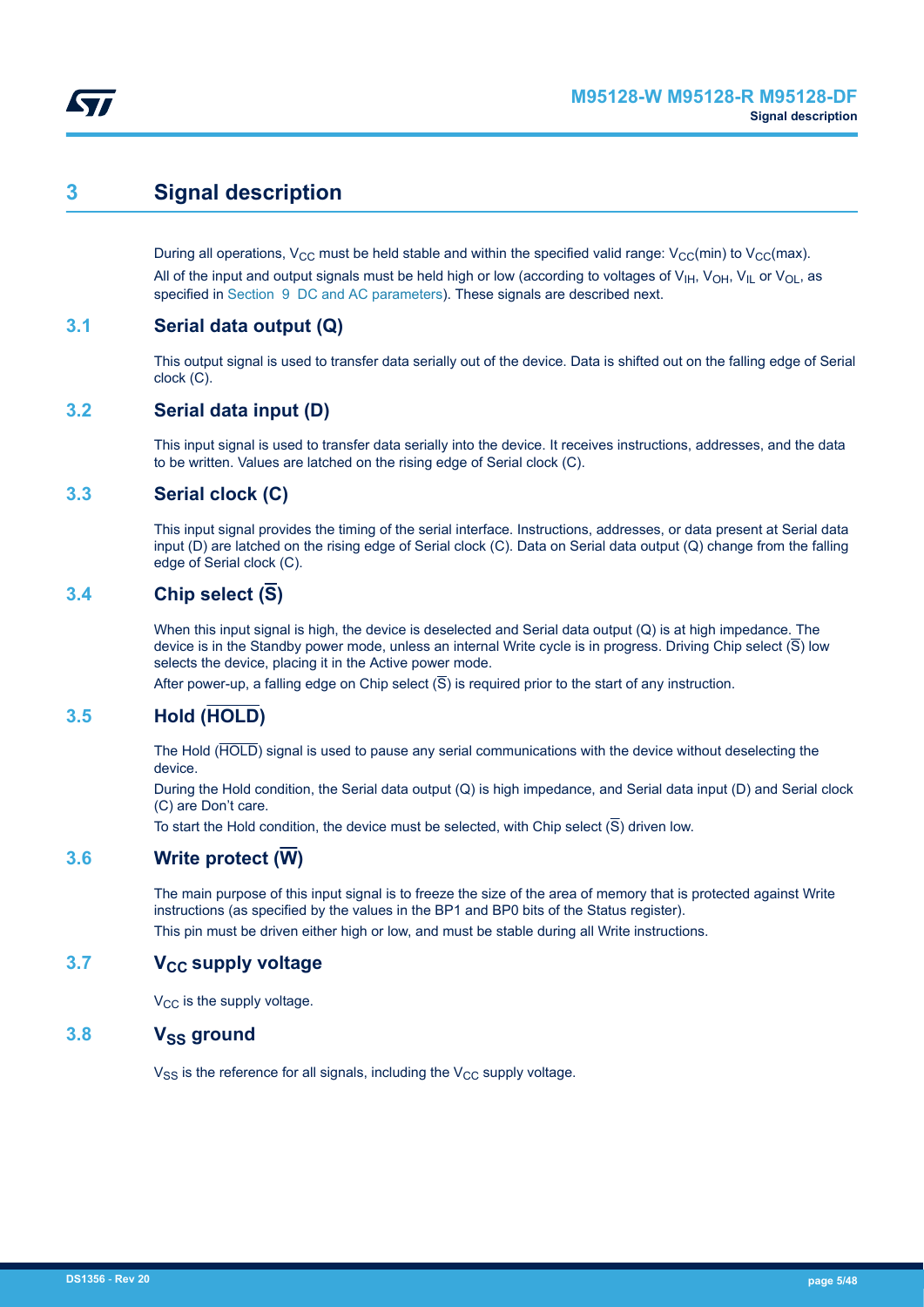<span id="page-5-0"></span>W

## **4 Connecting to the SPI bus**

All instructions, addresses and input data bytes are shifted in to the device, most significant bit first. The Serial data input (D) is sampled on the first rising edge of the Serial clock (C) after Chip select  $(\overline{S})$  goes low.

All output data bytes are shifted out of the device, most significant bit first. The Serial data output (Q) is latched on the first falling edge of the Serial clock (C) after the instruction (such as the Read from Memory array and Read Status register instructions) have been clocked into the device.



#### **Figure 5. Bus master and memory devices on the SPI bus**

1. The Write protect  $\overline{W}$  and Hold ( $\overline{HOLD}$ ) signals should be driven, high or low as appropriate.

Figure 5. Bus master and memory devices on the SPI bus shows an example of three memory devices connected to an SPI bus master. Only one memory device is selected at a given time, so only one memory device drives the Serial data output (Q) line at that time. The other memory devices are in high impedance state. The pull-up resistor R ensures that a device is not selected if the Bus master leaves the  $\overline{S}$  line in the high impedance state. In applications where the bus master can enter a state where the whole input/output SPI bus is high-impedance at a given time (for example, if the bus master is reset during the transmission of an instruction), it is advised to connect the clock line (C) to an external pull-down resistor so that, if all inputs/outputs become high-impedance, the C line is pulled low (while the  $\overline{S}$  line is pulled high). This ensures that  $\overline{S}$  and C do not become high at the same time, and so, that the t<sub>SHCH</sub> requirement is met. The typical value of R is 100 kΩ.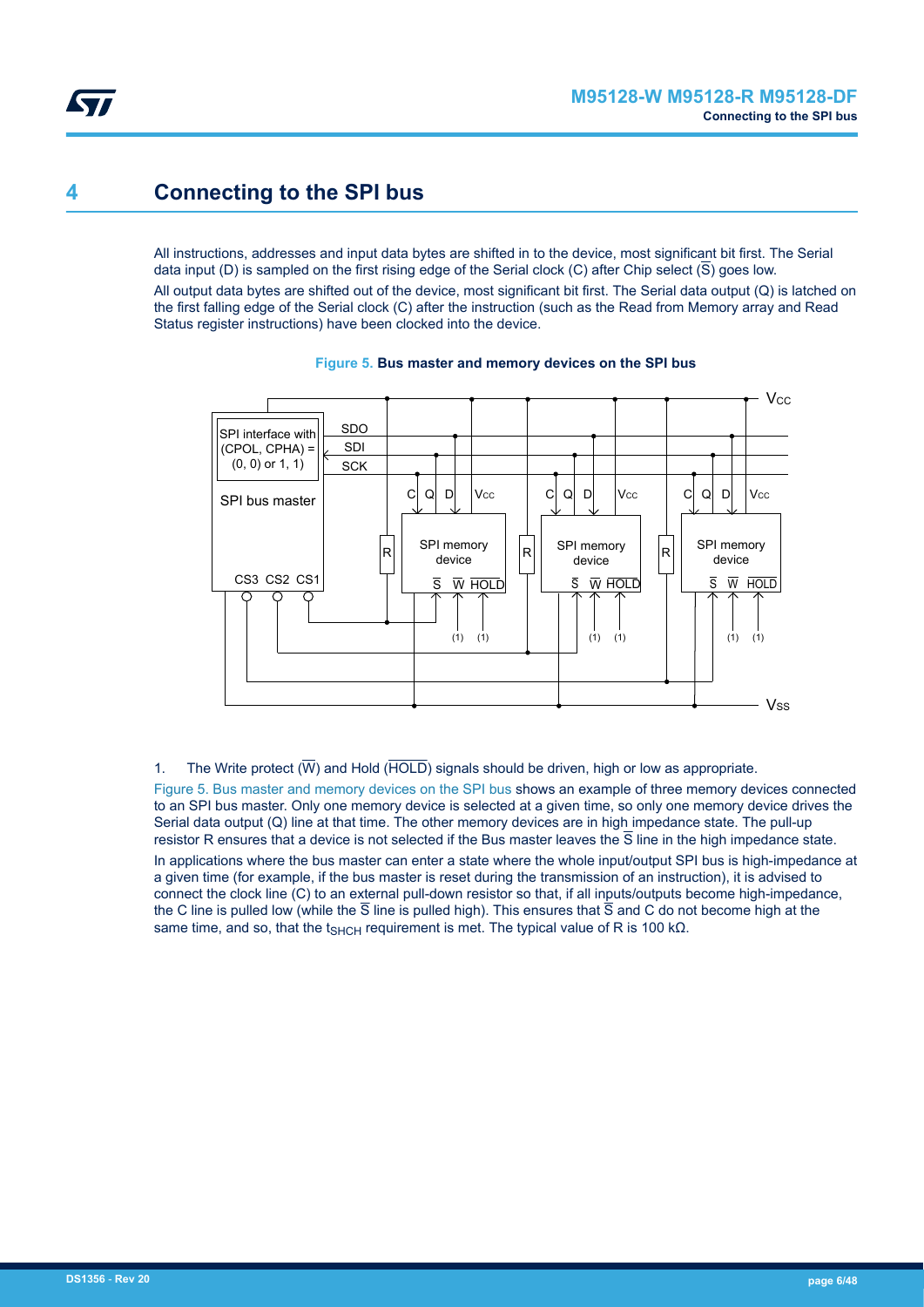### <span id="page-6-0"></span>**4.1 SPI modes**

These devices can be driven by a microcontroller with its SPI peripheral running in either of the following two modes:

- $\cdot$  CPOL = 0, CPHA = 0
- $CPOL = 1$ ,  $CPHA = 1$

For these two modes, input data is latched in on the rising edge of Serial clock (C), and output data is available from the falling edge of Serial clock (C).

The difference between the two modes, as shown in Figure 6. SPI modes supported, is the clock polarity when the bus master is in Stand-by mode and not transferring data:

- C remains at 0 for  $(CPOL = 0, CPHA = 0)$
- C remains at 1 for (CPOL =  $1$ , CPHA =  $1$ )

#### **Figure 6. SPI modes supported**

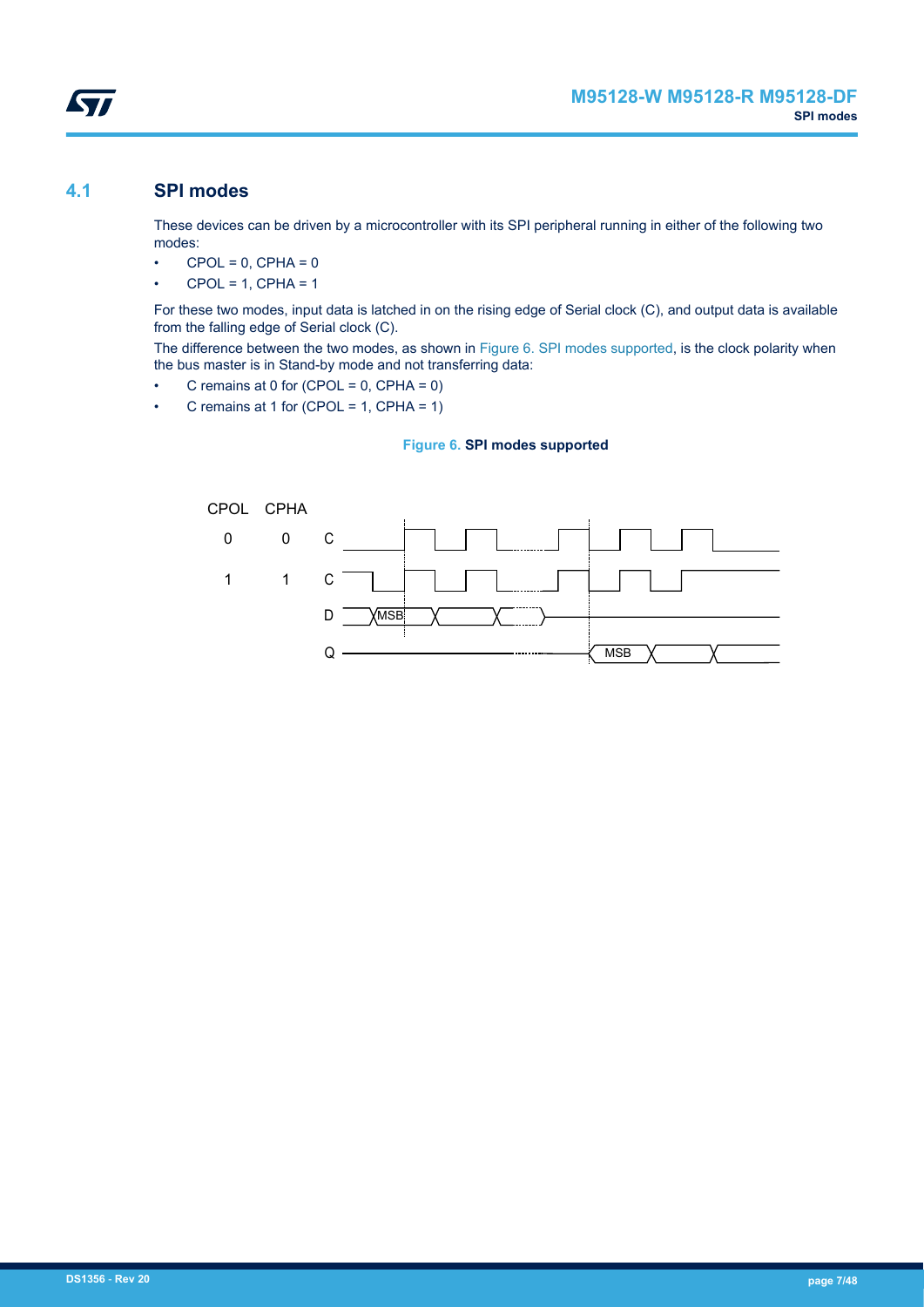## <span id="page-7-0"></span>**5 Operating features**

### **5.1 Supply voltage (V<sub>CC</sub>)**

### **5.1.1 Operating supply voltage (V<sub>CC</sub>)**

Prior to selecting the memory and issuing instructions to it, a valid and stable  $V_{CC}$  voltage within the specified  $[V<sub>CC</sub>(min), V<sub>CC</sub>(max)]$  range must be applied (see Operating conditions in [Section 9 DC and AC parameters\)](#page-24-0). This voltage must remain stable and valid until the end of the transmission of the instruction and, for a Write instruction, until the completion of the internal write cycle  $(t_W)$ . In order to secure a stable DC supply voltage, it is recommended to decouple the  $V_{CC}$  line with a suitable capacitor (usually in the range between 10 and 100 nF) close to the  $V_{CC}$  /  $V_{SS}$  device pins.

#### **5.1.2 Device reset**

In order to prevent erroneous instruction decoding and inadvertent Write operations during power‑up, a power‑on‑reset (POR) circuit is included. At power-up, the device does not respond to any instruction until VCC reaches the POR threshold voltage. This threshold is lower than the minimum  $V_{CC}$  operating voltage (see Operating conditions in [Section 9 DC and AC parameters](#page-24-0)).

At power-up, when  $V_{CC}$  passes over the POR threshold, the device is reset and is in the following state:

- in Standby power mode.
- deselected.
- Status register values:
	- the Write enable latch (WEL) bit is reset to 0
	- the Write in progress (WIP) bit is reset to 0
	- the SRWD, BP1 and BP0 bits remain unchanged (non-volatile bits).

It is important to note that the device must not be accessed until  $V_{CC}$  reaches a valid and stable level within the specified  $[V_{CC}(min), V_{CC}(max)]$  range, as defined under Operating conditions in [Section 9 DC and AC](#page-24-0) [parameters.](#page-24-0)

#### **5.1.3 Power-up conditions**

When the power supply is turned on, V<sub>CC</sub> rises continuously from V<sub>SS</sub> to V<sub>CC</sub>. During this time, the Chip select ( $\overline{S}$ ) line is not allowed to float but should follow the V<sub>CC</sub> voltage. It is therefore recommended to connect the  $\overline{S}$  line to  $V_{CC}$  via a suitable pull-up resistor (see [Figure 5. Bus master and memory devices on the SPI bus](#page-5-0)).

In addition, the Chip select  $(\overline{S})$  input offers a built-in safety feature, as the  $\overline{S}$  input is

edge-sensitive as well as level-sensitive: after power-up, the device does not become selected until a falling edge has first been detected on Chip select  $(\overline{S})$ . This ensures that Chip select  $(\overline{S})$  must have been high, prior to going low to start the first operation.

The V<sub>CC</sub> voltage has to rise continuously from 0 V up to the minimum V<sub>CC</sub> operating voltage defined in [Section 9 DC and AC parameters.](#page-24-0)

#### **5.1.4 Power-down**

During power-down (continuous decrease of the  $V_{CC}$  supply voltage below the minimum  $V_{CC}$  operating voltage defined in [Section 9 DC and AC parameters](#page-24-0)), the device must be:

- deselected (Chip select  $\overline{S}$  must be allowed to follow the voltage applied on  $V_{CC}$ )
- in Standby power mode (there must not be any internal write cycle in progress).

### **5.2 Active power and Standby power modes**

When Chip select ( $\overline{S}$ ) is low, the device is selected, and in the Active power mode. The device consumes  $I_{\text{CC}}$ .

When Chip select  $(\overline{S})$  is high, the device is deselected. If a Write cycle is not currently in progress, the device then goes into the Standby power mode, and the device consumption drops to  $I_{\rm CC1}$ , as specified in DC characteristics (see [Section 9 DC and AC parameters\)](#page-24-0).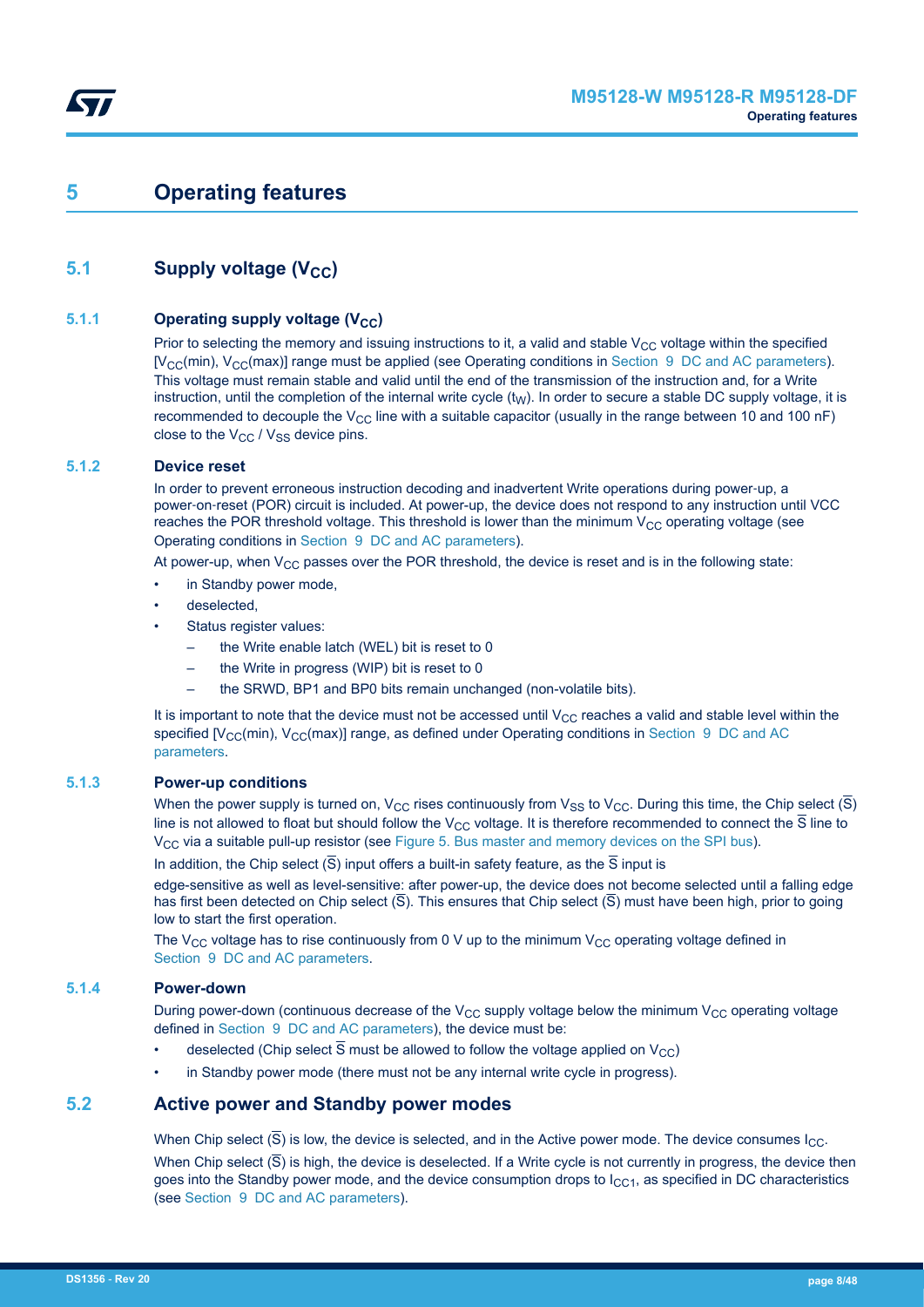### <span id="page-8-0"></span>**5.3 Hold condition**

The Hold (HOLD) signal is used to pause any serial communications with the device without resetting the clocking sequence.

To enter the Hold condition, the device must be selected, with Chip select  $(\overline{S})$  low.

During the Hold condition, the Serial data output (Q) is high impedance, and the Serial data input (D) and the Serial clock (C) are Don't care.

Normally, the device is kept selected for the whole duration of the Hold condition. Deselecting the device while it is in the Hold condition has the effect of resetting the state of the device: this mechanism can be used, if required, to reset the ongoing processes.

*Note: This resets the internal logic, except the WEL and WIP bits of the Status register.*

*In the specific case where the device has moved in a Write command (Inst + Address + data bytes, each data byte being exactly 8 bits), deselecting the device also triggers the Write cycle of this decoded command.*



#### **Figure 7. Hold condition activation**

The Hold condition starts when the Hold  $(\overline{HOLD})$  signal is driven low when Serial clock (C) is already low (as shown in Figure 7. Hold condition activation).

Figure 7. Hold condition activation also shows what happens if the rising and falling edges are not timed to coincide with Serial clock (C) being low.

### **5.4 Status register**

The Status register contains a number of status and control bits that can be read or set (as appropriate) by specific instructions. See [Section 6.3 Read Status register \(RDSR\)](#page-13-0) for a detailed description of the Status register bits.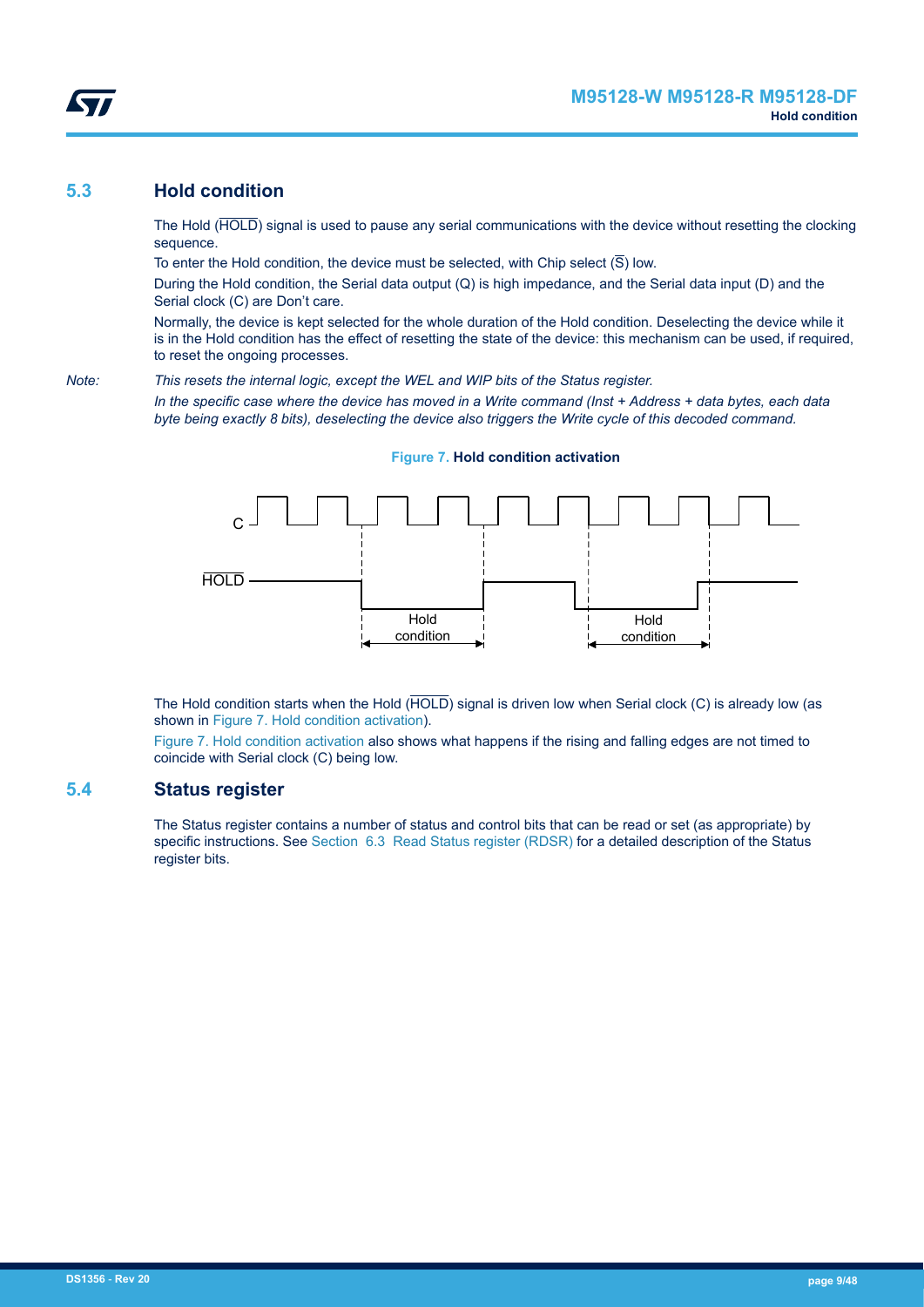### <span id="page-9-0"></span>**5.5 Data protection and protocol control**

The device features the following data protection mechanisms:

- Before accepting the execution of the Write and Write Status register instructions, the device checks whether the number of clock pulses comprised in the instructions is a multiple of eight.
- All instructions that modify data must be preceded by a Write enable (WREN) instruction to set the Write enable latch (WEL) bit.
- The Block protect (BP1, BP0) bits in the Status register are used to configure part of the memory as read‑only.
- The Write protect  $(\overline{W})$  signal is used to protect the Block protect (BP1, BP0) bits in the Status register.

For any instruction to be accepted, and executed, Chip select  $(\overline{S})$  must be driven high after the rising edge of Serial clock (C) for the last bit of the instruction, and before the next rising edge of Serial clock (C). Two points to note in the previous sentence:

- The "last bit of the instruction" can be the eighth bit of the instruction code, or the eighth bit of a data byte, depending on the instruction (except for Read Status register (RDSR) and Read (READ) instructions).
- The "next rising edge of Serial clock (C)" might (or might not) be the next bus transaction for some other device on the SPI bus.

|                 | <b>Status register bits</b> | <b>Protected block</b> | <b>Protected array addresses</b>       |  |  |  |  |
|-----------------|-----------------------------|------------------------|----------------------------------------|--|--|--|--|
| BP <sub>1</sub> | BP <sub>0</sub>             |                        |                                        |  |  |  |  |
|                 |                             | <b>None</b>            | <b>None</b>                            |  |  |  |  |
|                 |                             | Upper quarter          | 3000h - 3FFFh                          |  |  |  |  |
|                 |                             | Upper half             | 2000h - 3FFFh                          |  |  |  |  |
|                 |                             | Whole memory           | 0000h - 3FFFh plus Identification Page |  |  |  |  |

#### **Table 3. Write-protected block size**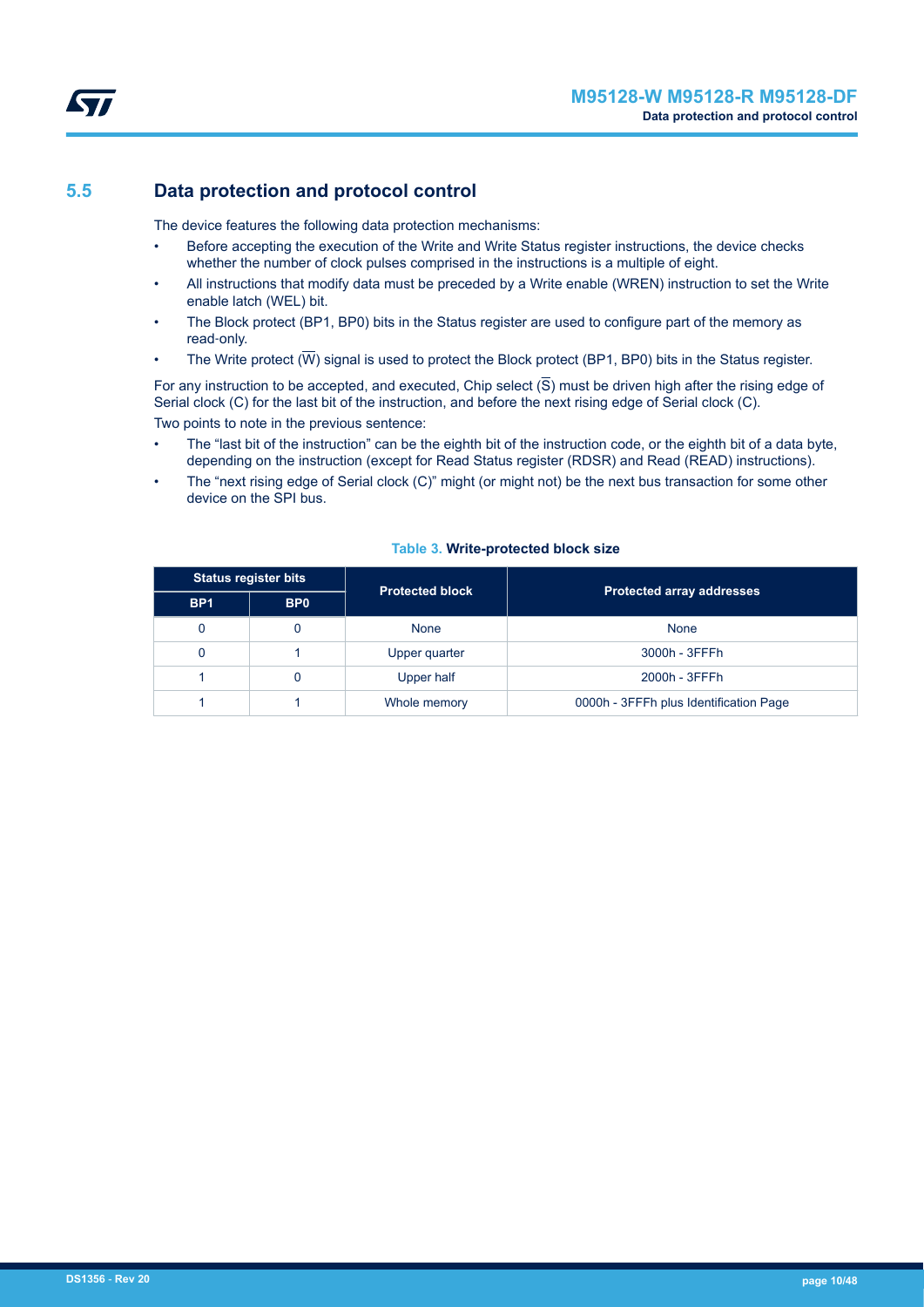<span id="page-10-0"></span>

## **6 Instructions**

Each command is composed of bytes (MSBit transmitted first), initiated with the instruction byte, as summarized in Table 4.

If an invalid instruction is sent (one not contained in Table 4), the device automatically enters in a Wait state until deselected.

#### **Table 4. Instruction set**

| <b>Instruction</b>  | <b>Description</b>                              | <b>Instruction format</b> |
|---------------------|-------------------------------------------------|---------------------------|
| <b>WREN</b>         | Write enable                                    | 0000 0110                 |
| <b>WRDI</b>         | Write disable                                   | 0000 0100                 |
| <b>RDSR</b>         | Read Status register                            | 0000 0101                 |
| <b>WRSR</b>         | Write Status register                           | 0000 0001                 |
| <b>READ</b>         | Read from Memory array                          | 0000 0011                 |
| <b>WRITE</b>        | Write to Memory array                           | 0000 0010                 |
| RDID <sup>(1)</sup> | Read Identification page                        | 1000 0011                 |
| $WRID^{(1)}$        | Write Identification page                       | 1000 0010                 |
| RDLS <sup>(1)</sup> | Reads the Identification page lock status       | 1000 0011                 |
| LID <sup>(1)</sup>  | Locks the Identification page in read-only mode | 1000 0010                 |

*1. Instruction available only for the M95128-D device.*

For read and write commands to memory array and Identification page the address is defined by two bytes as explained in Table 5.

| <b>Instruction</b> | MSB address byte |             |                 |              |             | <b>LSB</b> address byte |                |                |           |                |                |                |                |                |                |                |
|--------------------|------------------|-------------|-----------------|--------------|-------------|-------------------------|----------------|----------------|-----------|----------------|----------------|----------------|----------------|----------------|----------------|----------------|
|                    | b15              | b14         | b13             | b12          | b11         | b10                     | b9             | b8             | b7        | b <sub>6</sub> | b <sub>5</sub> | b4             | b3             | b2             | b <sub>1</sub> | b <sub>0</sub> |
| <b>READ</b>        | X                | X           | A <sub>13</sub> | A12          | A11         | A10                     | A <sub>9</sub> | A <sub>8</sub> | <b>A7</b> | A <sub>6</sub> | A <sub>5</sub> | A4             | A <sub>3</sub> | A <sub>2</sub> | A <sub>1</sub> | A <sub>0</sub> |
| or WRITE           |                  |             |                 |              |             |                         |                |                |           |                |                |                |                |                |                |                |
| <b>RDID</b>        | $\Omega$         | $\mathbf 0$ | 0               | $\mathbf{0}$ | $\mathbf 0$ | $\mathbf 0$             | 0              | $\Omega$       | 0         | $\mathbf{0}$   | A <sub>5</sub> | A <sub>4</sub> | A <sub>3</sub> | A <sub>2</sub> | A <sub>1</sub> | A <sub>0</sub> |
| or WRID            |                  |             |                 |              |             |                         |                |                |           |                |                |                |                |                |                |                |
| <b>RDLS</b>        | $\Omega$         | 0           | 0               | $\Omega$     | 0           | 4                       | 0              |                | 0         | $\mathbf{0}$   | $\mathbf 0$    | $\mathbf 0$    | 0              | $\mathbf{0}$   | $\Omega$       |                |
| or LID             |                  |             |                 |              |             |                         |                |                |           |                |                |                |                |                |                |                |

### **Table 5. Significant bits within the address bytes**

*Note: A: Significant address bit.*

*x: bit is Don't care.*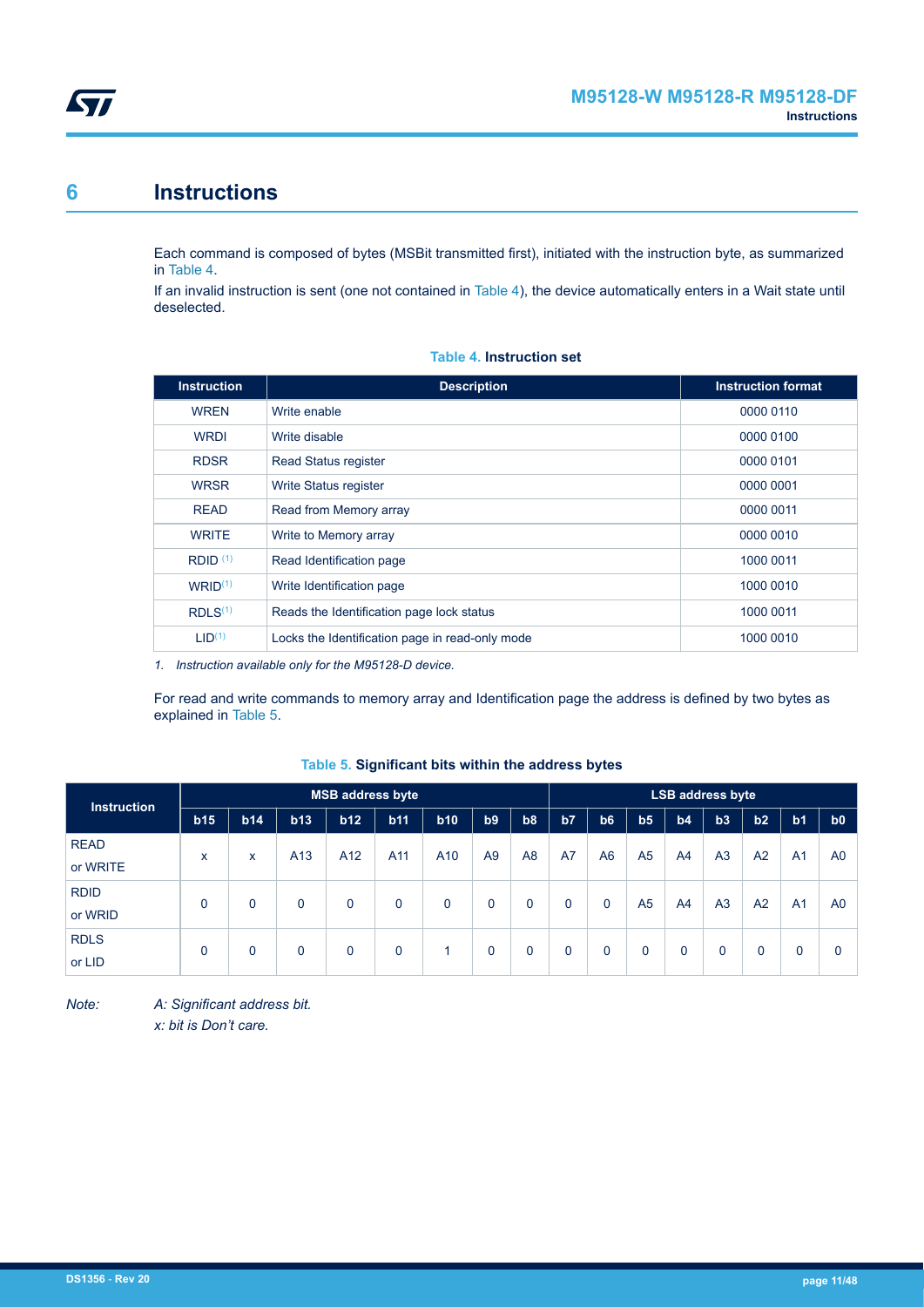### <span id="page-11-0"></span>**6.1 Write enable (WREN)**

The Write enable latch (WEL) bit must be set prior to each WRITE and WRSR instruction. The only way to do this is to send a Write enable instruction to the device.

As shown in Figure 8. Write enable (WREN) sequence, to send this instruction to the device, Chip select  $(\overline{S})$  is driven low, and the bits of the instruction byte are shifted in, on Serial data input (D). The device then enters a wait state. It waits for the device to be deselected by Chip select  $(\overline{S})$  being driven high.



### **Figure 8. Write enable (WREN) sequence**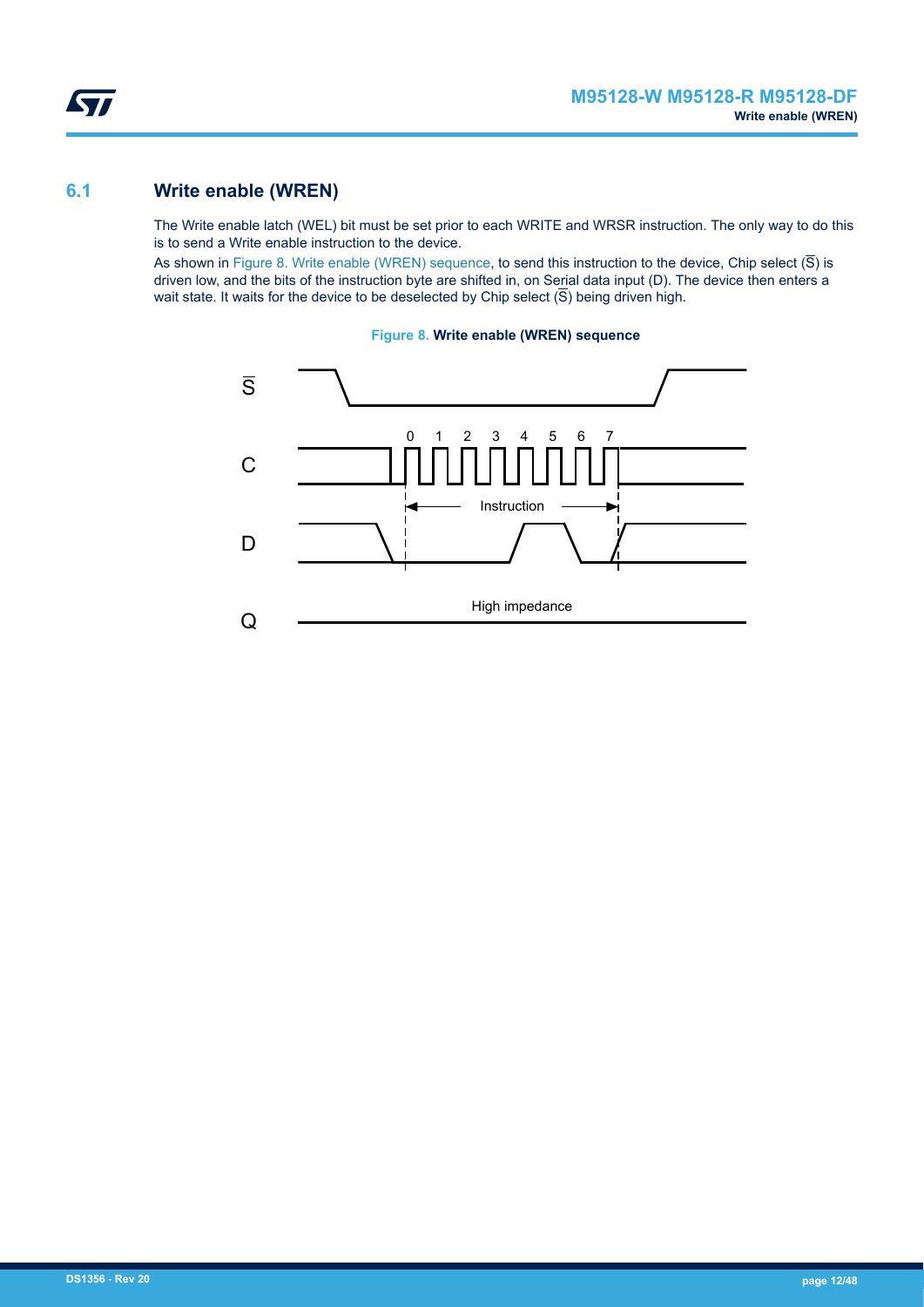### <span id="page-12-0"></span>**6.2 Write disable (WRDI)**

One way of resetting the Write enable latch (WEL) bit is to send a Write disable instruction to the device. As shown in Figure 9, to send this instruction to the device, Chip select  $(\overline{S})$  is driven low, and the bits of the instruction byte are shifted in, on Serial data input (D).

The device then enters a wait state. It waits for a the device to be deselected, by Chip select  $(\overline{S})$  being driven high.

The Write enable latch (WEL) bit, in fact, becomes reset by any of the following events:

- Power-up
- WRDI instruction execution
- WRSR instruction completion
- WRITE instruction completion.



#### **Figure 9. Write disable (WRDI) sequence**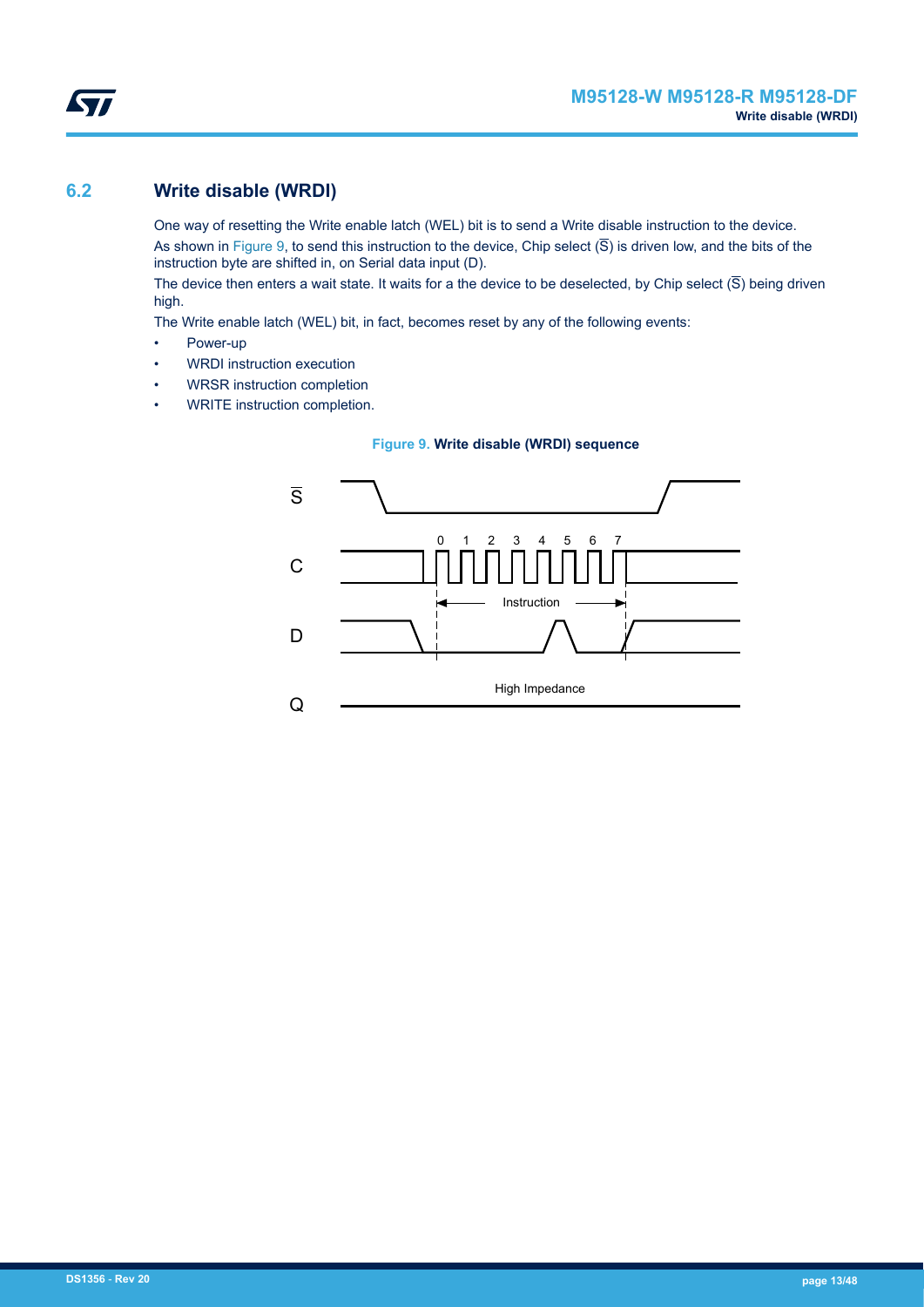### <span id="page-13-0"></span>**6.3 Read Status register (RDSR)**

The Read Status register (RDSR) instruction is used to read the Status register. The Status register may be read at any time, even while a Write or Write Status register cycle is in progress. When one of these cycles is in progress, it is recommended to check the Write in progress (WIP) bit before sending a new instruction to the device. It is also possible to read the Status register continuously, as shown in Figure 10. Read Status register (RDSR) sequence.

#### **Figure 10. Read Status register (RDSR) sequence**



The status and control bits of the Status register are detailed in the following subsections.

#### **6.3.1 WIP bit**

The Write in progress (WIP) bit indicates whether the memory is busy with a Write or Write Status Register cycle. When set to 1, such a cycle is in progress, when reset to 0, no such cycle is in progress.

#### **6.3.2 WEL bit**

The Write enable latch (WEL) bit indicates the status of the internal Write enable latch. When set to 1, the internal Write enable latch is set. When set to 0, the internal Write enable latch is reset, and no Write or Write Status Register instruction is accepted.

The WEL bit is returned to its reset state by the following events:

- Power-up
- Write Disable (WRDI) instruction completion
- Write Status Register (WRSR) instruction completion
- Write (WRITE) instruction completion

#### **6.3.3 BP1, BP0 bits**

The Block protect (BP1, BP0) bits are non volatile. They define the size of the area to be software-protected against Write instructions. These bits are written with the Write Status register (WRSR) instruction. When one or both of the Block protect (BP1, BP0) bits is set to 1, the relevant memory area (as defined in [Table 3. Write](#page-9-0)[protected block size\)](#page-9-0) becomes protected against Write (WRITE) instructions. The Block protect (BP1, BP0) bits can be written provided that the Hardware Protected mode has not been set.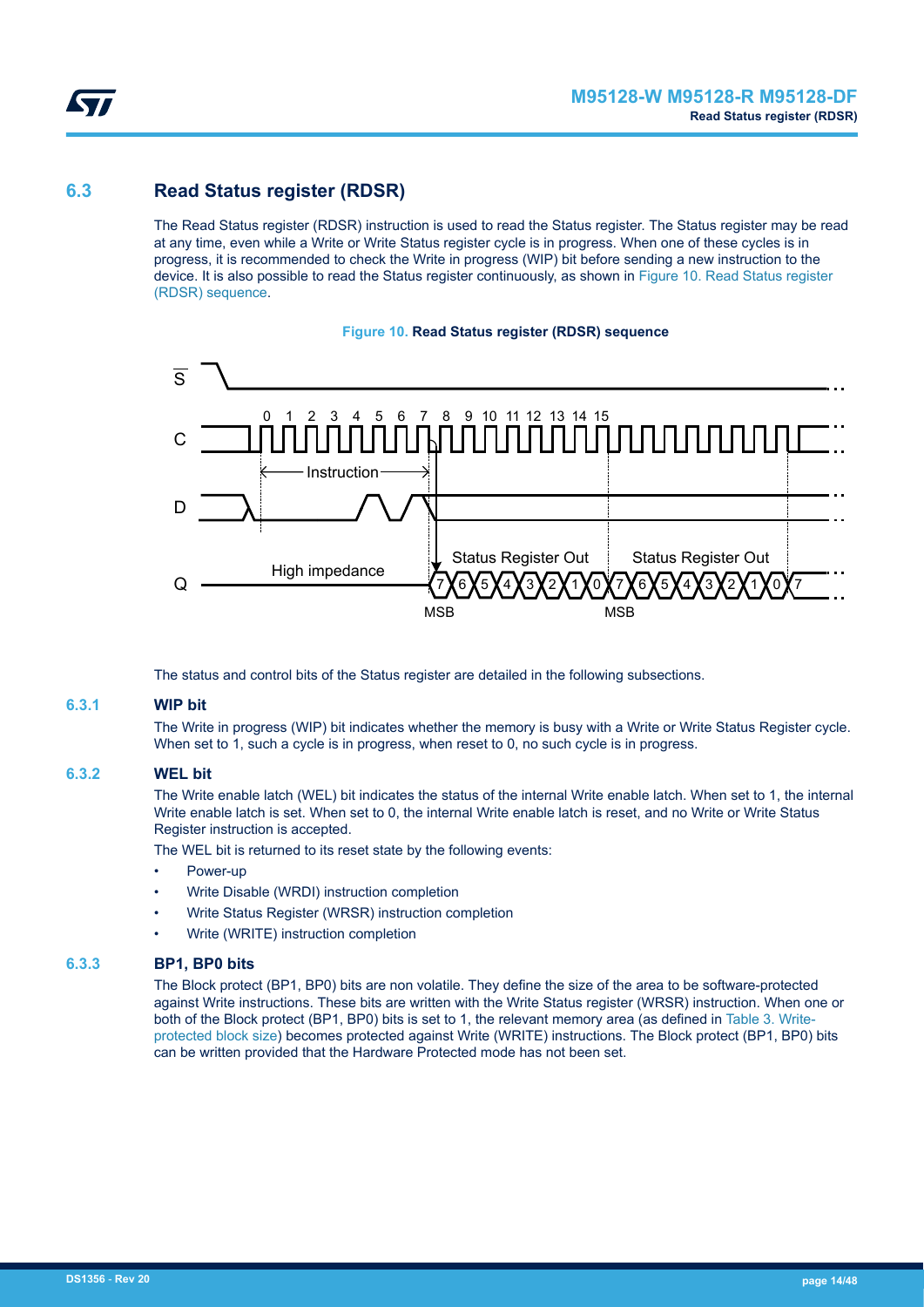#### <span id="page-14-0"></span>**6.3.4 SRWD bit**

The Status register Write Disable (SRWD) bit is operated in conjunction with the Write protect  $(\overline{W})$  signal. The Status register Write Disable (SRWD) bit and Write protect  $(\overline{W})$  signal enable the device to be put in the Hardware Protected mode (when the Status register Write Disable (SRWD) bit is set to 1, and Write protect  $(\overline{W})$  is driven low). In this mode, the non-volatile bits of the Status register (SRWD, BP1, BP0) become read-only bits and the Write Status register (WRSR) instruction is no longer accepted for execution.

#### **Table 6. Status register format**



Write in progress bit

### **6.4 Write Status register (WRSR)**

The Write Status register (WRSR) instruction is used to write new values to the Status register. Before it can be accepted, a Write enable (WREN) instruction must have been previously executed.

The Write Status register (WRSR) instruction is entered by driving Chip select  $(\overline{S})$  low, followed by the instruction code, the data byte on Serial Data input (D) and Chip select ( $\overline{S}$ ) driven high. Chip select ( $\overline{S}$ ) must be driven high after the rising edge of Serial clock (C) that latches in the eighth bit of the data byte, and before the next rising edge of Serial clock (C). Otherwise, the Write Status register (WRSR) instruction is not executed.

The instruction sequence is shown in Figure 11 below.





Driving the Chip select  $(\overline{S})$  signal high at a byte boundary of the input data triggers the

self-timed Write cycle that takes t<sub>W</sub> to complete (as specified in AC tables in [Section 9 DC and AC parameters\)](#page-24-0). While the Write Status register cycle is in progress, the Status register may still be read to check the value of the Write in progress (WIP) bit: the WIP bit is 1 during the self-timed Write cycle t<sub>W</sub>, and 0 when the Write cycle is complete. The WEL bit (Write enable latch) is also reset at the end of the Write cycle  $t_W$ .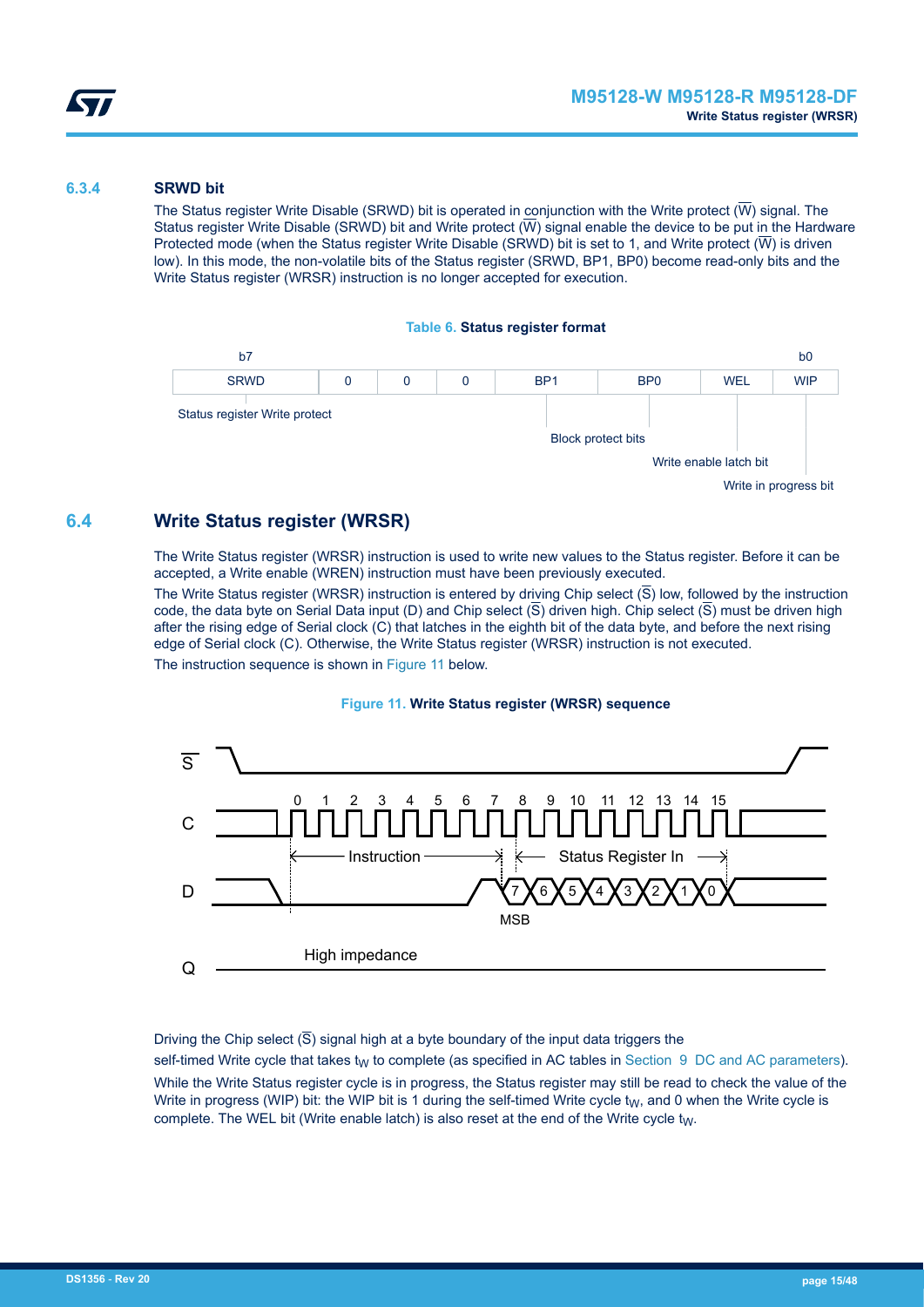<span id="page-15-0"></span>The Write Status register (WRSR) instruction enables the user to change the values of the BP1, BP0 and SRWD bits:

- The Block protect (BP1, BP0) bits define the size of the area that is to be treated as read-only, as defined in [Table 3. Write-protected block size.](#page-9-0)
- The SRWD (Status register Write Disable) bit, in accordance with the signal read on the Write protect pin  $(\overline{W})$ , enables the user to set or reset the Write protection mode of the Status register itself, as defined in Table 7. Protection modes. When in Write-protected mode, the Write Status register (WRSR) instruction is not executed.

The contents of the SRWD and BP1, BP0 bits are updated after the completion of the WRSR instruction, including the  $t_W$  Write cycle.

The Write Status register (WRSR) instruction has no effect on the b6, b5, b4, b1, b0 bits in the Status register. Bits b6, b5, b4 are always read as 0.

|          | <b>SRWD</b> | <b>Mode</b>                     |                                                                                                          | <b>Memory content</b>          |                                       |  |  |
|----------|-------------|---------------------------------|----------------------------------------------------------------------------------------------------------|--------------------------------|---------------------------------------|--|--|
| W signal | bit         |                                 | Write protection of the Status register                                                                  | <b>Protected</b><br>area $(1)$ | Unprotected area $(1)$                |  |  |
|          | 0           | Software-<br>protected          | Status register is writable (if the WREN                                                                 |                                | Ready to accept<br>Write instructions |  |  |
| $\Omega$ | 0           |                                 | instruction has set the WEL bit).<br>The values in the BP1 and BP0 bits can be                           | Write-<br>protected            |                                       |  |  |
|          |             | (SPM)                           | changed.                                                                                                 |                                |                                       |  |  |
| $\Omega$ |             | Hardware-<br>protected<br>(HPM) | Status register is Hardware write-protected.<br>The values in the BP1 and BP0 bits cannot be<br>changed. | Write-<br>protected            | Ready to accept<br>Write instructions |  |  |

#### **Table 7. Protection modes**

*1. As defined by the values in the Block protect (BP1, BP0) bits of the Status register. See [Table 3. Write-protected block size.](#page-9-0)*

The protection features of the device are summarized in Table 7.

When the Status register Write Disable (SRWD) bit in the Status register is 0 (its initial delivery state), it is possible to write to the Status register (provided that the WEL bit has previously been set by a WREN instruction), regardless of the logic level applied on the Write protect  $(\overline{W})$  input pin.

When the Status register Write Disable (SRWD) bit in the Status register is set to 1, two cases should be considered, depending on the state of the Write protect  $(\overline{W})$  input pin:

- If Write protect  $(\overline{W})$  is driven high, it is possible to write to the Status register (provided that the WEL bit has previously been set by a WREN instruction).
- If Write protect  $(\overline{W})$  is driven low, it is not possible to write to the Status register even if the WEL bit has previously been set by a WREN instruction. (Attempts to write to the Status register are rejected, and are not accepted for execution). As a consequence, all the data bytes in the memory area, which are Softwareprotected (SPM) by the Block protect (BP1, BP0) bits in the Status register, are also hardware-protected against data modification.

Regardless of the order of the two events, the Hardware-protected mode (HPM) can be entered by:

- either setting the SRWD bit after driving the Write protect  $(\overline{W})$  input pin low,
- or driving the Write protect  $(\overline{W})$  input pin low after setting the SRWD bit.

Once the Hardware-protected mode (HPM) has been entered, the only way of exiting it is to pull high the Write protect  $(\overline{W})$  input pin.

If the Write protect  $\overline{W}$ ) input pin is permanently tied high, the Hardware-protected mode (HPM) can never be activated, and only the Software-protected mode (SPM), using the Block protect (BP1, BP0) bits in the Status register, can be used.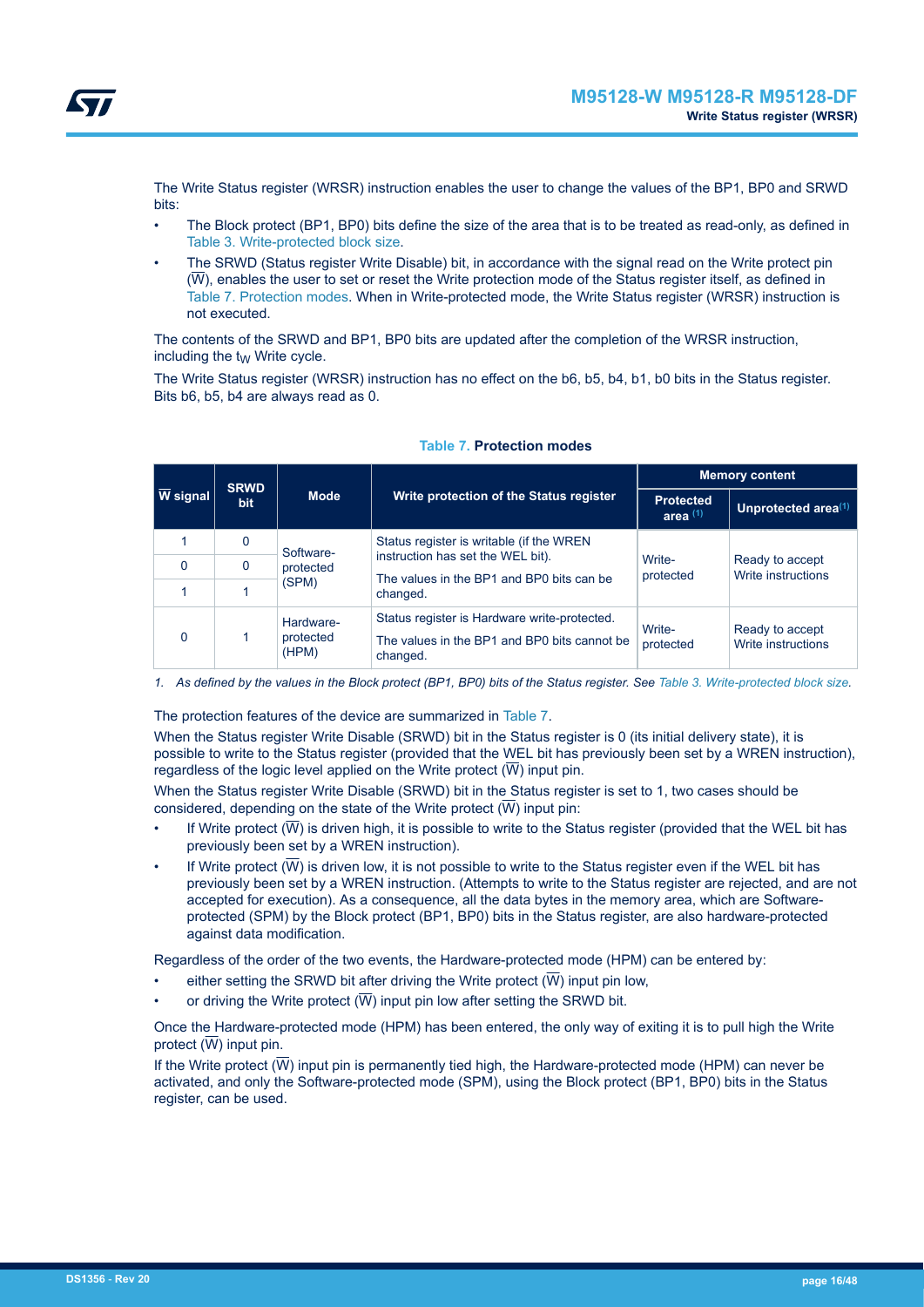### <span id="page-16-0"></span>**6.5 Read from Memory array (READ)**

As shown in Figure 12, to send this instruction to the device, Chip select  $(\overline{S})$  is first driven low. The bits of the instruction byte and address bytes are then shifted in, on Serial data input (D). The address is loaded into an internal address register, and the byte of data at that address is shifted out, on Serial data output (Q).

### **Figure 12. Read from Memory array (READ) sequence**



*Note: Depending on the memory size, as shown in [Table 5. Significant bits within the address bytes](#page-10-0), the most significant address bits are Don't care.*

> If Chip select  $(\overline{S})$  continues to be driven low, the internal address register is incremented automatically, and the byte of data at the new address is shifted out.

When the highest address is reached, the address counter rolls over to zero, allowing the Read cycle to be continued indefinitely. The whole memory can, therefore, be read with a single READ instruction.

The Read cycle is terminated by driving Chip select ( $\overline{S}$ ) high. The rising edge of the Chip select ( $\overline{S}$ ) signal can occur at any time during the cycle.

The instruction is not accepted, and is not executed, if a Write cycle is currently in progress.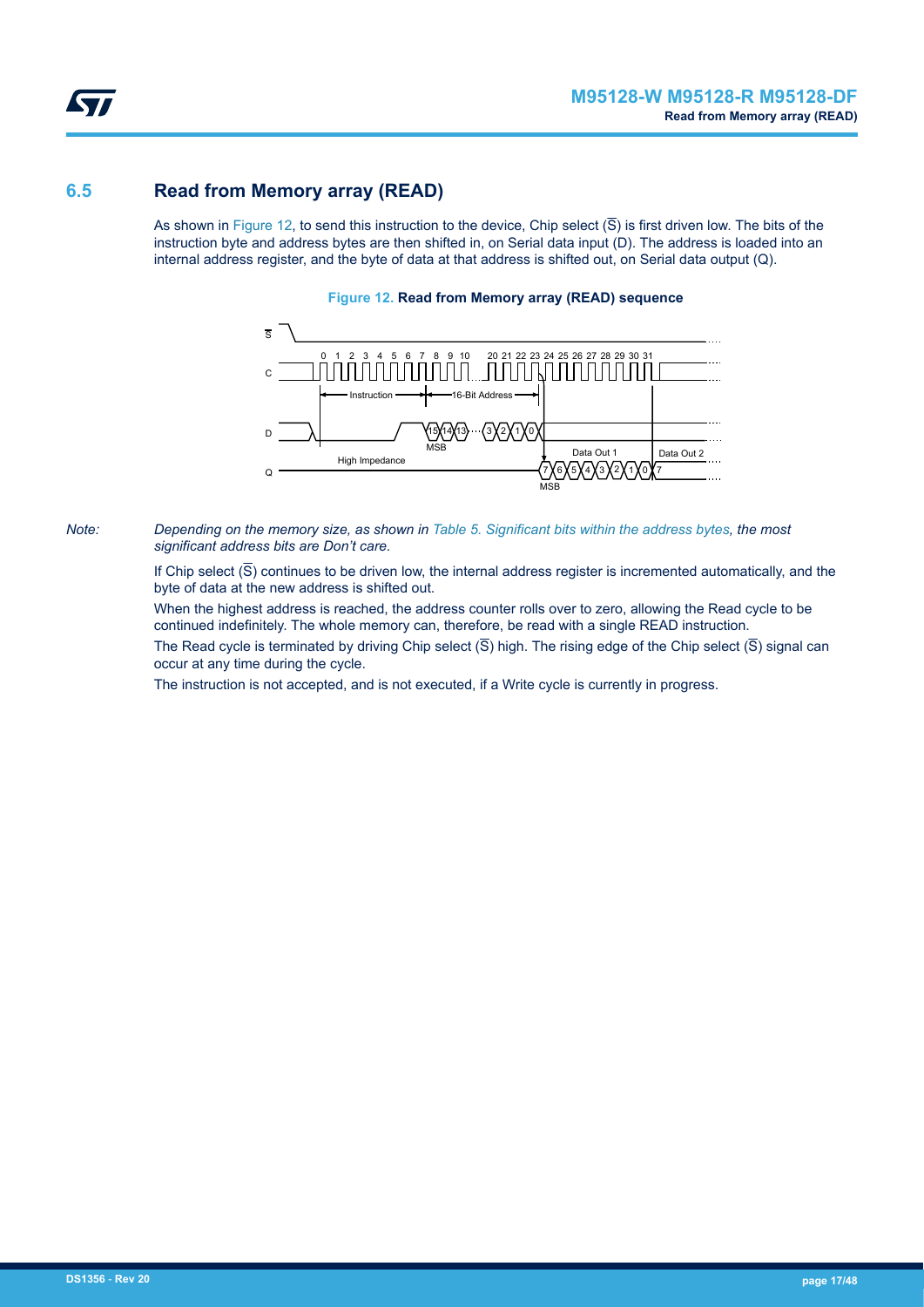### <span id="page-17-0"></span>**6.6 Write to Memory array (WRITE)**

As shown in Figure 13, to send this instruction to the device, Chip select  $(\overline{S})$  is first driven low. The bits of the instruction byte, address byte, and at least one data byte are then shifted in, on Serial data input (D). The instruction is terminated by driving Chip select  $(\overline{S})$  high at a byte boundary of the input data. The self-timed Write cycle, triggered by the Chip select  $(\overline{S})$  rising edge, continues for a period t<sub>W</sub> (as specified in AC characteristics in [Section 9 DC and AC parameters](#page-24-0)), at the end of which the Write in Progress (WIP) bit is reset to 0.





#### *Note: Depending on the memory size, as shown in [Table 5. Significant bits within the address bytes](#page-10-0), the most significant address bits are Don't care.*

In the case of Figure 13, Chip select  $(\overline{S})$  is driven high after the eighth bit of the data byte has been latched in, indicating that the instruction is being used to write a single byte. However, if Chip select  $(\overline{S})$  continues to be driven low (as shown in [Figure 14](#page-18-0)), the next byte of input data is shifted in, so that more than a single byte, starting from the given address towards the end of the same page, can be written in a single internal Write cycle. Each time a new data byte is shifted in, the least significant bits of the internal address counter are incremented. If more bytes are sent than will fit up to the end of the page, a condition known as "roll-over" occurs. In case of rollover, the bytes exceeding the page size are overwritten from location 0 of the same page.

The instruction is not accepted, and is not executed, under the following conditions:

- if the Write enable latch (WEL) bit has not been set to 1 (by executing a Write enable instruction just before),
- if a Write cycle is already in progress,
- if the device has not been deselected, by driving high Chip select  $(\overline{S})$ , at a byte boundary (after the eighth bit, b0, of the last data byte that has been latched in),
- if the addressed page is in the region protected by the Block protect (BP1 and BP0) bits.

*Note: The self-timed write cycle tW is internally executed as a sequence of two consecutive events: [Erase addressed byte(s)], followed by [Program addressed byte(s)]. An erased bit is read as "0" and a programmed bit is read as "1".*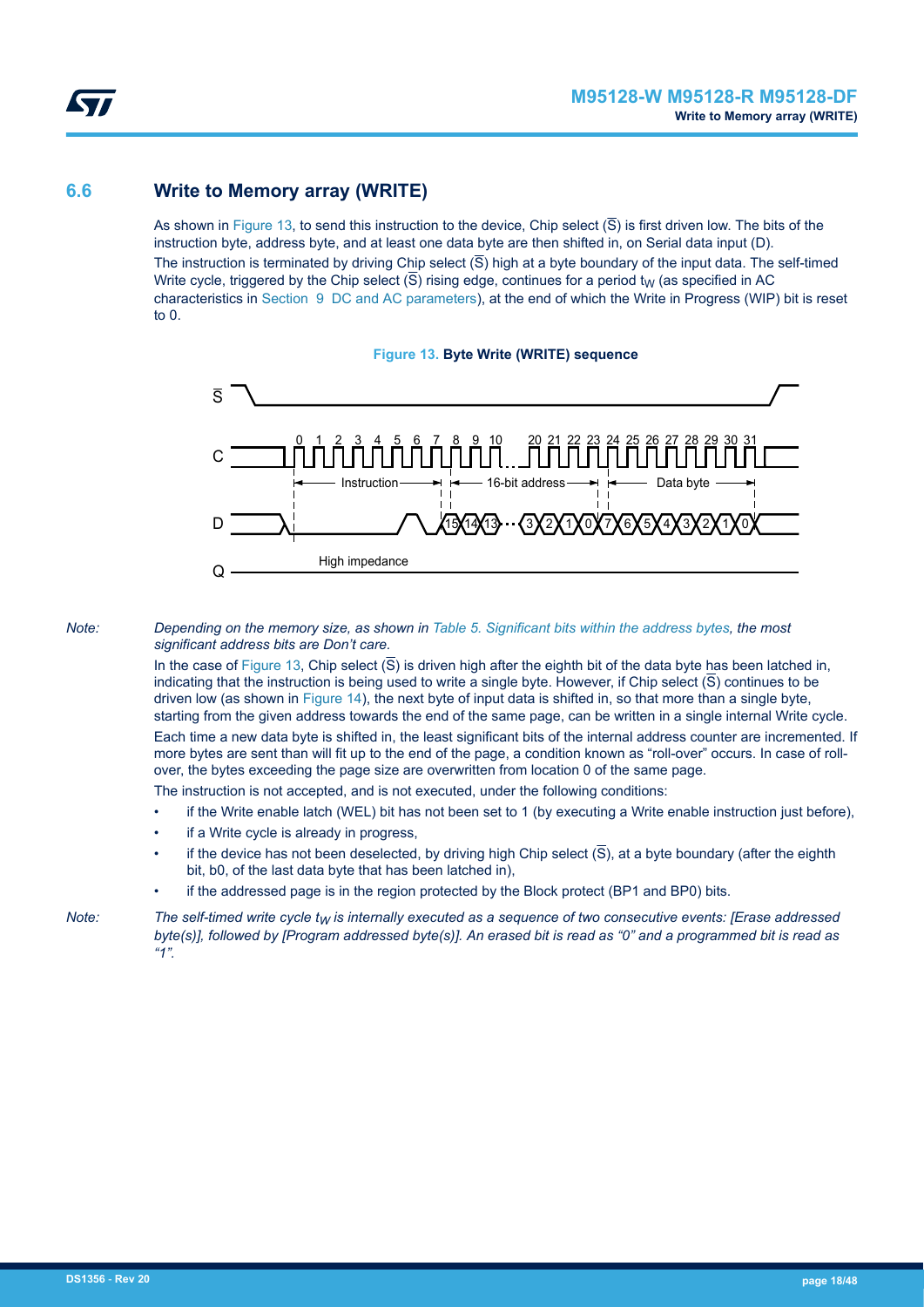

<span id="page-18-0"></span>

1. Depending on the memory size, as shown in [Table 5. Significant bits within the address bytes](#page-10-0), the most significant address bits are Don't care.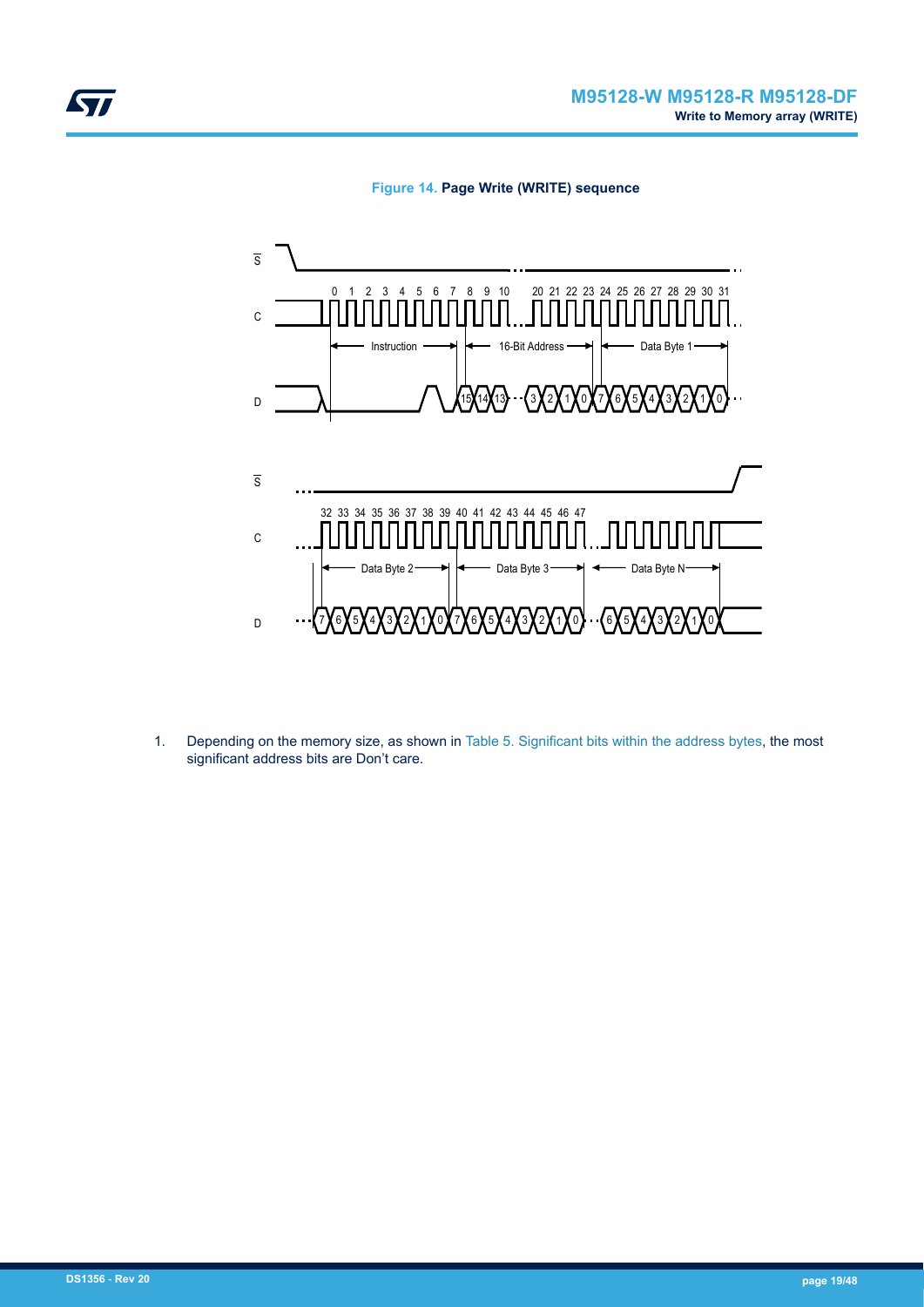<span id="page-19-0"></span>

### **6.6.1 Cycling with error correction code (ECC x4)**

M95128 devices offer an error correction code (ECC) logic. The ECC is an internal logic function transparent for the SPI communication protocol.

The ECC logic is implemented on each group of four EEPROM bytes (A group of four bytes is located at addresses [4\*N, 4\*N+1, 4\*N+2, 4\*N+3], where N is an integer.). Inside a group, if a single bit out of the four bytes happens to be erroneous during a Read operation, the ECC detects this bit and replaces it with the correct value. The read reliability is therefore much improved.

Even if the ECC function is performed on groups of four bytes, a single byte can be written/cycled independently. In this case, the ECC function also writes/cycles the three other bytes located in the same group. As a consequence, the maximum cycling budget is defined at group level and the cycling can be distributed over the four bytes of the group: the sum of the cycles seen by byte0, byte1, byte2 and byte3 of the same group must remain below the maximum value defined in [Table 13. Cycling performance by groups of four bytes.](#page-25-0)

### **6.7 Read Identification page (available only in M95128-D devices)**

The Identification page (64 bytes) is an additional page that can be written and (later) permanently locked in Read-only mode.

This page is read with the Read Identification page instruction (see [Table 4. Instruction set](#page-10-0) ). The Chip select signal  $(S)$  is first driven low, the bits of the instruction byte and address bytes are then shifted in, on Serial data input (D). Address bit A10 must be 0, upper address bits are Don't care, and the data byte pointed to by the lower address bits [A5:A0] is shifted out on Serial data output (Q). If Chip select  $(\overline{S})$  continues to be low, the internal address register is automatically incremented, and the byte of data at the new address is shifted out.

The number of bytes to read in the ID page must not exceed the page boundary, otherwise unexpected data are read (e.g. when reading the ID page from location 24d, the number of bytes must be lower than or equal to 40d, as the ID page boundary is 64 bytes).

The read cycle is terminated by driving Chip select  $(\overline{S})$  high. The rising edge of the Chip select  $(\overline{S})$  signal can occur at any time during the cycle. The first byte addressed can be any byte within any page. The instruction is not accepted, and is not executed, if a write cycle is currently in progress.

#### **Figure 15. Read Identification page sequence**

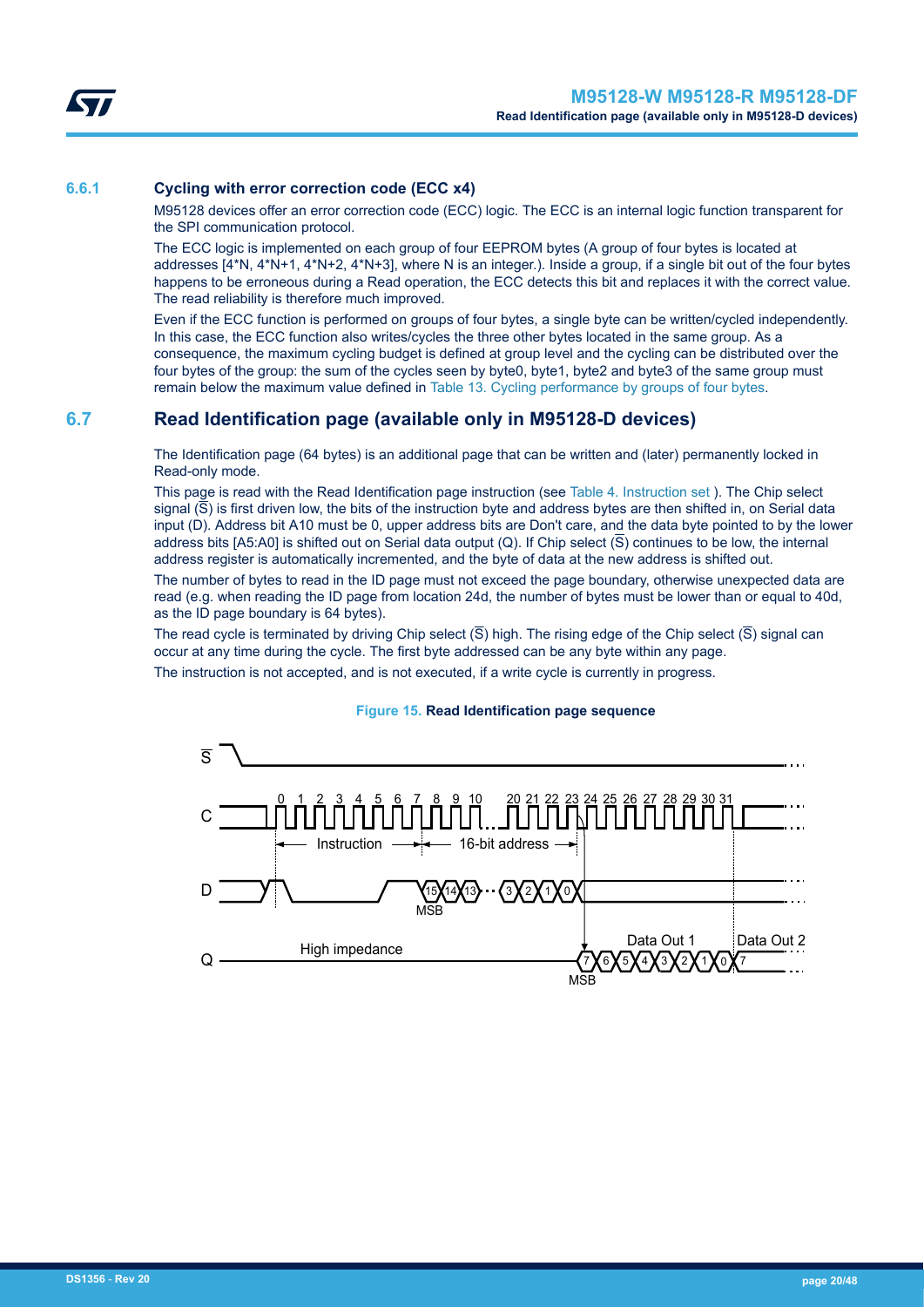<span id="page-20-0"></span>

### **6.8 Write Identification page (available only in M95128-D devices)**

The Identification page (64 bytes) is an additional page that can be written and (later) permanently locked in Read-only mode.

Writing this page is achieved with the Write Identification page instruction (see [Table 4. Instruction set](#page-10-0)). The Chip select signal  $(\overline{S})$  is first driven low. The bits of the instruction byte, address bytes, and at least one data byte are then shifted in on Serial data input (D). Address bit A10 must be 0, upper address bits are Don't care, the lower address bits [A5:A0] define the byte address within the Identification page. The instruction sequence is shown in Figure 16. Write Identification page sequence.



#### **Figure 16. Write Identification page sequence**

### **6.9 Read Lock status (available only in M95128-D devices)**

The Read Lock status instruction (see [Table 4. Instruction set\)](#page-10-0) is used to check whether the Identification page is locked or not in Read-only mode. The Read Lock status sequence is defined with the Chip select  $(\overline{S})$  first driven low. The bits of the instruction byte and address bytes are then shifted in on Serial data input (D). Address bit A10 must be 1, all other address bits are Don't Care. The Lock bit is the LSB (least significant bit) of the byte read on Serial data output (Q). It is at "1" when the lock is active and at "0" when the lock is not active. If Chip select  $(\overline{S})$ continues to be driven low, the same data byte is shifted out. The read cycle is terminated by driving Chip select  $(\overline{S})$  high.

The instruction sequence is shown in Figure 17. Read Lock status sequence.



#### **Figure 17. Read Lock status sequence**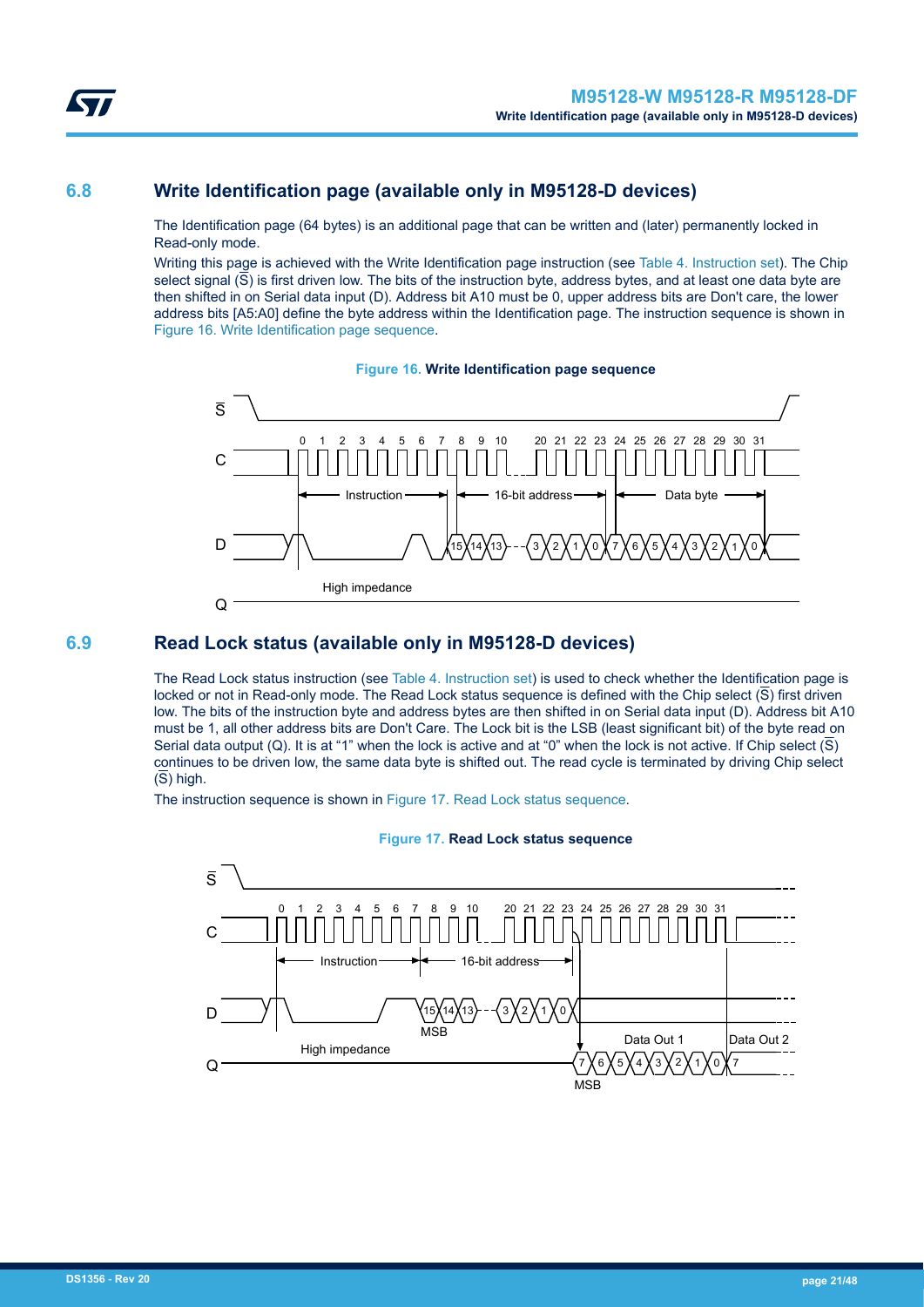

### <span id="page-21-0"></span>**6.10 Lock ID (available only in M95128-D devices)**

The Lock ID instruction permanently locks the Identification page in read-only mode. Before this instruction can be accepted, a Write enable (WREN) instruction must have been executed.

The Lock ID instruction is issued by driving Chip select  $(\overline{S})$  low, sending the instruction code, the address and a data byte on Serial data input (D), and driving Chip select  $(\overline{S})$  high. In the address sent, A10 must be equal to 1, all other address bits are Don't Care. The data byte sent must be equal to the binary value xxxx xx1x, where  $x =$ Don't Care.

Chip select  $(\overline{S})$  must be driven high after the rising edge of Serial clock  $(C)$  that latches in the eighth bit of the data byte, and before the next rising edge of Serial clock (C). Otherwise, the Lock ID instruction is not executed.

Driving Chip select  $(\overline{S})$  high at a byte boundary of the input data triggers the self-timed write cycle whose duration is  $t_W$  (as specified in AC characteristics in [Section 9 DC and AC parameters\)](#page-24-0). The instruction sequence is shown in Figure 18. Lock ID sequence.

The instruction is discarded, and is not executed, under the following conditions:

- If a Write cycle is already in progress
- If Block protect bits  $(BP1.BP0) = (1,1)$
- If a rising edge on Chip select  $(\overline{S})$  happens outside of a byte boundary.
- If the Write enable latch (WEL) bit has not been set to 1 (by executing a Write enable instruction just before)



#### **Figure 18. Lock ID sequence**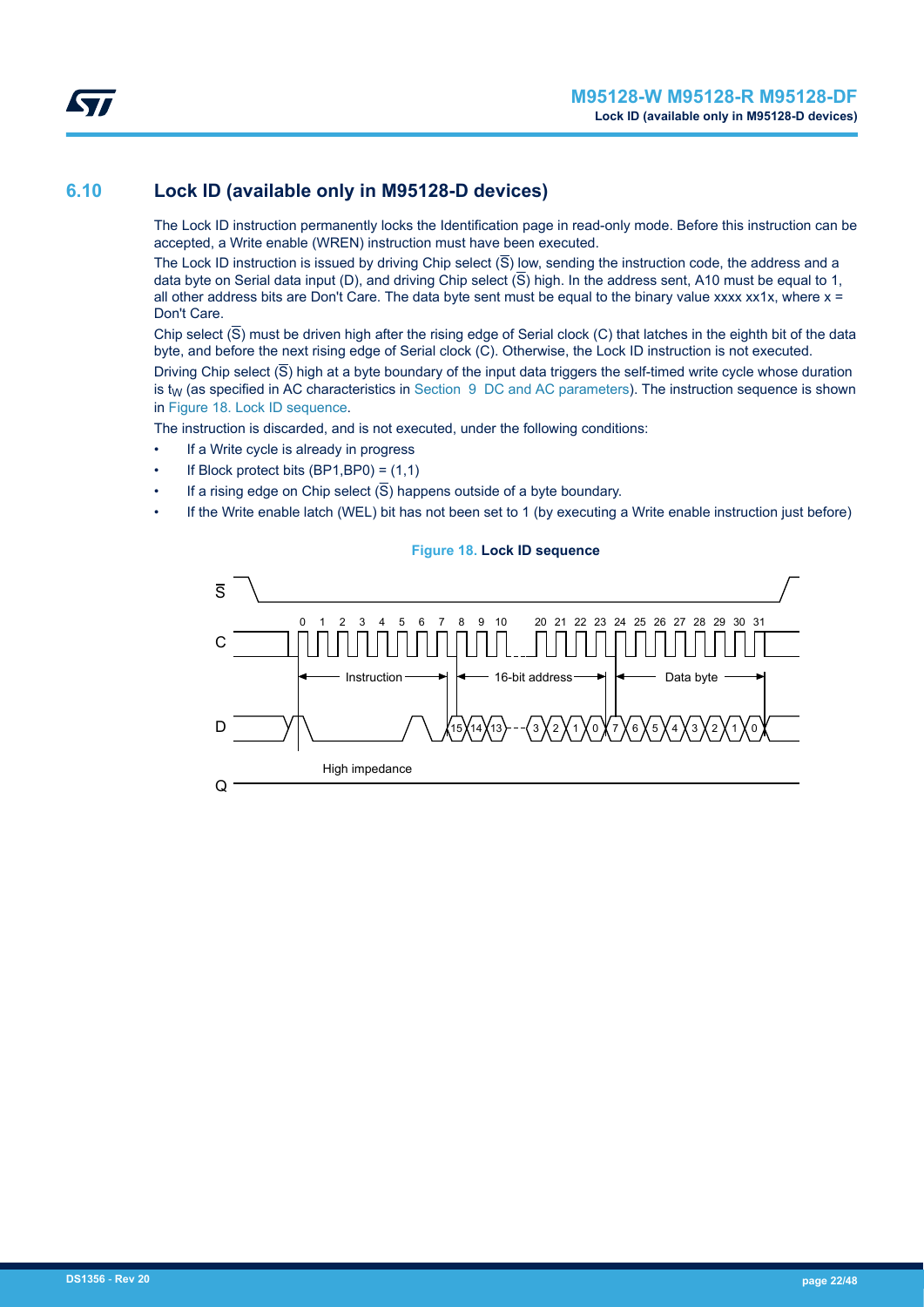

## <span id="page-22-0"></span>**7 Power-up and delivery state**

### **7.1 Power-up state**

After power-up, the device is in the following state:

- Standby power mode
- deselected (after power-up, a falling edge is required on Chip select  $(\overline{S})$  before any instructions can be started)
- not in the Hold condition
- the Write enable latch (WEL) is reset to 0
- Write in progress (WIP) is reset to 0.

The SRWD, BP1 and BP0 bits of the Status register are unchanged from the previous power-down (they are nonvolatile bits).

### **7.2 Initial delivery state**

The device is delivered with the memory array and Identification page bits set to all 1s (each byte = FFh). The Status register Write Disable (SRWD) and Block protect (BP1 and BP0) bits are initialized to 0.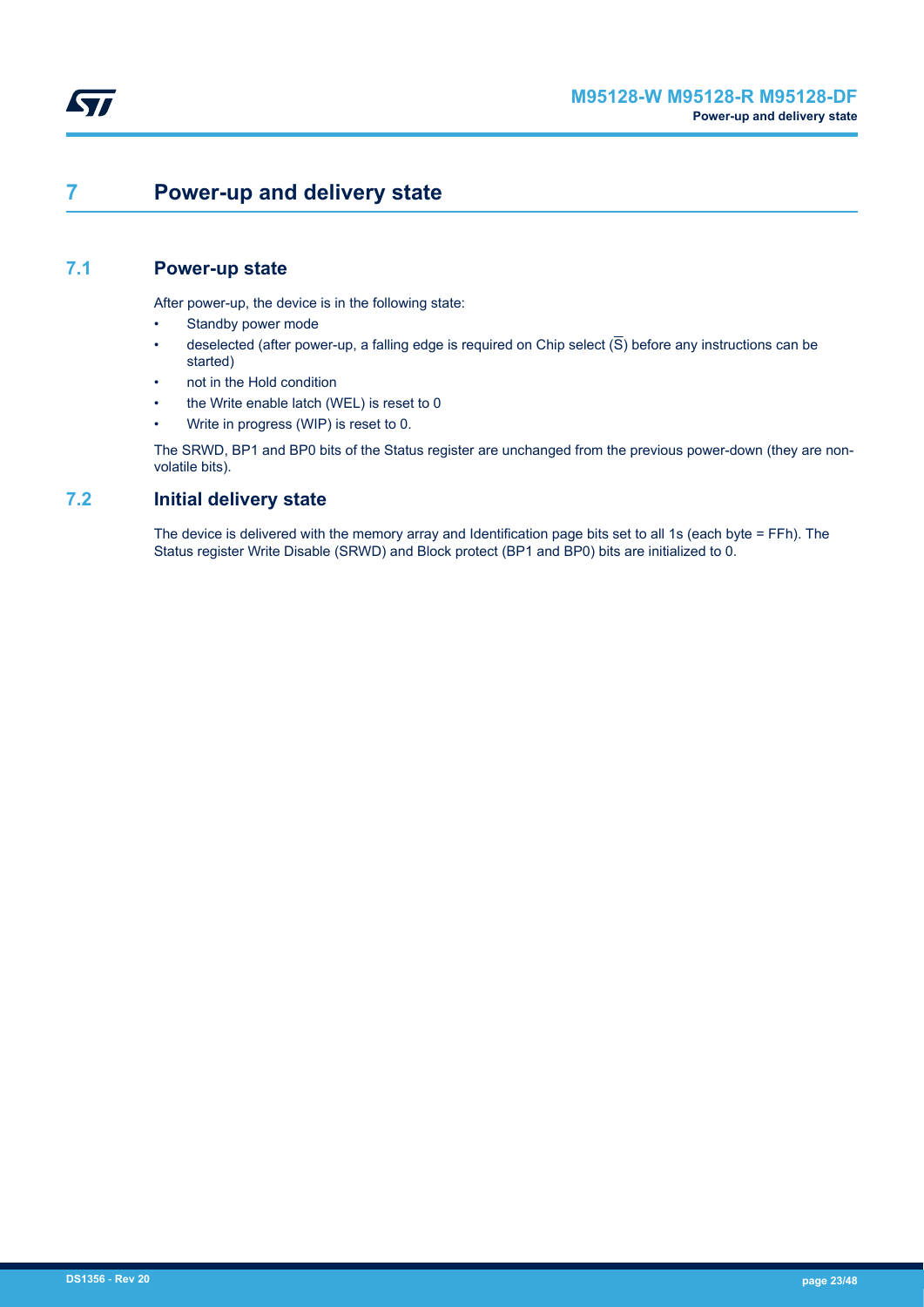<span id="page-23-0"></span>

## **8 Maximum ratings**

Stressing the device outside the ratings listed in Table 8 may cause permanent damage to the device. These are stress ratings only, and operation of the device at these, or any other conditions outside those indicated in the operating sections of this specification, is not implied. Exposure to absolute maximum rating conditions for extended periods may affect device reliability.

| Symbol            | <b>Parameter</b>                                       | Min.                     | Max.               | <b>Unit</b> |
|-------------------|--------------------------------------------------------|--------------------------|--------------------|-------------|
| <b>TAMB</b>       | Ambient operating temperature                          | $-40$                    | 130                |             |
| T <sub>STG</sub>  | Storage temperature                                    | $-65$                    | 150                | °C          |
| T <sub>LEAD</sub> | Lead temperature during soldering                      |                          | See note $(1)$     |             |
| $V_{\rm O}$       | Output voltage                                         | $-0.50$                  | $V_{\rm CC}$ + 0.6 |             |
| $V_1$             | Input voltage                                          | $-0.50$                  | 6.5                | v           |
| $V_{\rm CC}$      | Supply voltage                                         | $-0.50$                  | 6.5                |             |
| $I_{OL}$          | DC output current $(Q = 0)$                            | $\overline{\phantom{a}}$ | 5                  | mA          |
| $I_{OH}$          | DC output current $(Q = 1)$                            | $\overline{\phantom{a}}$ | 5                  |             |
| <b>VESD</b>       | Electrostatic discharge voltage (human body model) (2) | ٠                        | 4000               | $\vee$      |

#### **Table 8. Absolute maximum ratings**

*1. Compliant with JEDEC standard J-STD-020E (for small-body, Sn-Pb or Pb free assembly), the ST ECOPACK 7191395 specification, and the European directive on Restrictions on Hazardous Substances (RoHS directive 2011/65/EU of July 2011).*

*2. Positive and negative pulses applied on different combinations of pin connections, according to AEC-Q100-002 (compliant with ANSI/ESDA/JEDEC JS-001-2012, C1 = 100 pF, R1 = 1500 Ω, R2 = 500 Ω).*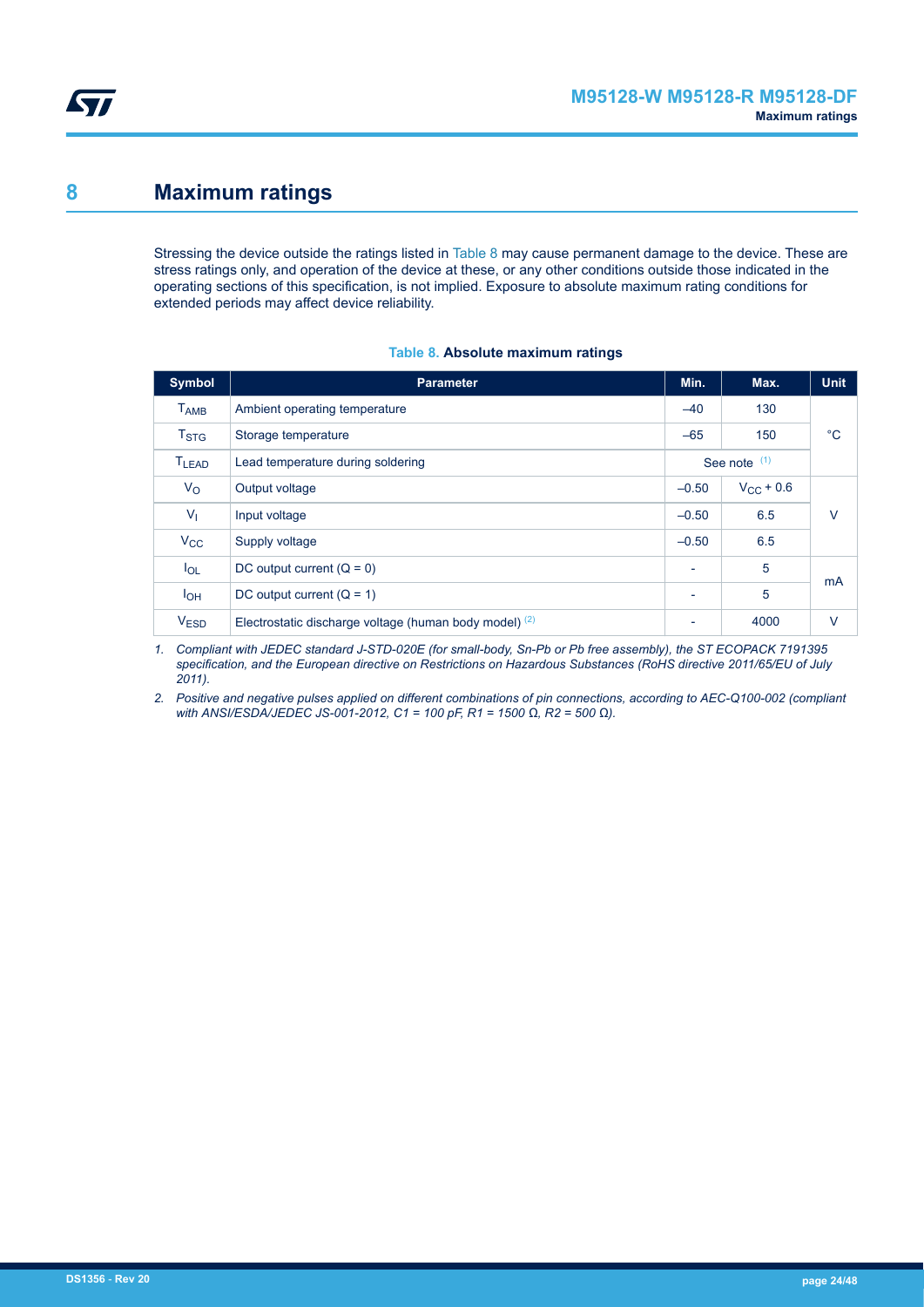<span id="page-24-0"></span>

## **9 DC and AC parameters**

This section summarizes the operating conditions and the DC/AC characteristics.

### **Table 9. Operating conditions (M95128-W, device grade 6)**

| <b>Symbol</b> | <b>Parameter</b>              | Min.  | Max. | <b>Unit</b> |
|---------------|-------------------------------|-------|------|-------------|
| $\rm v_{cc}$  | Supply voltage                | 2.5   | 5.5  |             |
| A             | Ambient operating temperature | $-40$ | 85   | $\circ$     |

### **Table 10. Operating conditions (M95128-R, device grade 6)**

| <b>Symbol</b>              | <b>Parameter</b>              | Min. | Max. | <b>Unit</b> |
|----------------------------|-------------------------------|------|------|-------------|
| $\mathsf{v}_{\mathsf{cc}}$ | Supply voltage                | 1.8  | 5.5  |             |
| A                          | Ambient operating temperature | -40  | 85   | $\circ$     |

#### **Table 11. Operating conditions (M95128-DF, device grade 6)**

| <b>Symbol</b> | <b>Parameter</b>              | <b>Min.</b> | Max. | Unit <sup>1</sup> |
|---------------|-------------------------------|-------------|------|-------------------|
| $\rm V_{CC}$  | Supply voltage                | .           | 5.5  |                   |
| ΙA.           | Ambient operating temperature | $-40$       | 85   | $\circ$           |

### **Table 12. AC measurement conditions**

| <b>Symbol</b>            | <b>Parameter</b>                            | Min.                                       | Max. | Unit |
|--------------------------|---------------------------------------------|--------------------------------------------|------|------|
| $C_{L}$                  | Load capacitance                            |                                            | 100  | pF   |
| $\overline{\phantom{a}}$ | Input rise and fall times                   | $\overline{\phantom{a}}$                   | 50   | ns   |
| ٠                        | Input pulse voltages                        | 0.2 V <sub>CC</sub> to 0.8 V <sub>CC</sub> | V    |      |
| ٠                        | Input and output timing references voltages | 0.3 V <sub>CC</sub> to 0.7 V <sub>CC</sub> |      |      |

#### **Figure 19. AC measurement I/O waveform**

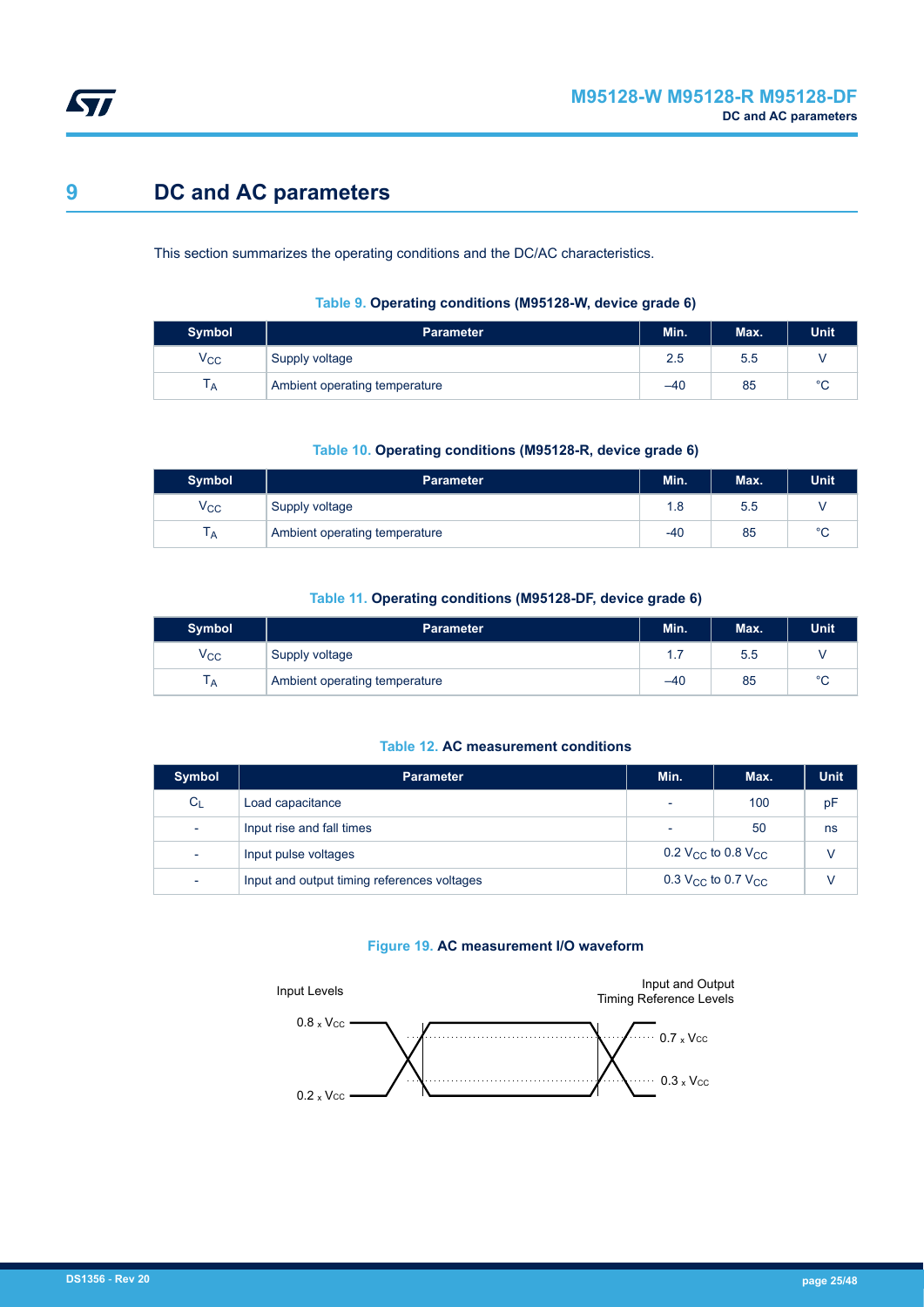|  | Table 13. Cycling performance by groups of four bytes |
|--|-------------------------------------------------------|
|--|-------------------------------------------------------|

<span id="page-25-0"></span>

| Symbol             | <b>Parameter</b>                     | Min.<br>Test condition <b>T</b>                                                            |  |           |                            |
|--------------------|--------------------------------------|--------------------------------------------------------------------------------------------|--|-----------|----------------------------|
| $N_{\text{cycle}}$ | Write cycle endurance <sup>(1)</sup> | TA $\leq$ 25 °C, V <sub>CC</sub> (min) $\leq$ V <sub>CC</sub> $\leq$ V <sub>CC</sub> (max) |  | 4.000.000 | Write cycle <sup>(2)</sup> |
|                    |                                      | TA = 85 °C, $V_{CC}(min) < V_{CC} < V_{CC}(max)$                                           |  | 1,200,000 |                            |

*1. The Write cycle endurance is defined for groups of four data bytes located at addresses [4\*N, 4\*N+1, 4\*N+2, 4\*N+3], where N is an integer. The Write cycle endurance is defined by characterization and qualification.*

*2. A Write cycle is executed when either a Page write, a Byte write, a WRSR, a WRID or an LID instruction is decoded. When using the Byte write, the Page write or the WRID instruction, refer also to [Section 6.6.1 Cycling with error correction code](#page-19-0) [\(ECC x4\)](#page-19-0).*

#### **Table 14. Memory cell data retention**

| Parameter                     | Test condition | Min. | Unit |  |
|-------------------------------|----------------|------|------|--|
| Data retention <sup>(1)</sup> | TA = 55 °C     | 200  | Year |  |

*1. The data retention behaviour is checked in production, while the 200-year limit is defined from characterization and qualification results.*

#### **Table 15. Capacitance**

| <b>Symbol</b>    | Test condition $(1)$<br><b>Parameter</b> |                        | Min.                     | Max. | <b>Unit</b> |
|------------------|------------------------------------------|------------------------|--------------------------|------|-------------|
| $C_{\text{OUT}}$ | Output capacitance (Q)                   | $V_{\text{OUT}} = 0 V$ | $\overline{\phantom{0}}$ |      | pF          |
| $C_{IN}$         | Input capacitance (D)                    | $V_{IN}$ = 0 V         | -                        |      | pF          |
|                  | Input capacitance (other pins)           | $V_{IN} = 0 V$         | -                        | 6    | pF          |

*1. Sampled only, not 100% tested, at TA = 25 °C and a frequency of 5 MHz*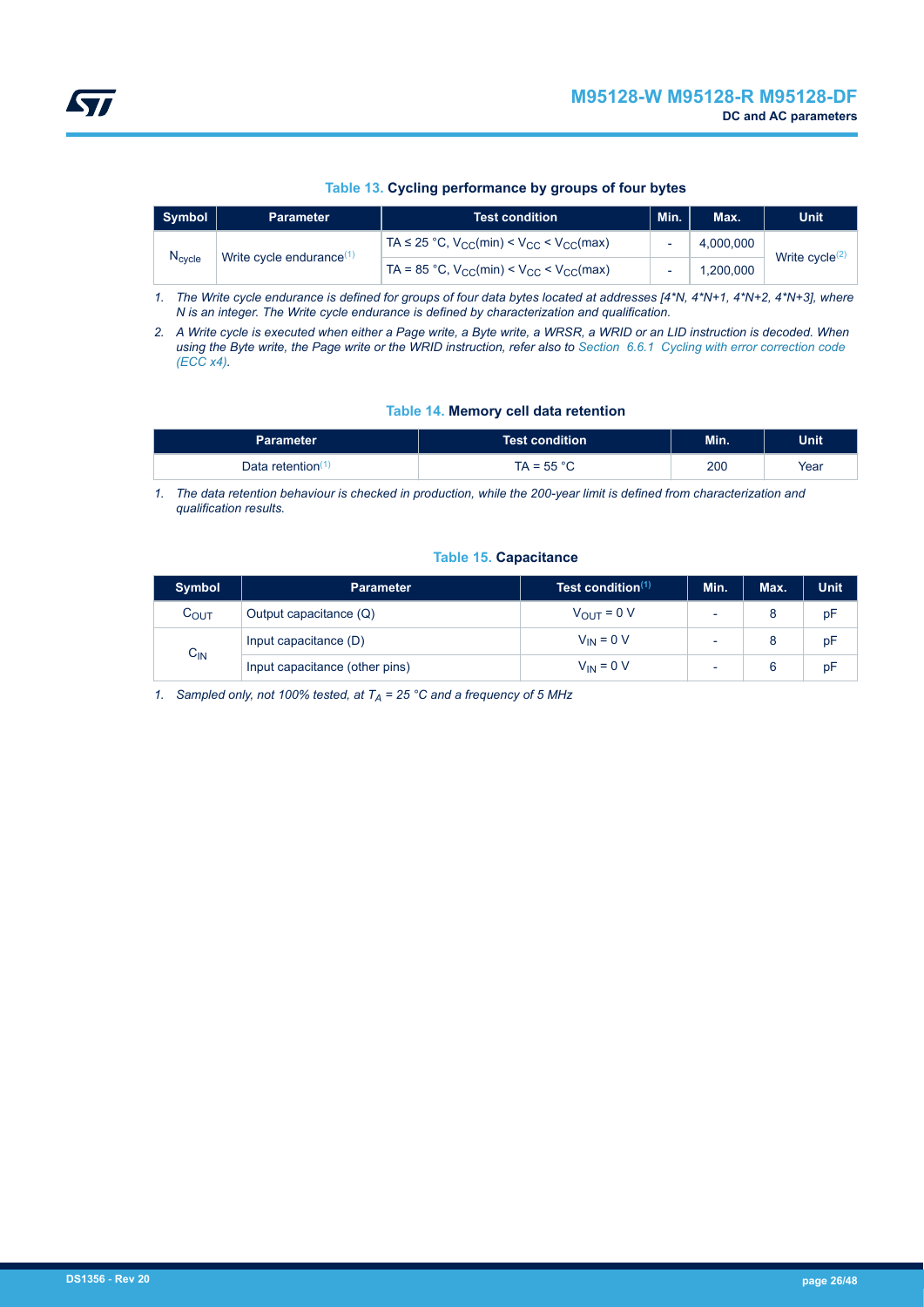### **M95128-W M95128-R M95128-DF DC and AC parameters**

<span id="page-26-0"></span>

| <b>Symbol</b>            | <b>Parameter</b>                                                                                                       | Test conditions specified in Table 9 and Table 12                                               | Min.                     | Max.                     | <b>Unit</b> |
|--------------------------|------------------------------------------------------------------------------------------------------------------------|-------------------------------------------------------------------------------------------------|--------------------------|--------------------------|-------------|
| Īц.                      | Input leakage current                                                                                                  | $V_{IN}$ = $V_{SS}$ or $V_{CC}$                                                                 | ÷.                       | ± 2                      | μA          |
| $I_{LO}$                 | Output leakage current                                                                                                 | $\overline{S}$ = V <sub>CC</sub> , V <sub>OUT</sub> = V <sub>SS</sub> or V <sub>CC</sub>        | $\overline{\phantom{0}}$ | ±2                       | μA          |
| $I_{\rm CC}$             |                                                                                                                        | $V_{\text{CC}}$ = 2.5 V, C = 0.1 $V_{\text{CC}}$ / 0.9 $V_{\text{CC}}$<br>at 10 MHz, $Q =$ open |                          | 2                        | <b>mA</b>   |
|                          | Supply current (Read)                                                                                                  | $V_{CC}$ = 5.5 V, C = 0.1 V <sub>CC</sub> / 0.9 V <sub>CC</sub><br>at 20 MHz, $Q =$ open        | ÷,                       | 5                        |             |
| $I_{CC0}$ <sup>(1)</sup> | Supply current (Write)                                                                                                 | During $t_W$ , $\overline{S} = V_{CC}$ ,<br>$2.5 V < V_{CC}$ < 5.5 V                            |                          | 3                        | <b>mA</b>   |
|                          | Supply current<br>(Standby)                                                                                            | $\overline{S}$ = V <sub>CC</sub> , V <sub>CC</sub> = 5.5 V,<br>$V_{IN}$ = $V_{SS}$ or $V_{CC}$  |                          | 3                        |             |
| $I_{CC1}$                |                                                                                                                        | $\overline{S}$ = V <sub>CC</sub> , V <sub>CC</sub> = 2.5 V,<br>$V_{IN}$ = $V_{SS}$ or $V_{CC}$  | $\overline{\phantom{0}}$ | $\overline{2}$           | μA          |
| $V_{IL}$                 | Input low voltage                                                                                                      | $\overline{\phantom{a}}$                                                                        | $-0.45$                  | $0.3$ $V_{CC}$           | $\vee$      |
| V <sub>IH</sub>          | Input high voltage                                                                                                     | $\overline{\phantom{a}}$                                                                        | $0.7 V_{CC}$             | $V_{CC}+1$               | V           |
| <b>V<sub>OL</sub></b>    | Output low voltage                                                                                                     | $V_{CC}$ = 2.5 V and $I_{OL}$ = 1.5 mA or<br>$V_{CC}$ = 5 V and $I_{OL}$ = 2 mA                 | $\blacksquare$           | 0.4                      | $\vee$      |
| $V_{OH}$                 | $V_{CC}$ = 2.5 V and $I_{OH}$ = -0.4 mA or<br>Output high voltage<br>$V_{\text{CC}}$ = 5 V and $I_{\text{OH}}$ = -2 mA |                                                                                                 | $0.8$ $V_{CC}$           | $\overline{\phantom{a}}$ | $\vee$      |

|  | Table 16. DC characteristics (M95128-W, device grade 6) |  |  |  |  |
|--|---------------------------------------------------------|--|--|--|--|
|--|---------------------------------------------------------|--|--|--|--|

*1. Characterized only, not tested in production.*

### **Table 17. DC characteristics (M95128-R, device grade 6)**

| Symbol                   | <b>Parameter</b>            | Test conditions in addition to those defined in Table 10<br>and Table $12(1)$                                    | <b>Min</b>               | <b>Max</b>               | <b>Unit</b> |
|--------------------------|-----------------------------|------------------------------------------------------------------------------------------------------------------|--------------------------|--------------------------|-------------|
| Æг                       | Input leakage current       | $V_{IN}$ = $V_{SS}$ or $V_{C}$                                                                                   | $\overline{\phantom{a}}$ | ± 2                      | μA          |
| <sup>I</sup> LO          | Output leakage current      | $\overline{S}$ = V <sub>CC</sub> , voltage applied on Q = V <sub>SS</sub> or V <sub>CC</sub>                     | ۰                        | ± 2                      | μA          |
| $_{\rm lcc}$             | Supply current (Read)       | $V_{CC}$ = 1.8 V, C = 0.1 V <sub>CC</sub> or 0.9 V <sub>CC</sub><br>at 5 MHz, $Q =$ open                         | $\overline{\phantom{a}}$ | 2                        | <b>mA</b>   |
| $I_{CC0}$ <sup>(2)</sup> | Supply current (Write)      | $V_{CC}$ = 1.8 V, during $t_{W}$ , $\overline{S}$ = $V_{CC}$                                                     | $\overline{\phantom{a}}$ | 3                        | mA          |
| $I_{CC1}$                | Supply current<br>(Standby) | $V_{\text{CC}}$ = 1.8 V, $\overline{S}$ = V <sub>CC</sub> , V <sub>IN</sub> = V <sub>SS</sub> or V <sub>CC</sub> | $\blacksquare$           | 1                        | μA          |
| $V_{\parallel}$          | Input low voltage           | 1.8 V ≤ V <sub>CC</sub> < 2.5 V                                                                                  | $-0.45$                  | $0.25$ V <sub>CC</sub>   | $\vee$      |
| V <sub>IH</sub>          | Input high voltage          | 1.8 V ≤ V <sub>CC</sub> < 2.5 V                                                                                  | $0.75$ V <sub>CC</sub>   | $V_{CC}+1$               | $\vee$      |
| $V_{OL}$                 | Output low voltage          | $I_{OL}$ = 0.15 mA, $V_{CC}$ = 1.8 V                                                                             | $\overline{\phantom{a}}$ | 0.3                      | $\vee$      |
| <b>V<sub>OH</sub></b>    | Output high voltage         | $I_{OH} = -0.1$ mA, $V_{CO} = 1.8$ V                                                                             | $0.8$ $V_{CC}$           | $\overline{\phantom{a}}$ | $\vee$      |

*1. If the application uses the M95128-R with 2.5 V < VCC < 5.5 V and -40 °C < TA < +85 °C, refer to Table 16 rather then the above table.*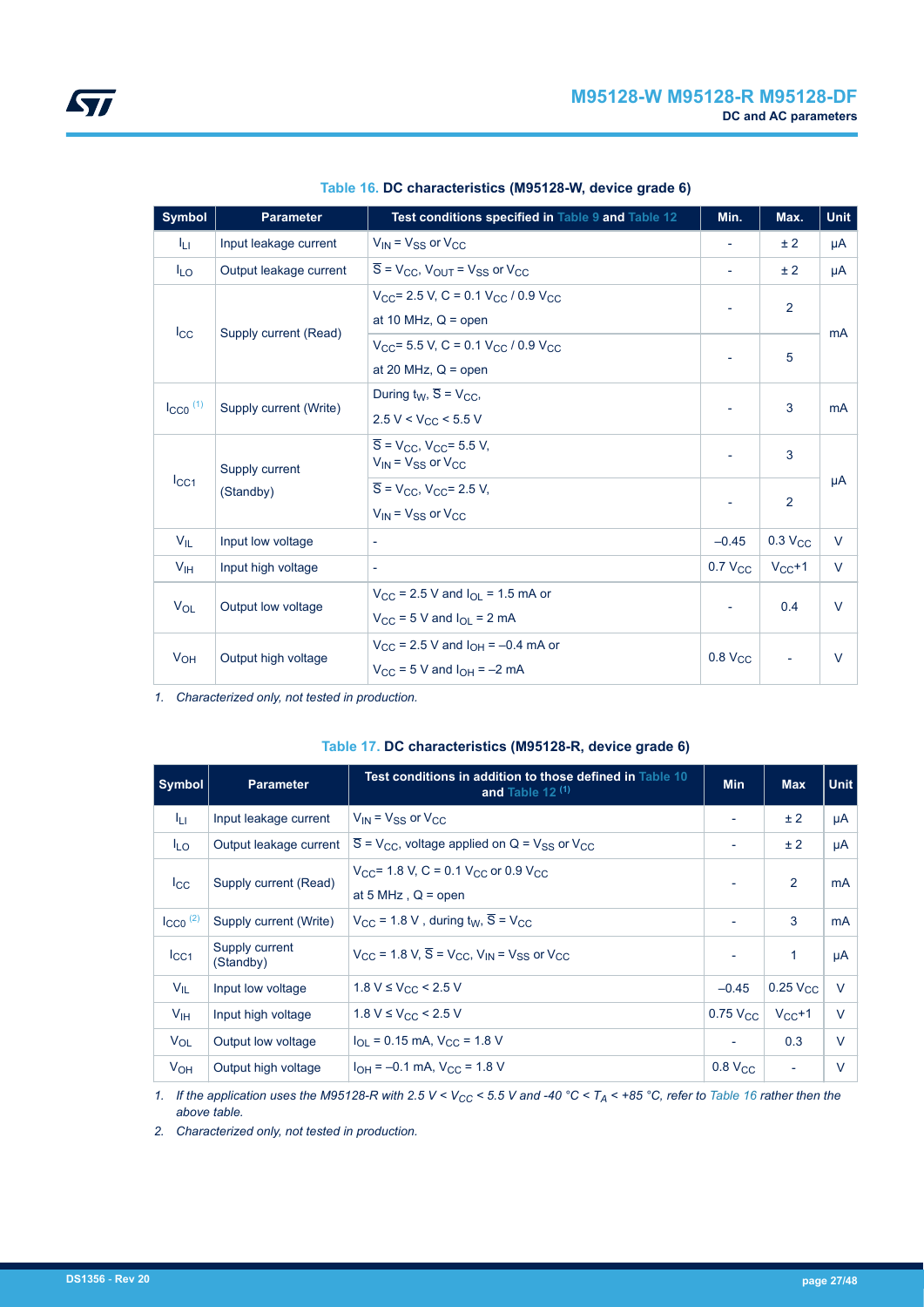<span id="page-27-0"></span>

| Symbol                | <b>Parameter</b>         | Test conditions in Table 11 and Table 12 <sup>(1)</sup>                                                   | Min.                     | Max.                     | <b>Unit</b> |
|-----------------------|--------------------------|-----------------------------------------------------------------------------------------------------------|--------------------------|--------------------------|-------------|
| ĪЦ                    | Input leakage current    | $V_{IN}$ = $V_{SS}$ or $V_{CC}$                                                                           | ۰                        | ± 2                      | μA          |
| $I_{LO}$              | Output leakage current   | $\overline{S}$ = V <sub>CC</sub> , voltage applied on Q = V <sub>SS</sub> or V <sub>CC</sub>              | -                        | ± 2                      | μA          |
| $_{\rm lcc}$          | Supply current (Read)    | $V_{CC}$ = 1.7 V, C = 0.1 V <sub>CC</sub> or 0.9 V <sub>CC</sub> ,<br>at 5 MHz, $Q =$ open                | $\overline{\phantom{a}}$ | 2                        | mA          |
| $I_{CCO}^{(2)}$       | Supply current (Write)   | $V_{\rm CC}$ = 1.7 V, during t <sub>W</sub> , $\overline{S}$ = V <sub>CC</sub>                            | $\overline{\phantom{a}}$ | 3                        | mA          |
| $I_{\rm CC1}$         | Supply current (Standby) | $V_{CC}$ = 1.7 V, $\overline{S}$ = V <sub>CC</sub> , V <sub>IN</sub> = V <sub>SS</sub> or V <sub>CC</sub> | $\overline{\phantom{a}}$ | $\mathbf{1}$             | μA          |
| $V_{\parallel}$       | Input low voltage        | $1.7 V \le V_{CC}$ < 2.5 V                                                                                | $-0.45$                  | $0.25$ V <sub>CC</sub>   | $\vee$      |
| $V_{\text{IH}}$       | Input high voltage       | $1.7 V \le V_{CC}$ < 2.5 V                                                                                | $0.75$ V <sub>CC</sub>   | $V_{CC}+1$               | $\vee$      |
| <b>V<sub>OL</sub></b> | Output low voltage       | $I_{\text{OL}}$ = 0.15 mA, $V_{\text{CC}}$ = 1.7 V                                                        | $\overline{\phantom{a}}$ | 0.3                      | $\vee$      |
| <b>V<sub>OH</sub></b> | Output high voltage      | $I_{OH} = -0.1$ mA, $V_{CO} = 1.7$ V                                                                      | $0.8$ V <sub>CC</sub>    | $\overline{\phantom{a}}$ | $\vee$      |

**Table 18. DC characteristics (M95128-DF, device grade 6)**

*1. If the application uses the M95128-DF devices at 2.5 V ≤ VCC < 2.5 V and –40 °C ≤TA ≤+85 °C, refer to [Table 16. DC](#page-26-0) [characteristics \(M95128-W, device grade 6\)](#page-26-0) rather than to the above table. If the application uses the M95128-DF devices at 1.8 V ≤ VCC < 2.5 V and –40 °C ≤ TA ≤ +85 °C, refer to [Table 17. DC characteristics \(M95128-R, device grade 6\)](#page-26-0), rather than to the above table.*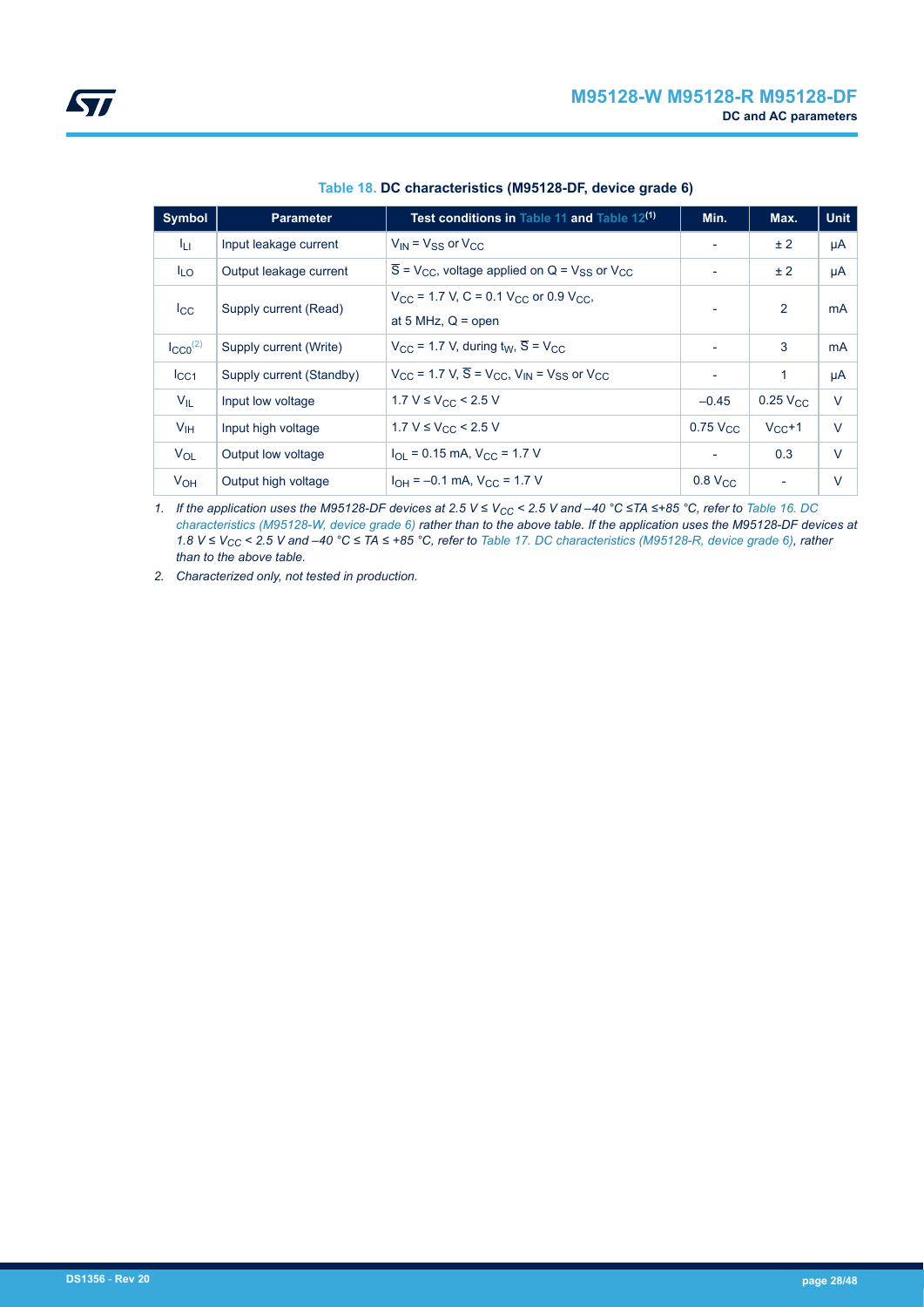<span id="page-28-0"></span>

| Test conditions specified in Table 9 |                          |                                                  | $V \geq 2.5V$ |                          | $V_{\text{CC}} \geq 4.5V$ |                          |             |
|--------------------------------------|--------------------------|--------------------------------------------------|---------------|--------------------------|---------------------------|--------------------------|-------------|
| <b>Symbol</b>                        | Alt.                     | <b>Parameter</b>                                 | Min.          | Max.                     | Min.                      | Max.                     | <b>Unit</b> |
| $f_{\rm C}$                          | $f_{SCK}$                | Clock frequency                                  | D.C.          | 10                       | D.C.                      | 20                       | <b>MHz</b>  |
| $t_{SLCH}$                           | t <sub>CSS1</sub>        | $\overline{S}$ active setup time                 | 30            | L,                       | 15                        | $\overline{\phantom{a}}$ | ns          |
| t <sub>SHCH</sub>                    | $t_{\text{CSS2}}$        | $\overline{S}$ not active setup time             | 30            | ÷,                       | 15                        | $\overline{\phantom{a}}$ | ns          |
| t <sub>SHSL</sub>                    | $t_{\text{CS}}$          | $\overline{S}$ deselect time                     | 40            | ÷,                       | 20                        | $\overline{\phantom{a}}$ | ns          |
| t <sub>CHSH</sub>                    | $t_{\text{CSH}}$         | $\overline{S}$ active hold time                  | 30            | L,                       | 15                        | $\bar{\phantom{a}}$      | ns          |
| t <sub>CHSL</sub>                    | L,                       | $\overline{S}$ not active hold time              | 30            | L,                       | 15                        | $\blacksquare$           | ns          |
| $t_{CH}$ <sup>(1)</sup>              | $t$ <sub>CLH</sub>       | Clock high time                                  | 40            | L,                       | 20                        | $\bar{\phantom{a}}$      | ns          |
| $t_{CL}$ $(1)$                       | $t_{CLL}$                | Clock low time                                   | 40            | $\overline{\phantom{0}}$ | 20                        | $\blacksquare$           | ns          |
| $t_{CLCH}$ <sup>(1)</sup>            | $t_{RC}$                 | Clock rise time                                  | ÷,            | 2                        | ÷,                        | $\overline{2}$           | μs          |
| $t_{CHCL}$ (1)                       | $t_{FC}$                 | Clock fall time                                  | L,            | $\overline{2}$           | ÷,                        | $\overline{2}$           | μs          |
| $t_{\text{DVCH}}$                    | $t_{DSU}$                | Data in setup time                               | 10            | ÷,                       | 5                         | $\overline{\phantom{a}}$ | ns          |
| $t$ CHDX                             | $t_{DH}$                 | Data in hold time                                | 10            | L,                       | 10                        | $\bar{\phantom{a}}$      | ns          |
| tннсн                                | $\equiv$                 | Clock low hold time after <b>HOLD</b> not active | 30            | L,                       | 15                        | $\blacksquare$           | ns          |
| <b>t<sub>HLCH</sub></b>              | $\blacksquare$           | Clock low hold time after HOLD active            | 30            | L,                       | 15                        | ä,                       | ns          |
| t <sub>CLHL</sub>                    | $\overline{\phantom{a}}$ | Clock low setup time before HOLD active          | $\mathbf 0$   | L,                       | $\mathbf 0$               | $\blacksquare$           | ns          |
| t <sub>CLHH</sub>                    | $\overline{\phantom{a}}$ | Clock low setup time before HOLD not active      | $\pmb{0}$     | L                        | $\mathbf 0$               | $\bar{\phantom{a}}$      | ns          |
| $t_{SHQZ}$ <sup>(2)</sup>            | t <sub>DIS</sub>         | Output disable time                              | ÷,            | 40                       | $\overline{\phantom{a}}$  | 20                       | ns          |
| t <sub>CLQV</sub>                    | $t_V$                    | Clock low to output valid                        | L,            | 40                       | ä,                        | 20                       | ns          |
| t <sub>CLQX</sub>                    | $t_{HO}$                 | Output hold time                                 | 0             | L,                       | 0                         | $\overline{\phantom{a}}$ | ns          |
| t <sub>HHQV</sub>                    | $t_{LZ}$                 | <b>HOLD</b> high to output valid                 | L,            | 40                       | ä,                        | 20                       | ns          |
| $t_{H L Q Z}$ <sup>(2)</sup>         | $t_{HZ}$                 | HOLD low to output High-Z                        | L,            | 40                       | ÷,                        | 20                       | ns          |
| t <sub>w</sub>                       | t <sub>wc</sub>          | Write time                                       | L,            | 5                        | ÷,                        | 5                        | ms          |

|  |  | Table 19. AC characteristics (M95128-W, device grade 6) |  |  |  |  |
|--|--|---------------------------------------------------------|--|--|--|--|
|--|--|---------------------------------------------------------|--|--|--|--|

*1. tCH + tCL must never be less than the shortest possible clock period, 1 / fC(max).*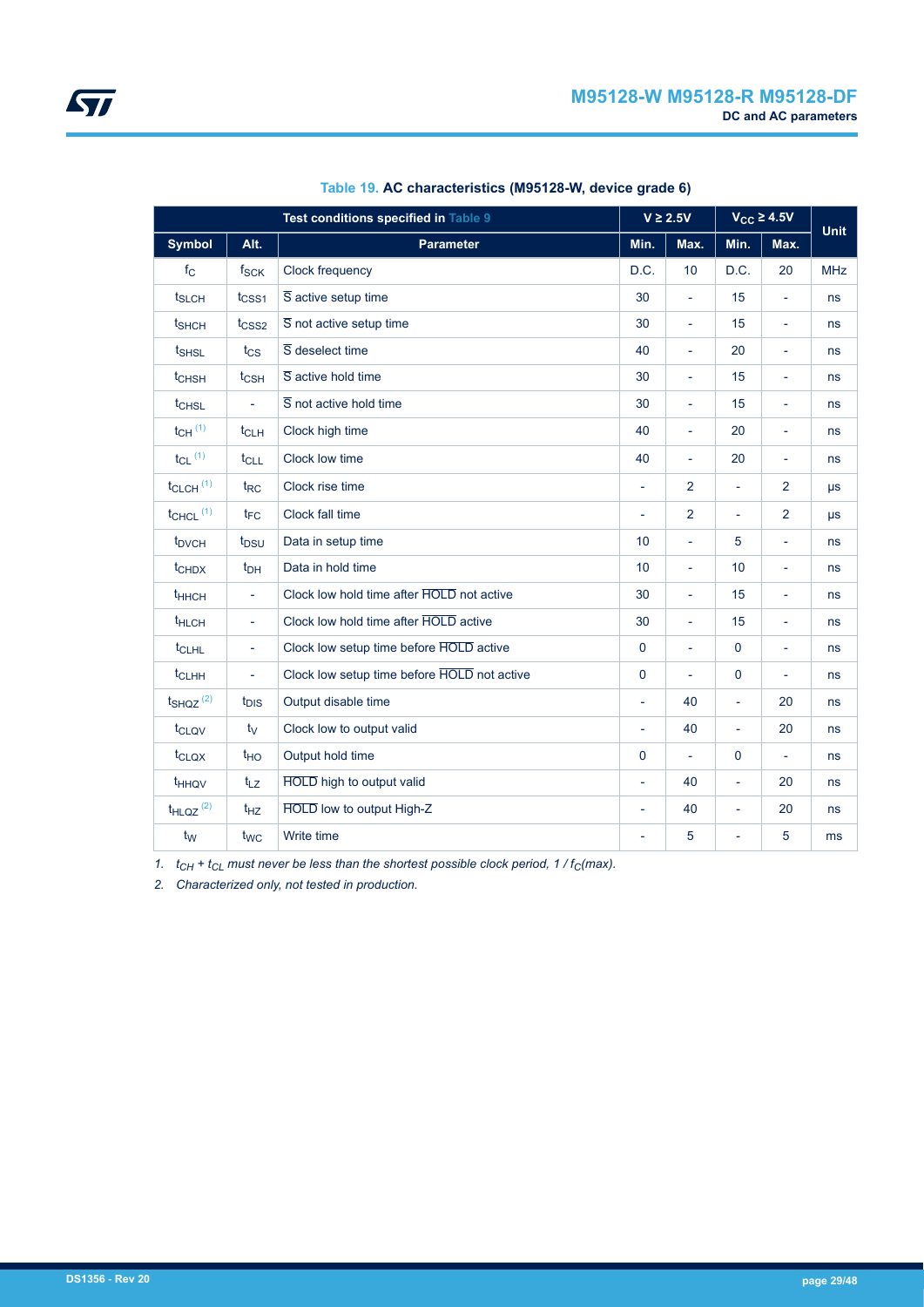<span id="page-29-0"></span>

| Test conditions specified in Table 10 |                          |                                                  |                          |                          |                          |                           |                          |                           |             |  |
|---------------------------------------|--------------------------|--------------------------------------------------|--------------------------|--------------------------|--------------------------|---------------------------|--------------------------|---------------------------|-------------|--|
| <b>Symbol</b>                         | Alt.                     | <b>Parameter</b>                                 |                          | $V_{CC} \ge 1.8V$        |                          | $V_{\text{CC}} \geq 2.5V$ |                          | $\overline{V_{CC}}$ 24.5V | <b>Unit</b> |  |
|                                       |                          |                                                  | Min.                     | Max.                     | Min.                     | Max.                      | Min.                     | Max.                      |             |  |
| $f_{\rm C}$                           | f <sub>SCK</sub>         | Clock frequency                                  | $\blacksquare$           | 5                        | L,                       | 10                        | ä,                       | 20                        | <b>MHz</b>  |  |
| t <sub>SLCH</sub>                     | t <sub>CSS1</sub>        | $\overline{S}$ active setup time                 | 60                       | ÷,                       | 30                       | ä,                        | 15                       | ÷,                        | ns          |  |
| $t_{\text{SHCH}}$                     | t <sub>CSS2</sub>        | $\overline{S}$ not active setup time             | 60                       | ÷,                       | 30                       | $\blacksquare$            | 15                       | $\overline{\phantom{a}}$  | ns          |  |
| t <sub>SHSL</sub>                     | $t_{\text{CS}}$          | $\overline{S}$ deselect time                     | 90                       | $\overline{\phantom{0}}$ | 40                       | $\blacksquare$            | 20                       | $\overline{\phantom{a}}$  | ns          |  |
| t <sub>CHSH</sub>                     | $t_{\text{CSH}}$         | $\overline{S}$ active hold time                  | 60                       | 4                        | 30                       | ÷,                        | 15                       | $\overline{\phantom{a}}$  | ns          |  |
| $t_{\text{CHSL}}$                     | L,                       | $\overline{S}$ not active hold time              | 60                       | 4                        | 30                       | ÷,                        | 15                       | $\overline{\phantom{a}}$  | ns          |  |
| $t$ CH $(1)$                          | $t$ <sub>CLH</sub>       | Clock high time                                  | 80                       | ÷,                       | 40                       | $\blacksquare$            | 20                       | $\overline{\phantom{a}}$  | ns          |  |
| $t_{CL}$ <sup>(1)</sup>               | $t_{CLL}$                | Clock low time                                   | 80                       | ÷,                       | 40                       | $\blacksquare$            | 20                       | $\overline{\phantom{a}}$  | ns          |  |
| $t_{CLCH}$ $^{(2)}$                   | $t_{RC}$                 | Clock rise time                                  | ä,                       | $\overline{2}$           | L,                       | $\overline{2}$            | ä,                       | $\overline{2}$            | $\mu s$     |  |
| $t_{CHCL}$ <sup>(2)</sup>             | $t_{FC}$                 | Clock fall time                                  | $\overline{\phantom{a}}$ | $\overline{2}$           | L,                       | $\overline{2}$            | ä,                       | $\overline{2}$            | $\mu s$     |  |
| t <sub>DVCH</sub>                     | t <sub>DSU</sub>         | Data in setup time                               | 20                       | L,                       | 10                       | L.                        | 5                        | L,                        | ns          |  |
| $t$ CHDX                              | $t_{DH}$                 | Data in hold time                                | 20                       | L,                       | 10                       | $\blacksquare$            | 10                       | L,                        | ns          |  |
| $t_{HHCH}$                            | L,                       | Clock low hold time after <b>HOLD</b> not active | 60                       | L,                       | 30                       | L,                        | 15                       | $\overline{\phantom{a}}$  | ns          |  |
| <sup>t</sup> HLCH                     | $\overline{\phantom{a}}$ | Clock low hold time after <b>HOLD</b> active     | 60                       | L,                       | 30                       | $\blacksquare$            | 15                       | $\overline{\phantom{a}}$  | ns          |  |
| t <sub>CLHL</sub>                     | ä,                       | Clock low setup time before HOLD active          | $\mathbf 0$              | L,                       | $\mathbf 0$              | L,                        | 0                        | L,                        | ns          |  |
| t <sub>CLHH</sub>                     | L,                       | Clock low setup time before HOLD not active      | $\mathbf 0$              | L                        | 0                        | L,                        | $\Omega$                 | $\overline{\phantom{a}}$  | ns          |  |
| $t_{SHQZ}^{(2)}$                      | $t_{\text{DIS}}$         | Output disable time                              |                          | 80                       | ÷,                       | 40                        | L,                       | 20                        | ns          |  |
| t <sub>CLQV</sub>                     | $t_V$                    | Clock low to output valid                        | $\overline{a}$           | 80                       | L,                       | 40                        | $\overline{\phantom{a}}$ | 20                        | ns          |  |
| $t_{\text{CLOX}}$                     | $t_{HO}$                 | Output hold time                                 | $\Omega$                 | L,                       | $\overline{0}$           | $\bar{a}$                 | $\Omega$                 | $\overline{\phantom{a}}$  | ns          |  |
| t <sub>HHQV</sub>                     | $t_{LZ}$                 | <b>HOLD</b> high to output valid                 | $\overline{a}$           | 80                       | $\overline{\phantom{0}}$ | 40                        | $\overline{\phantom{a}}$ | 20                        | ns          |  |
| $t_{HLQZ}^{(2)}$                      | $t_{HZ}$                 | HOLD low to output High-Z                        | $\overline{\phantom{a}}$ | 80                       | L,                       | 40                        | ä,                       | 20                        | ns          |  |
| t <sub>w</sub>                        | twc                      | Write time                                       | $\overline{\phantom{a}}$ | 5                        | L,                       | 5                         | L,                       | 5                         | ms          |  |

| Table 20. AC characteristics (M95128-R, device grade 6) |  |  |  |  |  |
|---------------------------------------------------------|--|--|--|--|--|
|---------------------------------------------------------|--|--|--|--|--|

*1. tCH + tCL must never be less than the shortest possible clock period, 1 / fC(max).*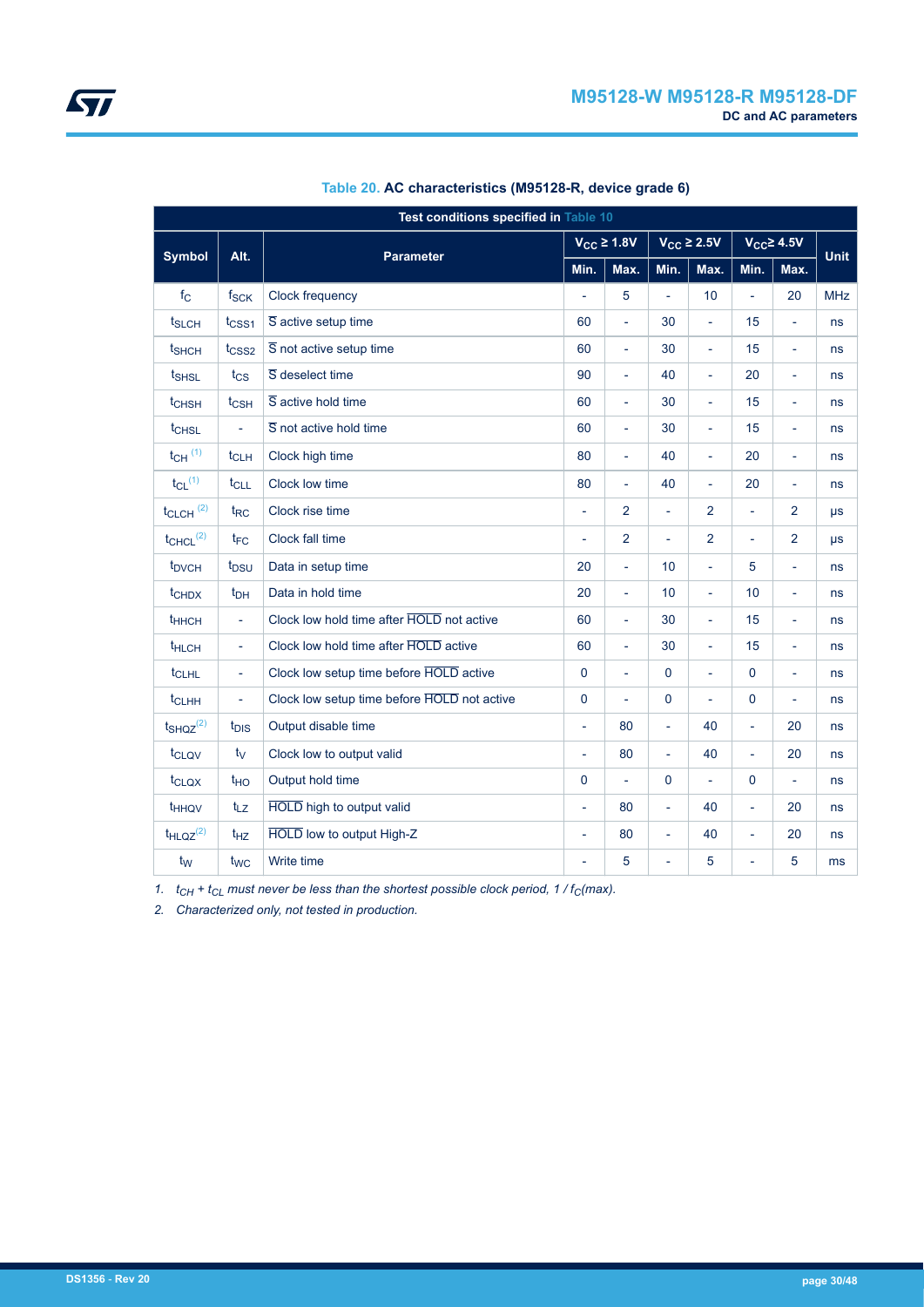<span id="page-30-0"></span>

| Test conditions specified in Table 11 |                    |                                                  |                          |                   |                |                           |                          |                          |             |  |  |
|---------------------------------------|--------------------|--------------------------------------------------|--------------------------|-------------------|----------------|---------------------------|--------------------------|--------------------------|-------------|--|--|
| <b>Symbol</b>                         | Alt.               | <b>Parameter</b>                                 |                          | $V_{CC} \ge 1.7V$ |                | $V_{\text{CC}} \geq 2.5V$ |                          | $V_{CC} \ge 4.5V$        | <b>Unit</b> |  |  |
|                                       |                    |                                                  |                          | Max.              | Min.           | Max.                      | Min.                     | Max.                     |             |  |  |
| $f_{\rm C}$                           | f <sub>SCK</sub>   | Clock frequency                                  | $\bar{a}$                | 5                 | L,             | 10                        | $\blacksquare$           | 20                       | <b>MHz</b>  |  |  |
| $t_{SLCH}$                            | t <sub>CSS1</sub>  | $\overline{S}$ active setup time                 | 60                       | ÷,                | 30             | ä,                        | 15                       | ÷,                       | ns          |  |  |
| $t_{\text{SHCH}}$                     | t <sub>CSS2</sub>  | $\overline{S}$ not active setup time             | 60                       | ÷,                | 30             | $\blacksquare$            | 15                       | ÷,                       | ns          |  |  |
| t <sub>SHSL</sub>                     | $t_{\text{CS}}$    | $\overline{S}$ deselect time                     | 90                       | ÷,                | 40             | $\blacksquare$            | 20                       | $\overline{\phantom{a}}$ | ns          |  |  |
| t <sub>CHSH</sub>                     | $t_{\text{CSH}}$   | $\overline{S}$ active hold time                  | 60                       | ÷,                | 30             | $\blacksquare$            | 15                       | ÷,                       | ns          |  |  |
| $t_{\text{CHSL}}$                     | ÷,                 | $\overline{S}$ not active hold time              | 60                       | ÷,                | 30             | ÷,                        | 15                       | $\overline{\phantom{a}}$ | ns          |  |  |
| $t_{CH}$ (1)                          | $t$ <sub>CLH</sub> | Clock high time                                  | 80                       | ÷,                | 40             | $\blacksquare$            | 20                       | $\overline{\phantom{a}}$ | ns          |  |  |
| $t_{CL}$ <sup>(1)</sup>               | $t_{CLL}$          | Clock low time                                   | 80                       | L,                | 40             | ä,                        | 20                       | $\overline{\phantom{a}}$ | ns          |  |  |
| $t_{CLCH}$ $^{(2)}$                   | $t_{RC}$           | Clock rise time                                  | ä,                       | $\overline{2}$    | L,             | $\overline{2}$            | ä,                       | $\overline{2}$           | $\mu s$     |  |  |
| t <sub>CHCL</sub>                     | $t_{FC}$           | Clock fall time                                  | $\overline{\phantom{a}}$ | $\overline{2}$    | L,             | $\overline{2}$            | L,                       | $\overline{2}$           | $\mu s$     |  |  |
| t <sub>DVCH</sub>                     | t <sub>DSU</sub>   | Data in setup time                               | 20                       | L,                | 10             | ä,                        | 5                        | ä,                       | ns          |  |  |
| $t$ CHDX                              | $t_{DH}$           | Data in hold time                                | 20                       | ÷,                | 10             | ÷,                        | 10                       | ÷,                       | ns          |  |  |
| $t_{HHCH}$                            | L,                 | Clock low hold time after <b>HOLD</b> not active | 60                       | L,                | 30             | ä,                        | 15                       | L,                       | ns          |  |  |
| <b>THLCH</b>                          | ÷,                 | Clock low hold time after <b>HOLD</b> active     | 60                       | ÷,                | 30             | ä,                        | 15                       | ÷,                       | ns          |  |  |
| t <sub>CLHL</sub>                     | ÷,                 | Clock low setup time before HOLD active          | $\mathbf 0$              | ÷,                | $\mathbf 0$    | L,                        | $\mathbf 0$              | ÷,                       | ns          |  |  |
| $t$ <sub>CLHH</sub>                   | L,                 | Clock low setup time before HOLD not active      | $\Omega$                 | L,                | $\overline{0}$ | L,                        | $\Omega$                 | L,                       | ns          |  |  |
| $t_{SHQZ}^{(2)}$                      | $t_{DIS}$          | Output disable time                              | ÷.                       | 80                | L,             | 40                        | L,                       | 20                       | ns          |  |  |
| t <sub>CLOV</sub>                     | $t_V$              | Clock low to output valid                        | ٠                        | 80                | L,             | 40                        | $\overline{\phantom{a}}$ | 20                       | ns          |  |  |
| $t_{\text{CLOX}}$                     | $t_{HO}$           | Output hold time                                 | $\Omega$                 | L,                | $\overline{0}$ | L,                        | $\Omega$                 | ä,                       | ns          |  |  |
| t <sub>HHQV</sub>                     | $t_{LZ}$           | <b>HOLD</b> high to output valid                 | $\bar{\phantom{a}}$      | 80                | L,             | 40                        | ÷,                       | 20                       | ns          |  |  |
| $t_{H L Q Z}^{(2)}$                   | $t_{HZ}$           | HOLD low to output High-Z                        | $\overline{a}$           | 80                | L,             | 40                        | $\overline{a}$           | 20                       | ns          |  |  |
| t <sub>w</sub>                        | twc                | Write time                                       | $\overline{\phantom{a}}$ | 5                 | ÷,             | 5                         | $\overline{\phantom{a}}$ | 5                        | ms          |  |  |

| Table 21. AC characteristics (M95128-DF, device grade 6) |  |  |  |  |
|----------------------------------------------------------|--|--|--|--|
|----------------------------------------------------------|--|--|--|--|

*1. tCH + tCL must never be less than the shortest possible clock period, 1 / fC(max).*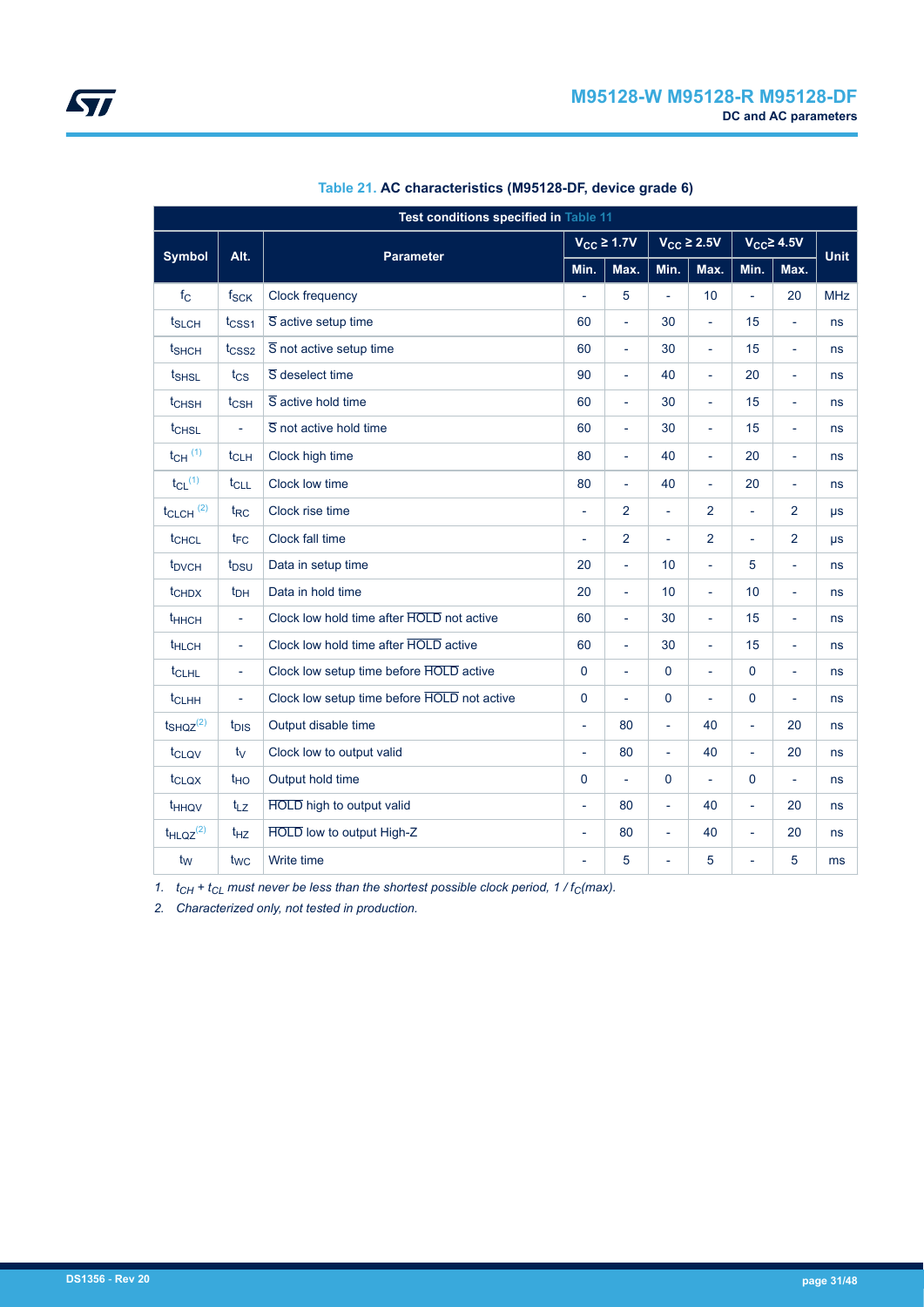### **Figure 20. Serial input timing**

<span id="page-31-0"></span>

**Figure 21. Hold timing**





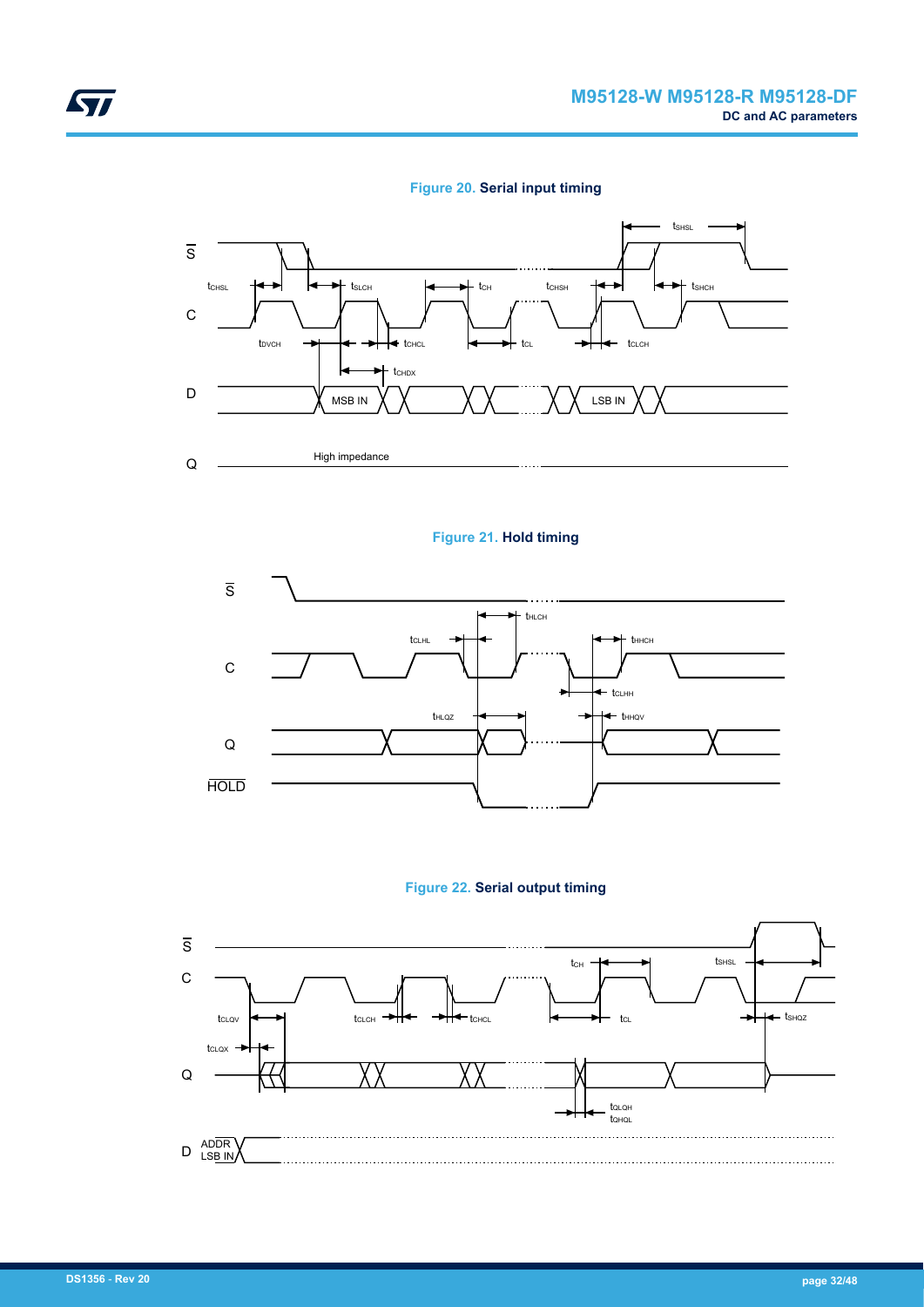<span id="page-32-0"></span>W

## **10 Package information**

In order to meet environmental requirements, ST offers these devices in different grades of ECOPACK packages, depending on their level of environmental compliance. ECOPACK specifications, grade definitions and product status are available at: www.st.com. ECOPACK is an ST trademark.

### **10.1 SO8N package information**

SO8N is an 8-lead, 4.9 x 6 mm, plastic small outline, 150 mils body width, package.

#### **Figure 23. SO8N – Outline**



1. Drawing is not to scale.

| <b>Symbol</b>  | millimeters              |                          |                          | inches <sup>(1)</sup>    |                          |                          |  |
|----------------|--------------------------|--------------------------|--------------------------|--------------------------|--------------------------|--------------------------|--|
|                | Min.                     | Typ.                     | Max.                     | Min.                     | Typ.                     | Max.                     |  |
| A              | $\overline{\phantom{a}}$ | ÷,                       | 1.750                    | $\overline{\phantom{a}}$ |                          | 0.0689                   |  |
| A <sub>1</sub> | 0.100                    | $\overline{\phantom{a}}$ | 0.250                    | 0.0039                   | $\overline{\phantom{a}}$ | 0.0098                   |  |
| A2             | 1.250                    | ٠                        | ۰                        | 0.0492                   |                          |                          |  |
| $\mathsf b$    | 0.280                    | ۰                        | 0.480                    | 0.0110                   | ۰                        | 0.0189                   |  |
| $\mathbf{C}$   | 0.170                    | ÷                        | 0.230                    | 0.0067                   | ٠                        | 0.0091                   |  |
| D              | 4.800                    | 4.900                    | 5.000                    | 0.1890                   | 0.1929                   | 0.1969                   |  |
| Е              | 5.800                    | 6.000                    | 6.200                    | 0.2283                   | 0.2362                   | 0.2441                   |  |
| E1             | 3.800                    | 3.900                    | 4.000                    | 0.1496<br>0.1535         |                          | 0.1575                   |  |
| $\mathbf e$    | $\overline{\phantom{a}}$ | 1.270                    | $\overline{\phantom{a}}$ | $\overline{\phantom{a}}$ | 0.0500                   | $\overline{\phantom{a}}$ |  |
| h              | 0.250                    | ۰                        | 0.500                    | 0.0098                   |                          | 0.0197                   |  |
| $\mathsf k$    | $0^{\circ}$              | ۰                        | $8^\circ$                | $0^{\circ}$              |                          | $8^{\circ}$              |  |
| L              | 0.400                    | ۰                        | 1.270                    | 0.0157                   | $\overline{\phantom{a}}$ | 0.0500                   |  |
| L1             |                          | 1.040                    | $\overline{\phantom{a}}$ | $\overline{\phantom{a}}$ | 0.0409                   | $\overline{\phantom{a}}$ |  |
| ccc            |                          | ۰                        | 0.100                    | -                        |                          | 0.0039                   |  |

#### **Table 22. SO8N – Mechanical data**

*1. Values in inches are converted from mm and rounded to four decimal digits.*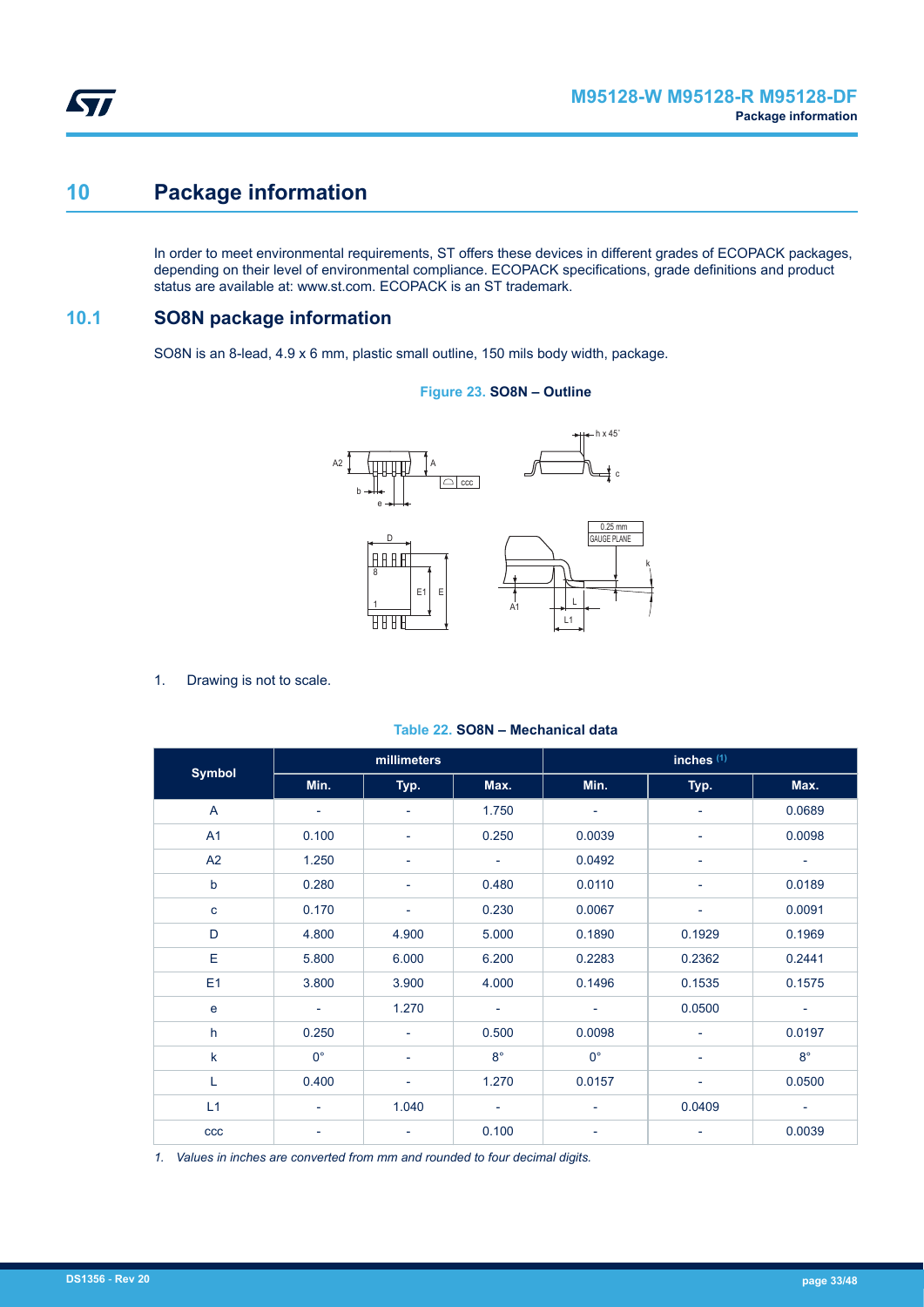### <span id="page-33-0"></span>**Figure 24. SO8N - Recommended footprint**



1. Dimensions are expressed in millimeters.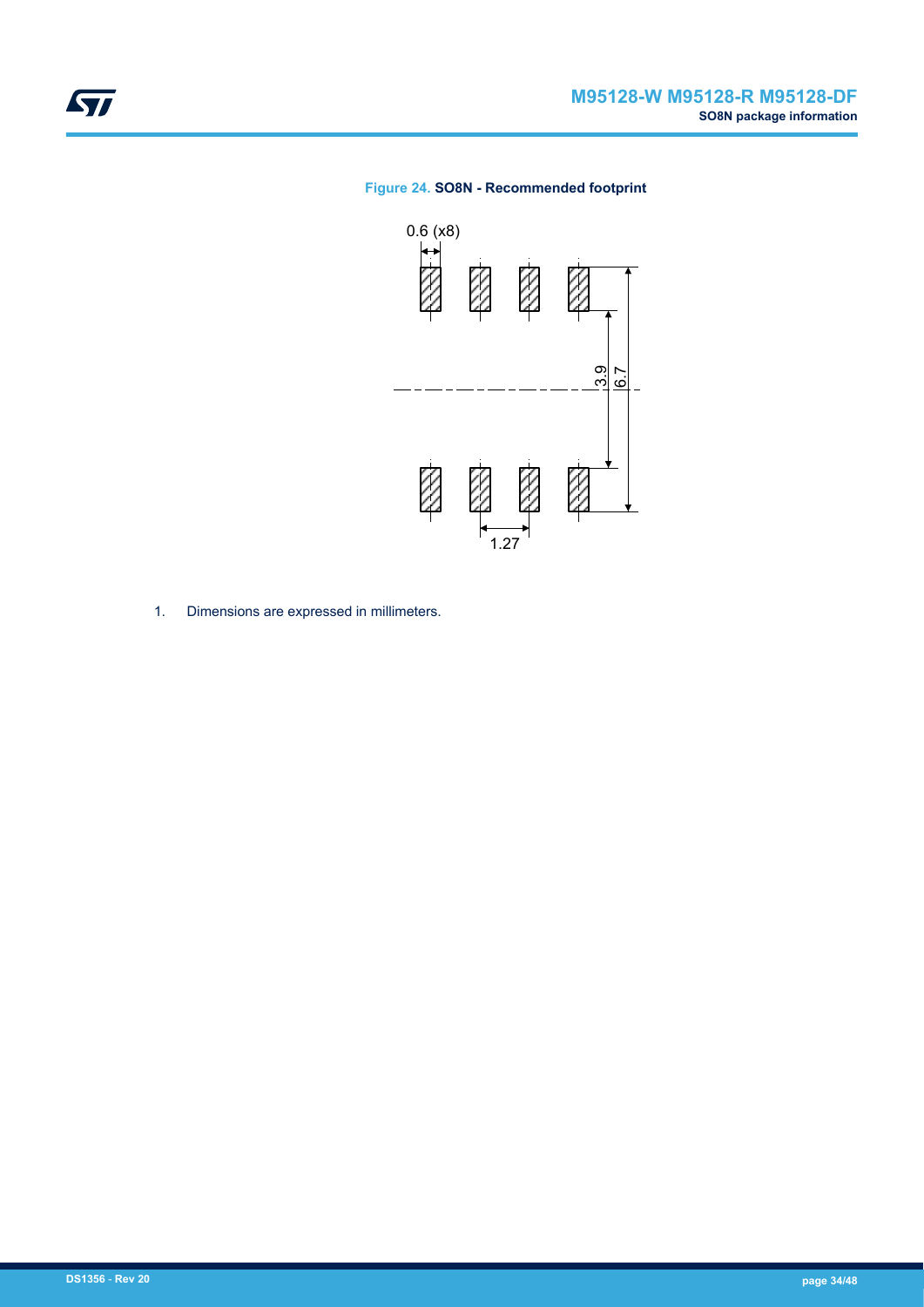

## <span id="page-34-0"></span>**10.2 TSSOP8 package information**

TSSOP8 is an 8-lead thin shrink small outline, 3 x 6.4 mm, 0.65 mm pitch, package.

### **Figure 25. TSSOP8 – Outline**



1. Drawing is not to scale.

#### **Table 23. TSSOP8 – Mechanical data**

| <b>Symbol</b>  | millimeters              |                          |                          | inches <sup>(1)</sup>              |                          |                          |  |  |
|----------------|--------------------------|--------------------------|--------------------------|------------------------------------|--------------------------|--------------------------|--|--|
|                | Min.                     | Typ.                     | Max.                     | Min.                               | Typ.                     | Max.                     |  |  |
| A              | $\overline{\phantom{a}}$ | ۰                        | 1.200                    | $\overline{\phantom{a}}$           | ٠                        | 0.0472                   |  |  |
| A <sub>1</sub> | 0.050                    | -                        | 0.150                    | 0.0020                             | ۰                        | 0.0059                   |  |  |
| A2             | 0.800                    | 1.000                    | 1.050                    | 0.0315                             | 0.0394                   | 0.0413                   |  |  |
| $\mathsf b$    | 0.190                    | $\overline{\phantom{a}}$ | 0.300                    | 0.0075                             | $\overline{\phantom{a}}$ | 0.0118                   |  |  |
| $\mathbf{C}$   | 0.090                    | ۰                        | 0.200                    | 0.0035                             |                          | 0.0079                   |  |  |
| CP             | $\overline{\phantom{a}}$ | ÷,                       | 0.100                    | $\overline{\phantom{a}}$           | ۰                        | 0.0039                   |  |  |
| D              | 2.900                    | 3.000                    | 3.100                    | 0.1142                             | 0.1181                   | 0.1220                   |  |  |
| $\mathbf e$    | $\overline{\phantom{a}}$ | 0.650                    | $\overline{\phantom{a}}$ | 0.0256<br>$\overline{\phantom{a}}$ |                          | $\overline{\phantom{a}}$ |  |  |
| E              | 6.200                    | 6.400                    | 6.600                    | 0.2441                             | 0.2520                   | 0.2598                   |  |  |
| E1             | 4.300                    | 4.400                    | 4.500                    | 0.1693                             | 0.1732                   | 0.1772                   |  |  |
| L              | 0.450                    | 0.600                    | 0.750                    | 0.0177<br>0.0236                   |                          | 0.0295                   |  |  |
| L1             |                          | 1.000                    | $\overline{\phantom{a}}$ | $\overline{\phantom{a}}$           | 0.0394                   | -                        |  |  |
| $\alpha$       | $0^{\circ}$              |                          | $8^\circ$                | $0^{\circ}$                        |                          | $8^{\circ}$              |  |  |

*1. Values in inches are converted from mm and rounded to four decimal digits.*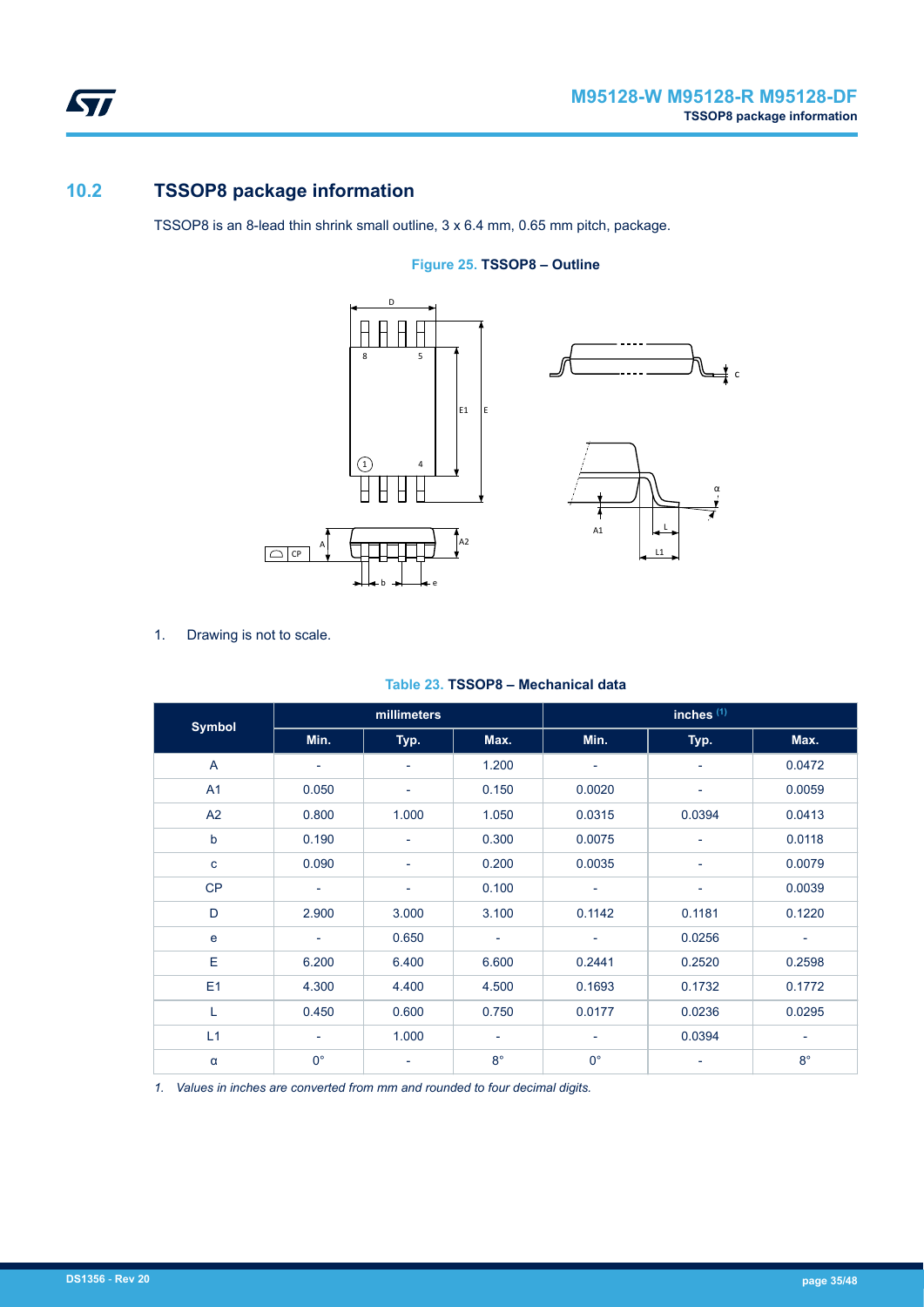### **Figure 26. TSSOP8 – Recommended footprint**



1. Dimensions are expressed in millimeters.

<span id="page-35-0"></span>ST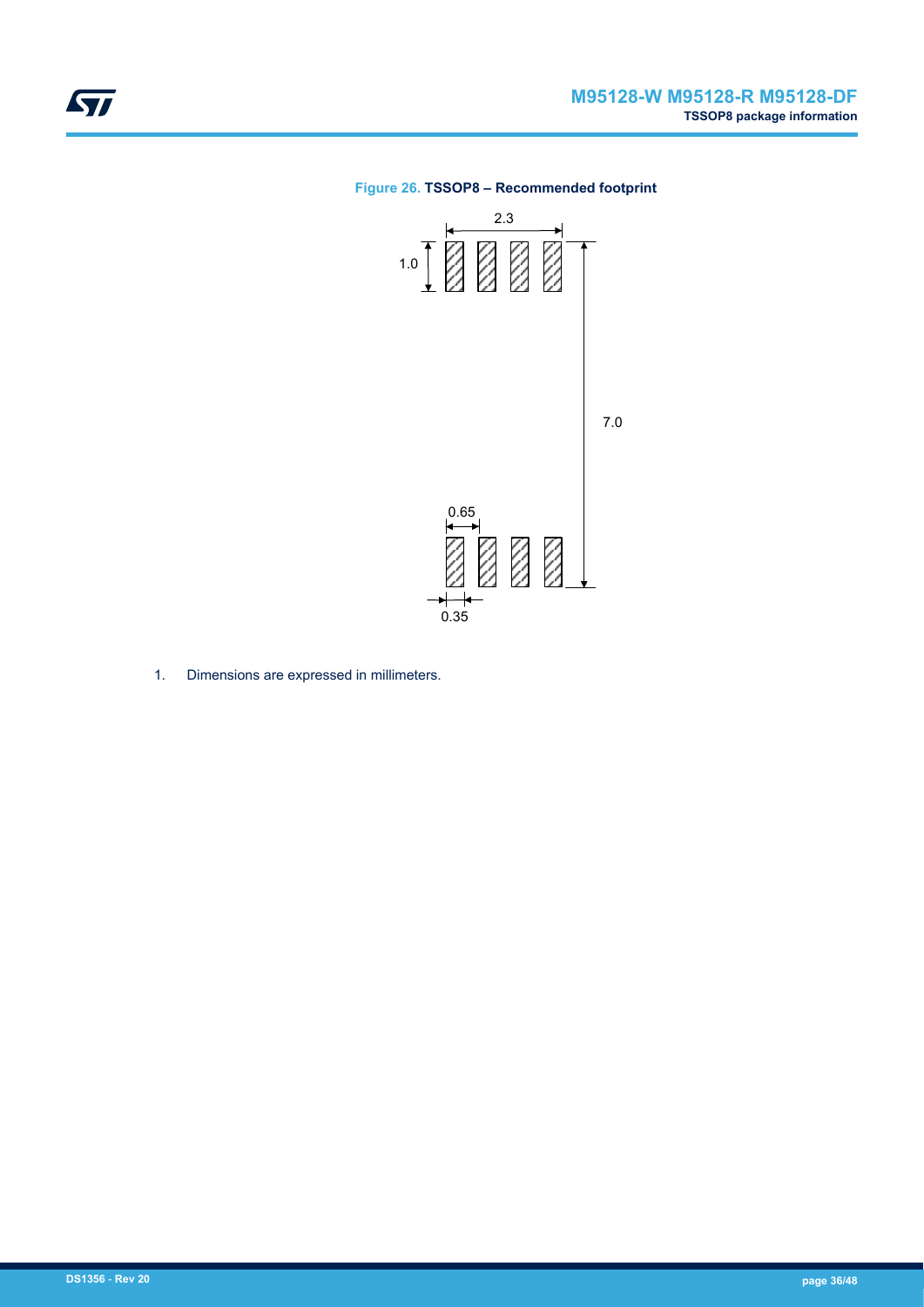<span id="page-36-0"></span>

### **10.3 UFDFPN8 (DFN8) package information**

**UFDFPN8 is an 8-lead, 2 × 3 mm, 0.55 mm thickness ultra thin profile fine pitch dual flat package.**



**Figure 27. UFDFPN8 - Outline**

- 1. Maximum package warpage is 0.05 mm.
- 2. Exposed copper is not systematic and can appear partially or totally according to the cross section.
- 3. Drawing is not to scale.
- 4. The central pad (the area E2 by D2 in the above illustration) must be either connected to  $V_{SS}$  or left floating (not connected) in the end application.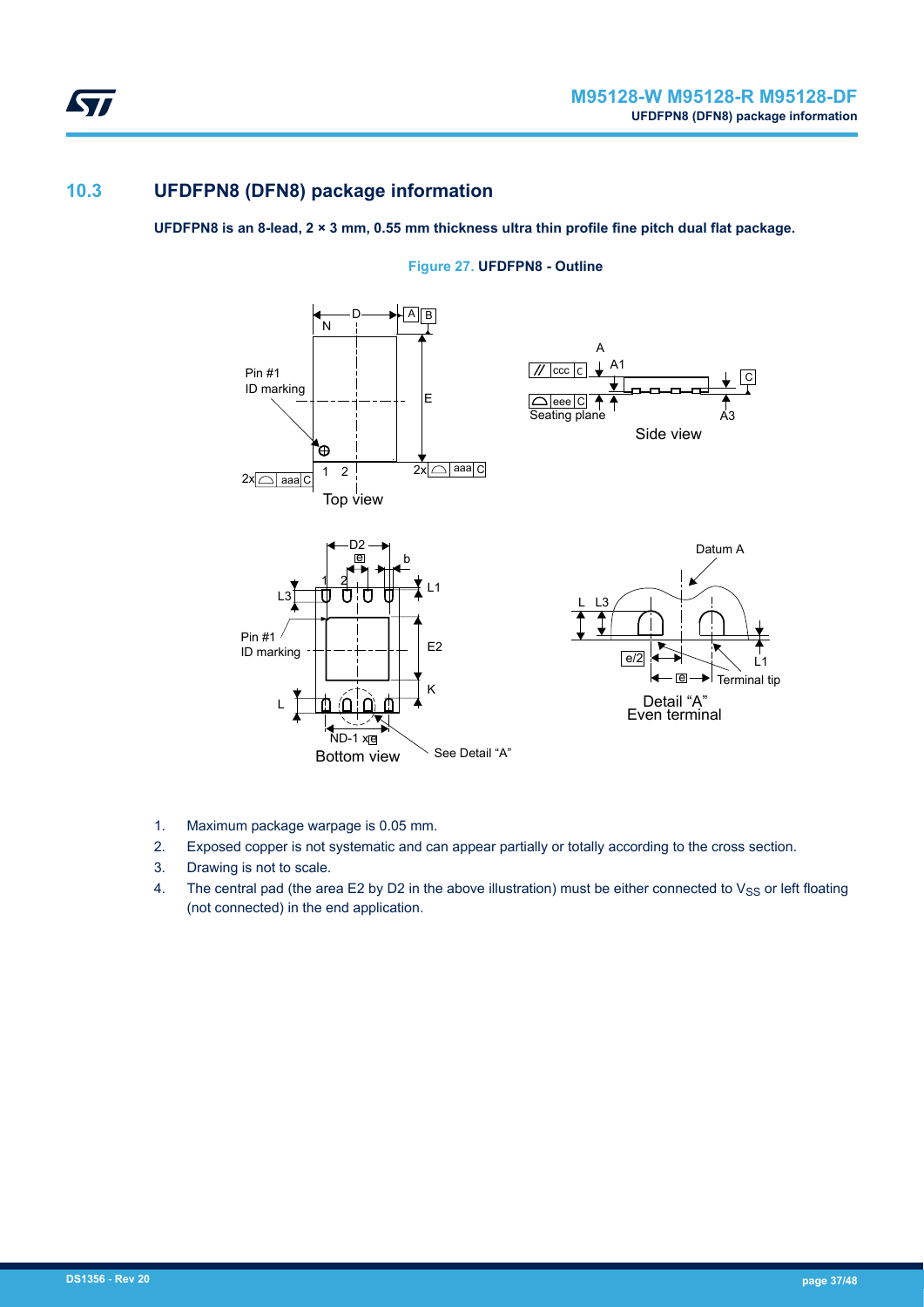<span id="page-37-0"></span>

| <b>Symbol</b>  |                          | millimeters              |                          |                          | inches <sup>(1)</sup>    |                          |  |
|----------------|--------------------------|--------------------------|--------------------------|--------------------------|--------------------------|--------------------------|--|
|                | <b>Min</b>               | <b>Typ</b>               | <b>Max</b>               | <b>Min</b>               | <b>Typ</b>               | <b>Max</b>               |  |
| A              | 0.450                    | 0.550                    | 0.600                    | 0.0177                   | 0.0217                   | 0.0236                   |  |
| A1             | 0.000                    | 0.020                    | 0.050                    | 0.0000                   | 0.0008                   | 0.0020                   |  |
| $b^{(2)}$      | 0.200                    | 0.250                    | 0.300                    | 0.0079                   | 0.0098                   | 0.0118                   |  |
| D              | 1.900                    | 2.000                    | 2.100                    | 0.0748                   | 0.0787                   | 0.0827                   |  |
| D <sub>2</sub> | 1.200                    | $\blacksquare$           | 1.600                    | 0.0472                   | $\overline{\phantom{a}}$ | 0.0630                   |  |
| Е              | 2.900                    | 3.000                    | 3.100                    | 0.1142                   | 0.1181                   | 0.1220                   |  |
| E <sub>2</sub> | 1.200                    | $\overline{\phantom{a}}$ | 1.600                    | 0.0472                   | $\overline{\phantom{a}}$ | 0.0630                   |  |
| e              | $\sim$                   | 0.500                    | $\overline{\phantom{a}}$ | 0.0197                   |                          |                          |  |
| K.             | 0.300                    | $\overline{\phantom{a}}$ | $\overline{\phantom{a}}$ | 0.0118                   | $\overline{\phantom{a}}$ | $\overline{\phantom{a}}$ |  |
| Г              | 0.300                    | $\overline{\phantom{a}}$ | 0.500                    | 0.0118                   | $\overline{\phantom{a}}$ | 0.0197                   |  |
| L1             | $\sim$                   |                          | 0.150                    | $\overline{\phantom{a}}$ | $\overline{\phantom{a}}$ | 0.0059                   |  |
| L <sub>3</sub> | 0.300                    | ٠                        | $\overline{\phantom{a}}$ | 0.0118                   | $\overline{\phantom{a}}$ | $\overline{\phantom{a}}$ |  |
| aaa            | $\overline{\phantom{a}}$ |                          | 0.150                    |                          | $\overline{\phantom{a}}$ | 0.0059                   |  |
| bbb            | $\overline{\phantom{a}}$ | $\overline{\phantom{a}}$ | 0.100                    | ٠                        | $\overline{\phantom{a}}$ | 0.0039                   |  |
| ccc            | $\overline{\phantom{a}}$ | ٠                        | 0.100                    | ٠                        | $\overline{\phantom{a}}$ | 0.0039                   |  |
| ddd            | $\overline{\phantom{a}}$ | $\overline{\phantom{a}}$ | 0.050                    | $\overline{\phantom{0}}$ | $\overline{\phantom{a}}$ | 0.0020                   |  |
| $eee^{(3)}$    | $\overline{\phantom{0}}$ |                          | 0.080                    | $\overline{\phantom{a}}$ | $\overline{\phantom{a}}$ | 0.0031                   |  |

#### **Table 24. UFDFPN8 - Mechanical data**

*1. Values in inches are converted from mm and rounded to four decimal digits.*

*2. Dimension b applies to plated terminal and is measured between 0.15 and 0.30 mm from the terminal tip.*

*3. Applied for exposed die paddle and terminals. Exclude embedding part of exposed die paddle from measuring.*

#### **Figure 28. UFDFPN8 - Recommended footprint**



1. Dimensions are expressed in millimeters.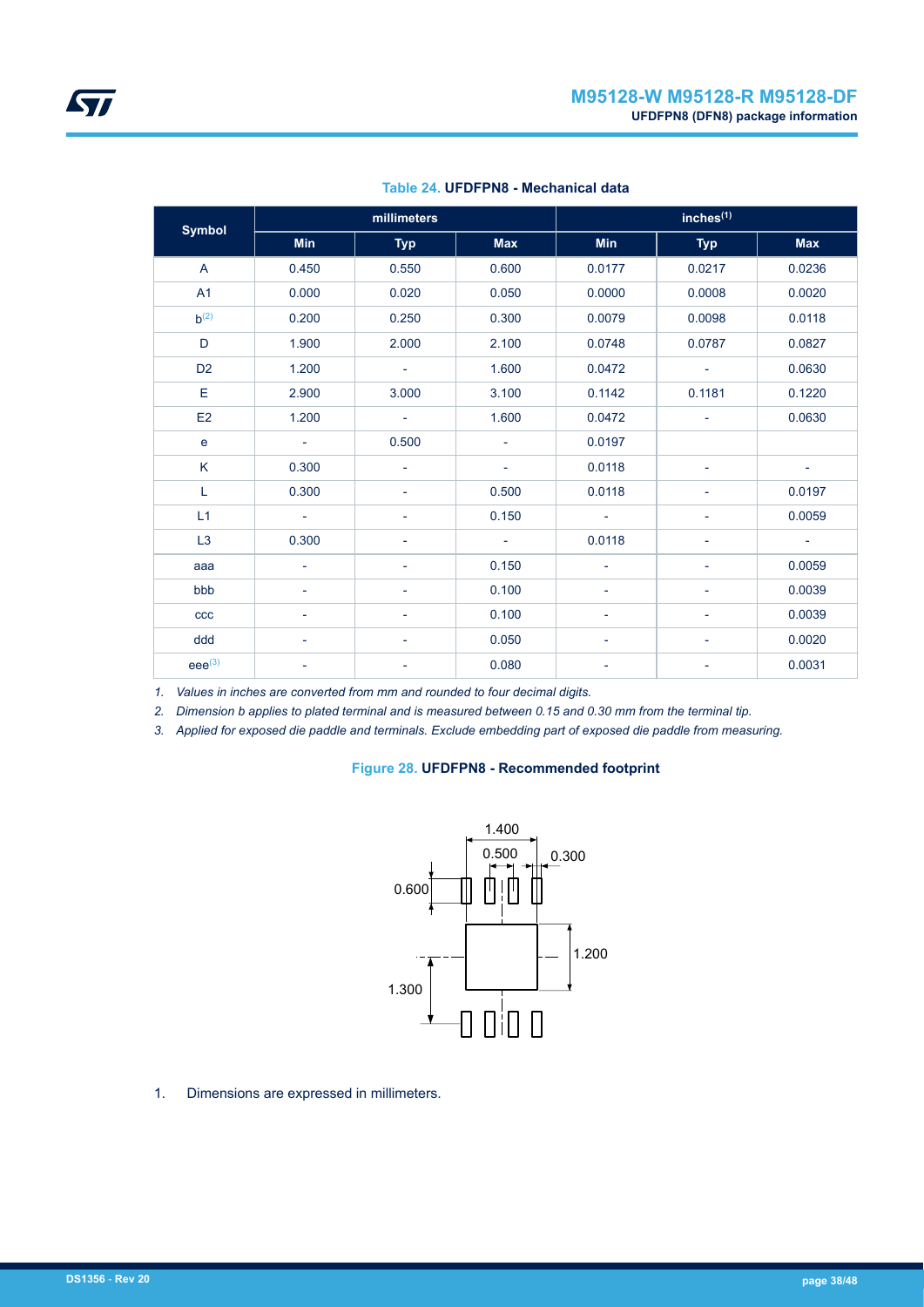### <span id="page-38-0"></span>**10.4 WLCSP8 (CS) package information**

WLCSP8 is a 8 bumps, 1.289 x 1.099 mm, 0.4 mm pitch wafer level chip scale package



#### **Figure 29. WLCSP8 - Outline**

- 1. Drawing is not to scale
- 2. Primary datum Z and seating plane are defined by the spherical crowns of the bump.
- 3. Bump position designation per JESD 95-1, SPP-010.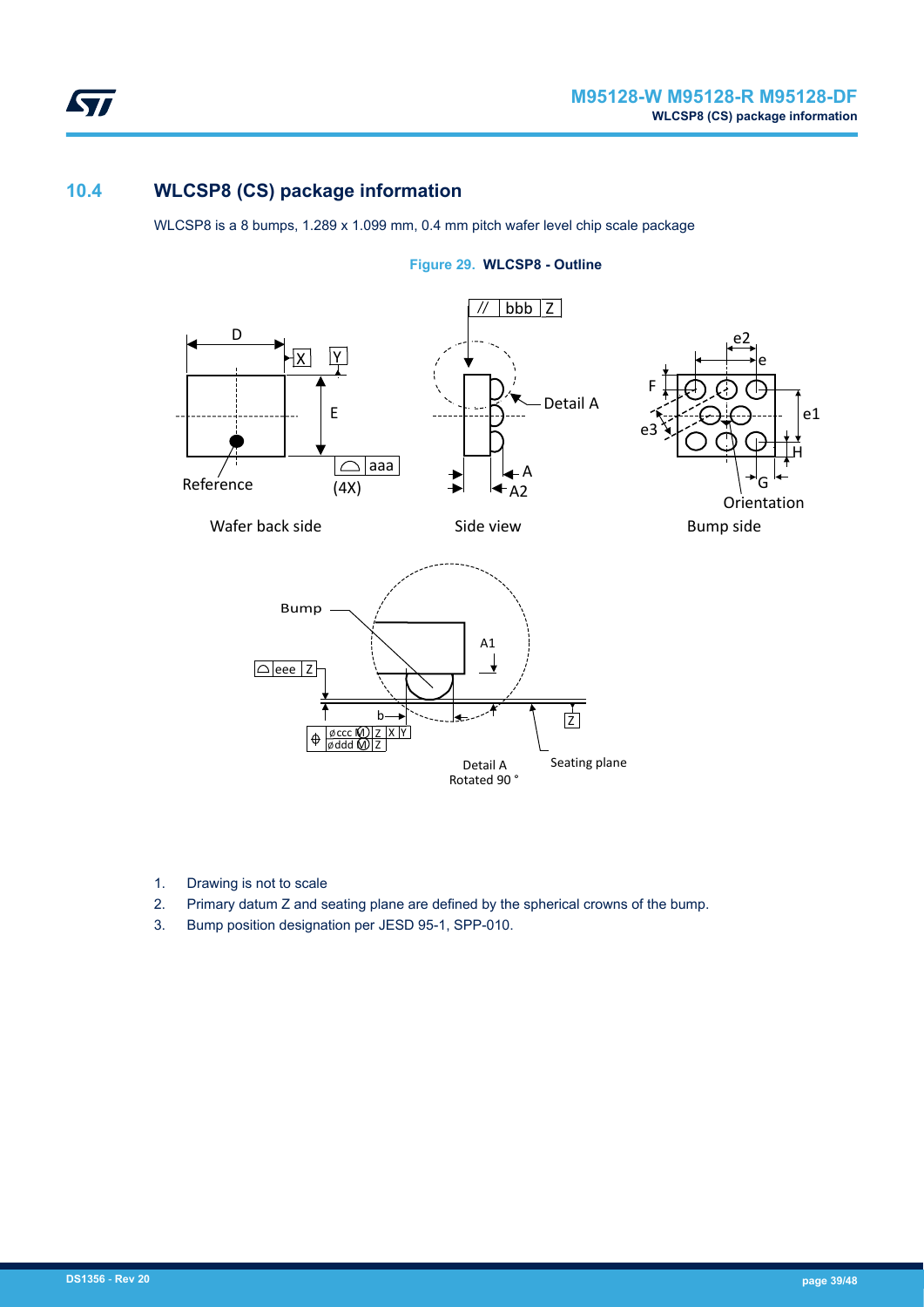<span id="page-39-0"></span>

| <b>Symbol</b>             |                          | millimeters                            | inches <sup>(1)</sup>                                                                              |                          |            |                          |
|---------------------------|--------------------------|----------------------------------------|----------------------------------------------------------------------------------------------------|--------------------------|------------|--------------------------|
|                           | Min                      | Typ                                    | <b>Max</b>                                                                                         | Min                      | <b>Typ</b> | <b>Max</b>               |
| $\boldsymbol{\mathsf{A}}$ | 0.500                    | 0.540                                  | 0.580                                                                                              | 0.0197                   | 0.0213     | 0.0228                   |
| A1                        | $\overline{\phantom{0}}$ | 0.190                                  | $\overline{\phantom{a}}$                                                                           | $\overline{\phantom{a}}$ | 0.0075     | $\overline{\phantom{a}}$ |
| A2                        | ٠                        | 0.350                                  | $\overline{\phantom{a}}$                                                                           | $\overline{\phantom{a}}$ | 0.0138     | ٠                        |
| $b^{(2)}$                 | ٠                        | 0.270                                  | $\overline{\phantom{a}}$                                                                           | ٠                        | 0.0106     | $\overline{\phantom{a}}$ |
| D                         | $\overline{\phantom{0}}$ | 1.289                                  | 1.309                                                                                              | $\overline{\phantom{a}}$ | 0.0507     | 0.0515                   |
| E                         | -                        | 1.099                                  | 1.119                                                                                              | ۰                        | 0.0433     | 0.0441                   |
| $\mathbf e$               | $\overline{\phantom{0}}$ | 0.800                                  | $\overline{\phantom{a}}$                                                                           | $\overline{\phantom{a}}$ | 0.0315     | $\overline{\phantom{a}}$ |
| e <sub>1</sub>            | -                        | 0.693                                  | $\overline{\phantom{a}}$                                                                           |                          | 0.0273     | ۰                        |
| e2                        | $\overline{\phantom{0}}$ | 0.400                                  | ÷,                                                                                                 |                          | 0.0157     |                          |
| e <sub>3</sub>            |                          | 0.400                                  | ÷,                                                                                                 |                          | 0.0157     |                          |
| F                         | $\overline{\phantom{0}}$ | 0.203                                  | $\overline{\phantom{a}}$                                                                           |                          | 0.0080     |                          |
| ${\mathsf G}$             | $\overline{\phantom{0}}$ | 0.245                                  | $\overline{\phantom{a}}$                                                                           | $\overline{\phantom{a}}$ | 0.0096     | $\overline{\phantom{0}}$ |
| H                         | $\overline{\phantom{0}}$ | 0.203                                  | $\overline{a}$<br>$\overline{\phantom{a}}$<br>$\overline{\phantom{a}}$<br>$\overline{\phantom{a}}$ |                          | 0.0080     | $\overline{a}$           |
| aaa                       | ÷.                       | 0.110                                  |                                                                                                    |                          | 0.0043     | $\overline{\phantom{a}}$ |
| bbb                       | ÷,                       | 0.110<br>$\overline{\phantom{a}}$<br>٠ |                                                                                                    |                          | 0.0043     | $\overline{\phantom{a}}$ |
| ccc                       | ÷.                       | 0.110                                  | $\overline{\phantom{a}}$                                                                           |                          | 0.0043     | $\overline{\phantom{a}}$ |
| ddd                       | -                        | 0.060                                  | $\overline{\phantom{a}}$                                                                           |                          | 0.0024     |                          |
| eee                       |                          | 0.060                                  | $\overline{\phantom{a}}$                                                                           |                          | 0.0024     |                          |

#### **Table 25. WLCSP8 - Mechanical data**

*1. Values in inches are converted from mm and rounded to four decimal digits.*

*2. Dimension is measured at the maximum bump diameter parallel to primary datum Z.*

### **Figure 30. WLCSP8 - Recommended footprint**



1. Dimensions are expressed in millimeters.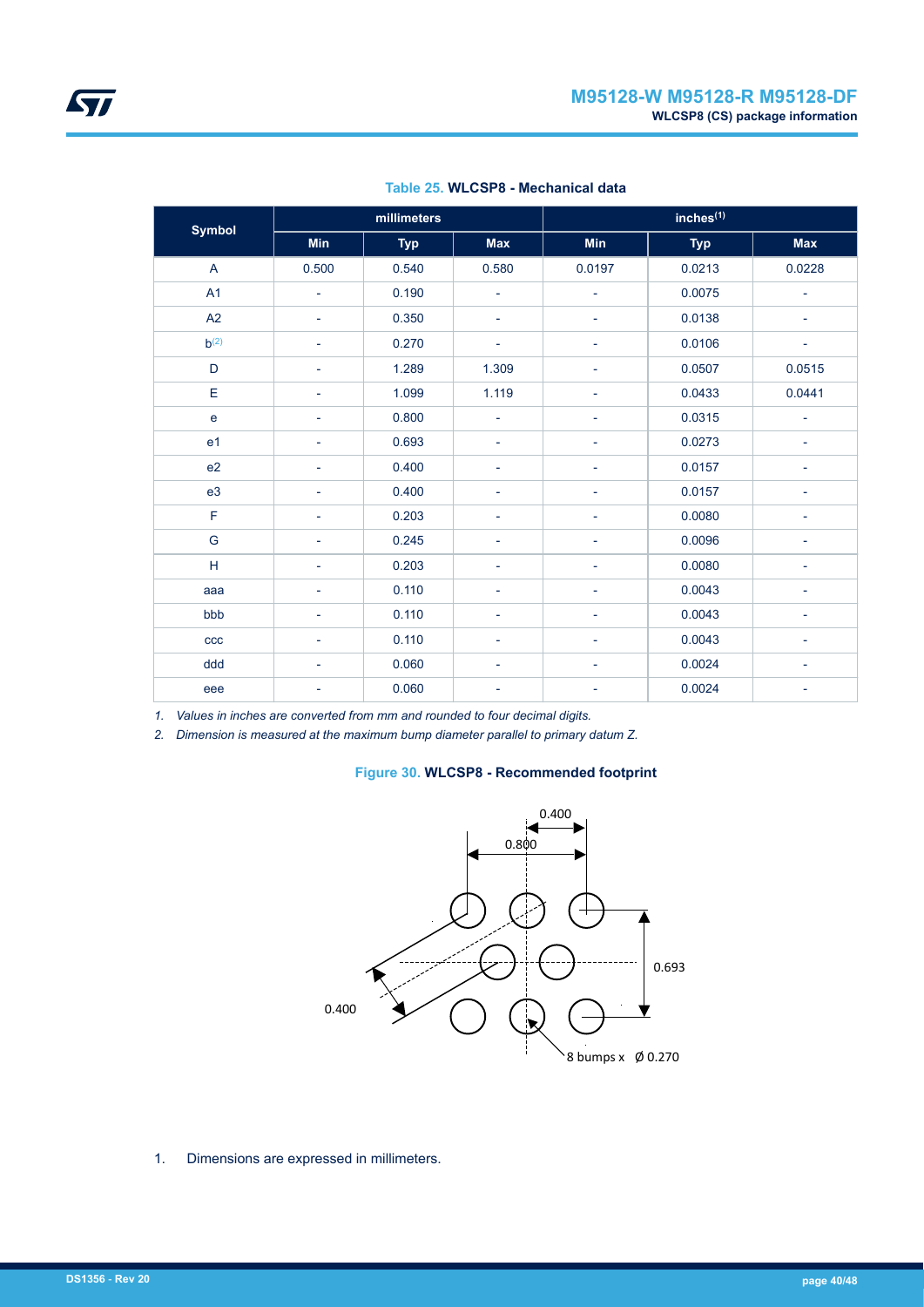<span id="page-40-0"></span>

## **11 Ordering information**

#### **Table 26. Ordering information scheme**

| Example:                                             | M95 | 128 | -D | W | <b>MN</b> | 6 | т | P | <b>IK</b> |
|------------------------------------------------------|-----|-----|----|---|-----------|---|---|---|-----------|
| <b>Device type</b>                                   |     |     |    |   |           |   |   |   |           |
| M95 = SPI serial access EEPROM                       |     |     |    |   |           |   |   |   |           |
| <b>Device function</b>                               |     |     |    |   |           |   |   |   |           |
| $128 = 128$ Kbit (16384 x 8)                         |     |     |    |   |           |   |   |   |           |
| <b>Device family</b>                                 |     |     |    |   |           |   |   |   |           |
| Blank = Without Identification page                  |     |     |    |   |           |   |   |   |           |
| D = With additional Identification page              |     |     |    |   |           |   |   |   |           |
| <b>Operating voltage</b>                             |     |     |    |   |           |   |   |   |           |
| $W = V_{CC} = 2.5$ to 5.5 V                          |     |     |    |   |           |   |   |   |           |
| $R = V_{CC} = 1.8$ to 5.5 V                          |     |     |    |   |           |   |   |   |           |
| $F = V_{CC} = 1.7$ to 5.5 V                          |     |     |    |   |           |   |   |   |           |
| Package $(1)$                                        |     |     |    |   |           |   |   |   |           |
| $MN = SO8 (150 \text{ mil width})$                   |     |     |    |   |           |   |   |   |           |
| DW = TSSOP8 (169 mil width)                          |     |     |    |   |           |   |   |   |           |
| $MC = UFDFPN8 (DFN8)$                                |     |     |    |   |           |   |   |   |           |
| $CS = WLCSP$                                         |     |     |    |   |           |   |   |   |           |
| Device grade                                         |     |     |    |   |           |   |   |   |           |
| 6 = Industrial temperature range, $-40$ to 85 °C     |     |     |    |   |           |   |   |   |           |
| Device tested with standard test flow                |     |     |    |   |           |   |   |   |           |
| <b>Option</b>                                        |     |     |    |   |           |   |   |   |           |
| $blank = tube$ packing                               |     |     |    |   |           |   |   |   |           |
| $T =$ Tape and reel packing                          |     |     |    |   |           |   |   |   |           |
| <b>Plating technology</b>                            |     |     |    |   |           |   |   |   |           |
| G or P = RoHS compliant and halogen-free (ECOPACK2®) |     |     |    |   |           |   |   |   |           |
| Process <sup>(2)</sup>                               |     |     |    |   |           |   |   |   |           |
|                                                      |     |     |    |   |           |   |   |   |           |

/K = Manufacturing technology code

*1. All packages are ECOPACK2® (RoHS-compliant and free of brominated, chlorinated and antimony-oxide flame retardants).*

*2. These process letters appear on the device package (marking) and on the shipment box. Please contact your nearest ST Sales Office for further information*

*Note: Parts marked as "ES", "E" or accompanied by an Engineering Sample notification letter, are not yet qualified and therefore not approved for use in production. ST is not responsible for any consequences resulting from such use. In no event will ST be liable for the customer using any of these engineering samples in production. ST Quality has to be contacted prior to any decision to use these Engineering samples to run qualification activity.*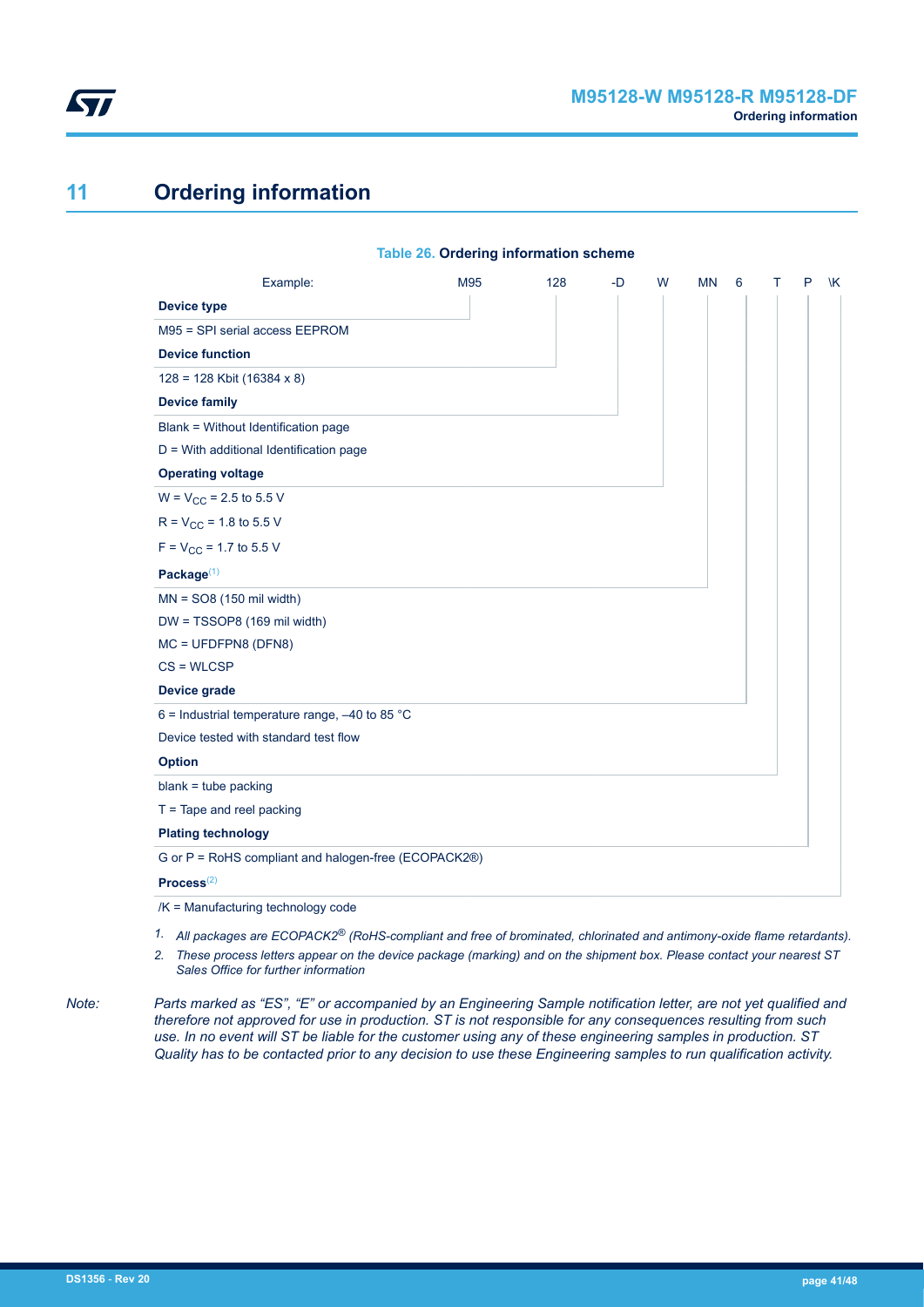## <span id="page-41-0"></span>**Revision history**

| <b>Date</b> | <b>Revision</b> | <b>Changes</b>                                                                                                                                                                                                              |
|-------------|-----------------|-----------------------------------------------------------------------------------------------------------------------------------------------------------------------------------------------------------------------------|
|             |                 | Section 3.8: Supply voltage (VCC) and Section 5.4: Write Status Register (WRSR) updated.                                                                                                                                    |
|             |                 | Note added to Section 5.6: Write to Memory Array (WRITE).                                                                                                                                                                   |
|             |                 | ICC modified in Table 12: DC characteristics (M95128, device grade 3).                                                                                                                                                      |
| 17-Feb-2009 | 11              | VRES added to DC characteristics tables 12, 20, 14 and 23.                                                                                                                                                                  |
|             |                 | Note added to Table 36: AC characteristics (M95080-R, M95080-DR device grade 6).                                                                                                                                            |
|             |                 | Note added below Figure 20: UFDFPN8, 8-lead ultra thin fine pitch dual flat package no lead 2 x 3 mm, outline.                                                                                                              |
|             |                 | Small text changes.                                                                                                                                                                                                         |
|             |                 | Section 5.6.1: ECC (error correction code) and write cycling modified (applies to all devices).                                                                                                                             |
|             |                 | $T_{\text{I FAD}}$ , $I_{\text{OI}}$ and $I_{\text{OH}}$ added to Table 6: Absolute maximum ratings.                                                                                                                        |
| 12-Jan-2010 | 12              | Note added to Table 23: DC characteristics (current and new M95080-R and M95080-DR products).                                                                                                                               |
|             |                 | Process modified in Table 45: Ordering information scheme.                                                                                                                                                                  |
|             |                 | All packages are ECOPACK2 compliant.                                                                                                                                                                                        |
| 02-Mar-2010 | 13              | Section 5.6.1: ECC (error correction code) and write cycling and Table 24: Available M95128x products (package,<br>voltage range, temperature grade) updated.                                                               |
| 03-Jan-2012 | 14              | Updated UFDFPN8 package data.                                                                                                                                                                                               |
|             |                 | Datasheet revision 14 split into:                                                                                                                                                                                           |
|             |                 | - M95128-125 datasheet for automotive products (range 3),                                                                                                                                                                   |
|             |                 | - M95128-W M95128-R M95128-DF (this datasheet) for standard products (range 6).                                                                                                                                             |
|             | 15              | Updated:                                                                                                                                                                                                                    |
| 06-Aug-2012 |                 | - Cycling: 4 million cycles                                                                                                                                                                                                 |
|             |                 | - Data retention: 200 years                                                                                                                                                                                                 |
|             |                 | $-$ Max clock frequency: 5 MHz@1.7 V, 10 MHz@2.5 V, 20 MHz@4.5 V.                                                                                                                                                           |
|             |                 | Added:                                                                                                                                                                                                                      |
|             |                 | - Identification page (for M95128-D devices)                                                                                                                                                                                |
|             |                 | – 1.7 V/5.5 V range (F suffix)                                                                                                                                                                                              |
|             |                 | - Added "Additional Write lockable page (Identification page)" and replaced "(ECOPACK®)" with "(ECOPACK2®)" in<br>Features.                                                                                                 |
|             |                 | - Updated Table 2: Write-protected block size.                                                                                                                                                                              |
| 19-Dec-2012 | 16              | - Updated Section 7.2: Initial delivery state.                                                                                                                                                                              |
|             |                 | - Replaced Figure 38 and Table 54 (UFDFPN8 package).                                                                                                                                                                        |
|             |                 | - Added Note (1) to Table 25: Ordering information scheme.                                                                                                                                                                  |
|             |                 | Replaced "ball" by "bump" in the entire document.                                                                                                                                                                           |
|             |                 | Updated Features and WLCSP package figure on cover page.                                                                                                                                                                    |
|             |                 | Updated Figure 3: WLCSP connections (top view, marking side, with bumps on the underside) and Figure 4: Block<br>diagram.                                                                                                   |
| 20-May-2015 | 17              | Removed Caution note on UV exposure in Section 1: Description.                                                                                                                                                              |
|             |                 | Updated Section 5.1.3: Power-up conditions, Section 5.3: Hold condition and tables in Section 6: Instructions.                                                                                                              |
|             |                 | Updated Table 7: Absolute maximum ratings and its footnotes.                                                                                                                                                                |
|             |                 | Updated Table 15: DC characteristics (M95128-W, device grade 6).                                                                                                                                                            |
|             |                 | Updated Section 10: Package information with changes in each of Sections 10.1: SO8N package information, 10.2:<br>TSSOP8 package information, 10.3: UFDFN8 package information and Section 10.4: WLCSP package information. |

### **Table 27. Document revision history**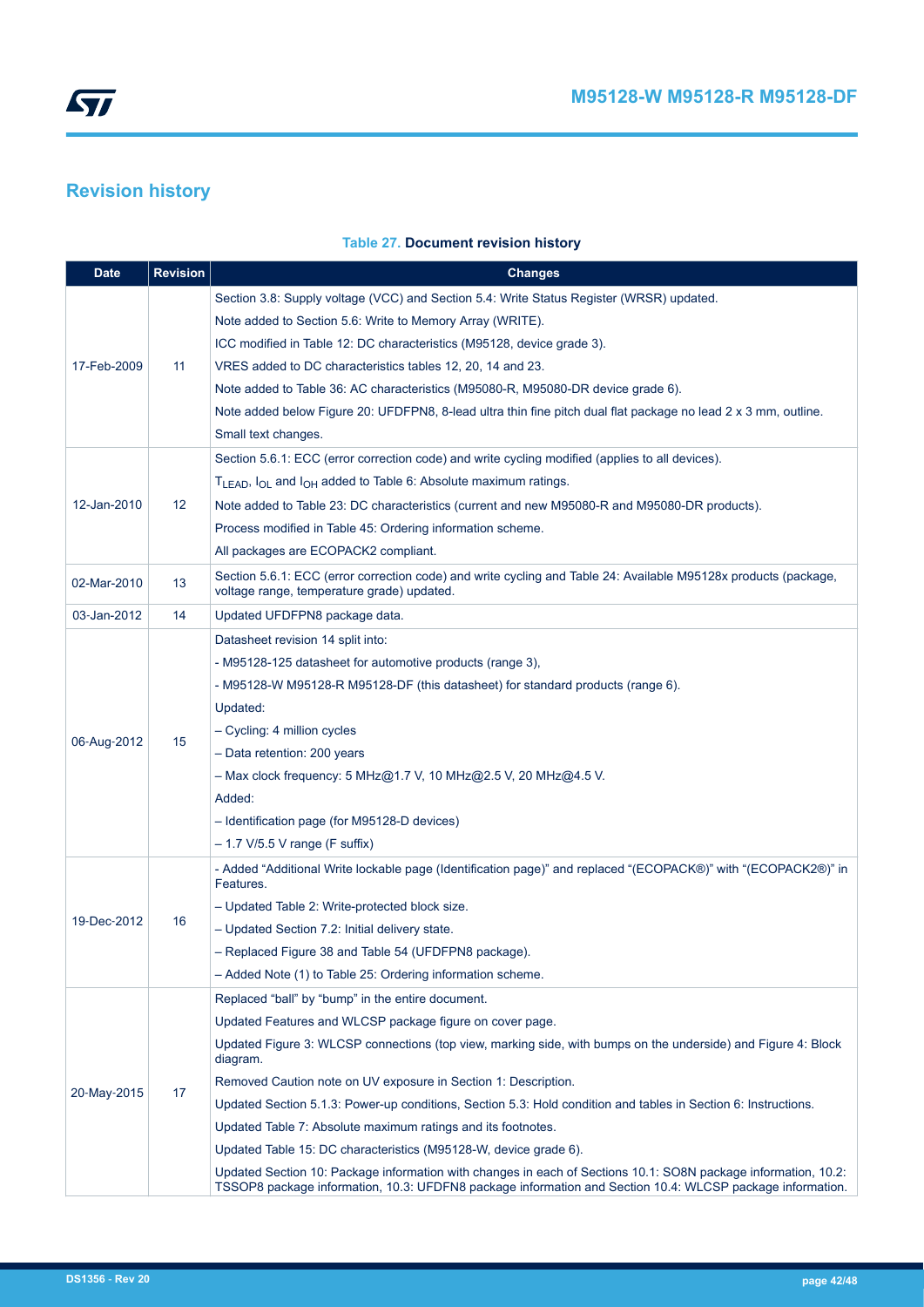| <b>Date</b> | <b>Revision</b> | <b>Changes</b>                                                                                                                                                                                                                                                              |
|-------------|-----------------|-----------------------------------------------------------------------------------------------------------------------------------------------------------------------------------------------------------------------------------------------------------------------------|
|             |                 | Updated Table 25: Ordering information scheme and added Note: on Engineering samples.                                                                                                                                                                                       |
|             |                 | <b>Updated Disclaimer</b>                                                                                                                                                                                                                                                   |
| 21-Sep-2015 |                 | Updated title of Table 8: Operating conditions (M95128-W, device grade 6), Table 19: AC characteristics (M95128-R,<br>device grade 6) and Table 20: AC characteristics (M95128-DF, device grade 6).                                                                         |
|             | 18              | Updated title and footnotes of Table 15: DC characteristics (M95128-W, device grade 6) Table 16: DC<br>characteristics (M95128-R, device grade 6), Table 17: DC characteristics (M95128-DF, device grade 6) and Table<br>18: AC characteristics (M95128-W, device grade 6). |
|             |                 | Updated footnote 1 of Table 7: Absolute maximum ratings.                                                                                                                                                                                                                    |
|             |                 | Added footnote 4 to Figure 26.                                                                                                                                                                                                                                              |
|             |                 | Updated Section 6.6.1: Cycling with Error Correction Code (ECC) and Section 10.4: WLCSP package information.                                                                                                                                                                |
| 22-Feb-2017 | 19              | Updated Figure 6: SPI modes supported, Figure 8: Write Enable (WREN) sequence and Figure 9: Write Disable<br>(WRDI) sequence.                                                                                                                                               |
|             |                 | Updated caption of Figure 25: TSSOP8 – 8-lead thin shrink small outline, $3 \times 4.4$ mm, 0.65 mm pitch, package<br>outline and of Figure 22: TSSOP8 – 8-lead thin shrink small outline, 3 x 4.4 mm, 0.65 mm pitch, package<br>mechanical data.                           |
|             |                 | Added:                                                                                                                                                                                                                                                                      |
|             |                 | Table 2. Signals vs. bump position<br>٠                                                                                                                                                                                                                                     |
| 27-Oct-2020 | 20              | Figure 24. SO8N - Recommended footprint<br>$\bullet$                                                                                                                                                                                                                        |
|             |                 | Figure 26. TSSOP8 - Recommended footprint<br>$\bullet$                                                                                                                                                                                                                      |
|             |                 | Updated:                                                                                                                                                                                                                                                                    |
|             |                 | Figure 4. Block diagram                                                                                                                                                                                                                                                     |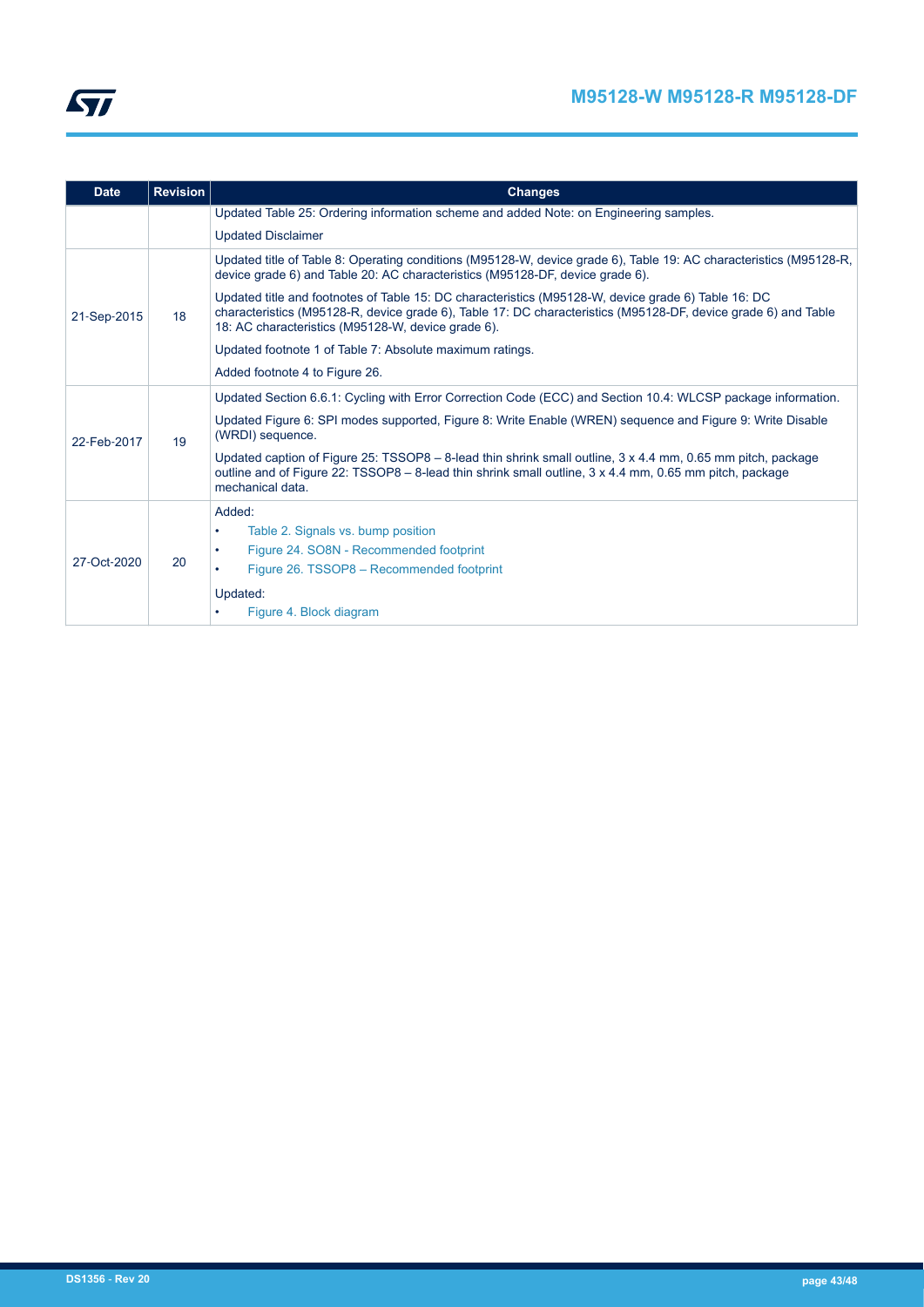

## **Contents**

| 1              |     |       |  |  |  |  |  |  |  |
|----------------|-----|-------|--|--|--|--|--|--|--|
| $\overline{2}$ |     |       |  |  |  |  |  |  |  |
| 3              |     |       |  |  |  |  |  |  |  |
|                | 3.1 |       |  |  |  |  |  |  |  |
|                | 3.2 |       |  |  |  |  |  |  |  |
|                | 3.3 |       |  |  |  |  |  |  |  |
|                | 3.4 |       |  |  |  |  |  |  |  |
|                | 3.5 |       |  |  |  |  |  |  |  |
|                | 3.6 |       |  |  |  |  |  |  |  |
|                | 3.7 |       |  |  |  |  |  |  |  |
|                | 3.8 |       |  |  |  |  |  |  |  |
| 4              |     |       |  |  |  |  |  |  |  |
|                | 4.1 |       |  |  |  |  |  |  |  |
| 5              |     |       |  |  |  |  |  |  |  |
|                | 5.1 |       |  |  |  |  |  |  |  |
|                |     | 5.1.1 |  |  |  |  |  |  |  |
|                |     | 5.1.2 |  |  |  |  |  |  |  |
|                |     | 5.1.3 |  |  |  |  |  |  |  |
|                |     | 5.1.4 |  |  |  |  |  |  |  |
|                | 5.2 |       |  |  |  |  |  |  |  |
|                | 5.3 |       |  |  |  |  |  |  |  |
|                | 5.4 |       |  |  |  |  |  |  |  |
|                | 5.5 |       |  |  |  |  |  |  |  |
| 6              |     |       |  |  |  |  |  |  |  |
|                | 6.1 |       |  |  |  |  |  |  |  |
|                | 6.2 |       |  |  |  |  |  |  |  |
|                | 6.3 |       |  |  |  |  |  |  |  |
|                |     | 6.3.1 |  |  |  |  |  |  |  |
|                |     | 6.3.2 |  |  |  |  |  |  |  |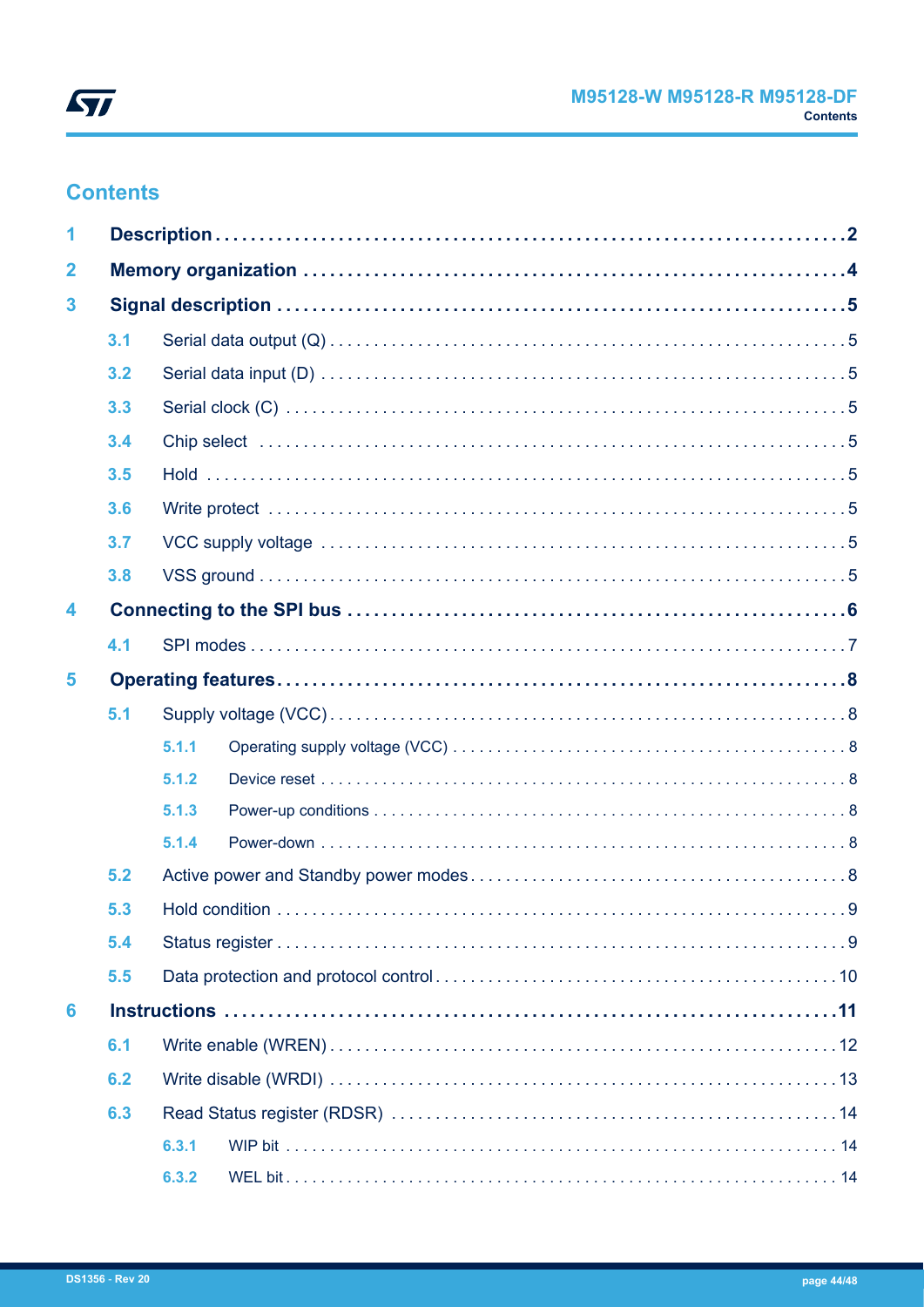

|    |      | 6.3.3 |  |
|----|------|-------|--|
|    |      | 6.3.4 |  |
|    | 6.4  |       |  |
|    | 6.5  |       |  |
|    | 6.6  |       |  |
|    |      | 6.6.1 |  |
|    | 6.7  |       |  |
|    | 6.8  |       |  |
|    | 6.9  |       |  |
|    | 6.10 |       |  |
| 7  |      |       |  |
|    | 7.1  |       |  |
|    | 7.2  |       |  |
| 8  |      |       |  |
| 9  |      |       |  |
| 10 |      |       |  |
|    | 10.1 |       |  |
|    | 10.2 |       |  |
|    | 10.3 |       |  |
|    | 10.4 |       |  |
| 11 |      |       |  |
|    |      |       |  |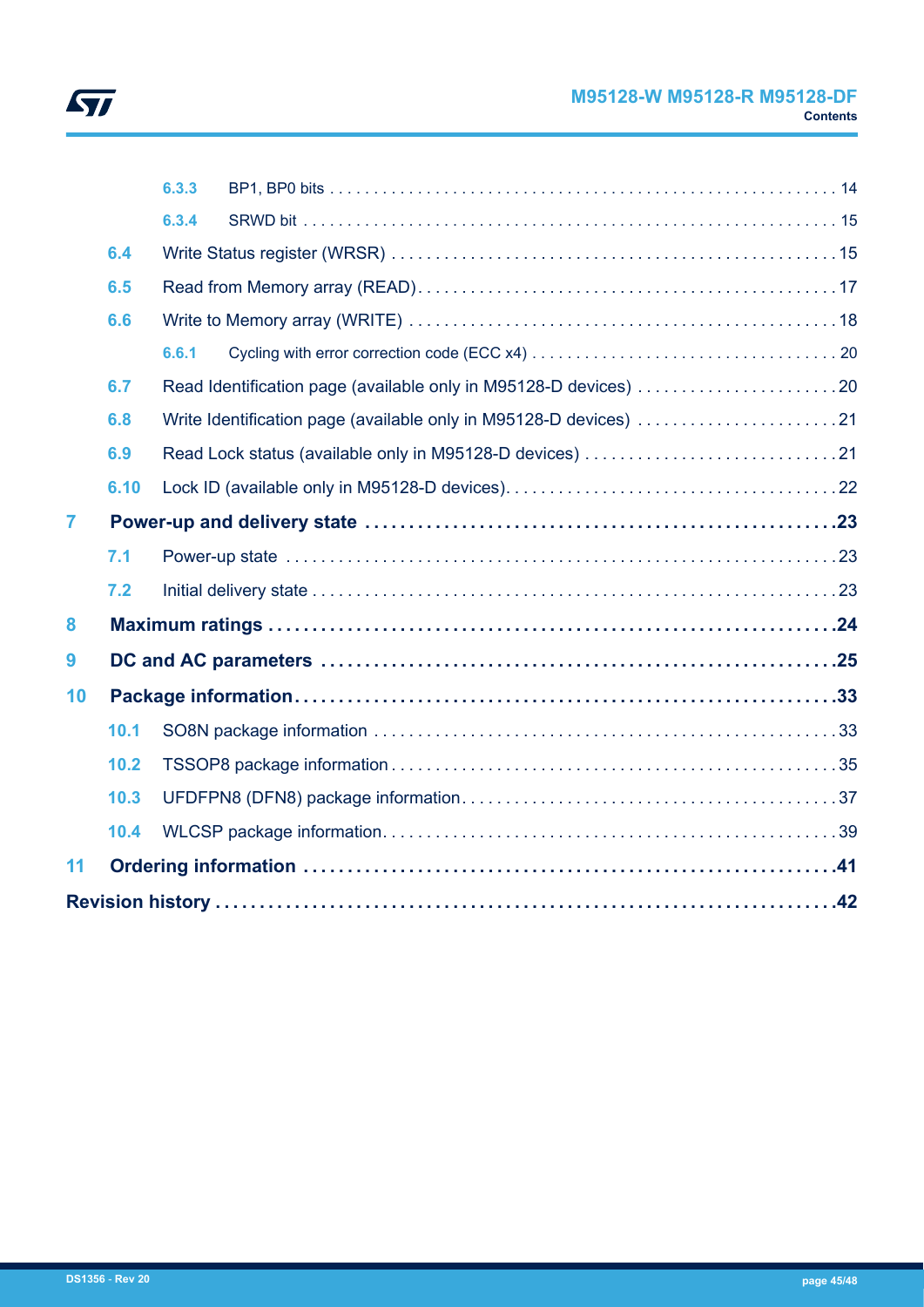## **List of tables**

| Table 1.  |  |
|-----------|--|
| Table 2.  |  |
| Table 3.  |  |
| Table 4.  |  |
| Table 5.  |  |
| Table 6.  |  |
| Table 7.  |  |
| Table 8.  |  |
| Table 9.  |  |
| Table 10. |  |
| Table 11. |  |
| Table 12. |  |
| Table 13. |  |
| Table 14. |  |
| Table 15. |  |
| Table 16. |  |
| Table 17. |  |
| Table 18. |  |
| Table 19. |  |
| Table 20. |  |
| Table 21. |  |
| Table 22. |  |
| Table 23. |  |
| Table 24. |  |
| Table 25. |  |
| Table 26. |  |
| Table 27. |  |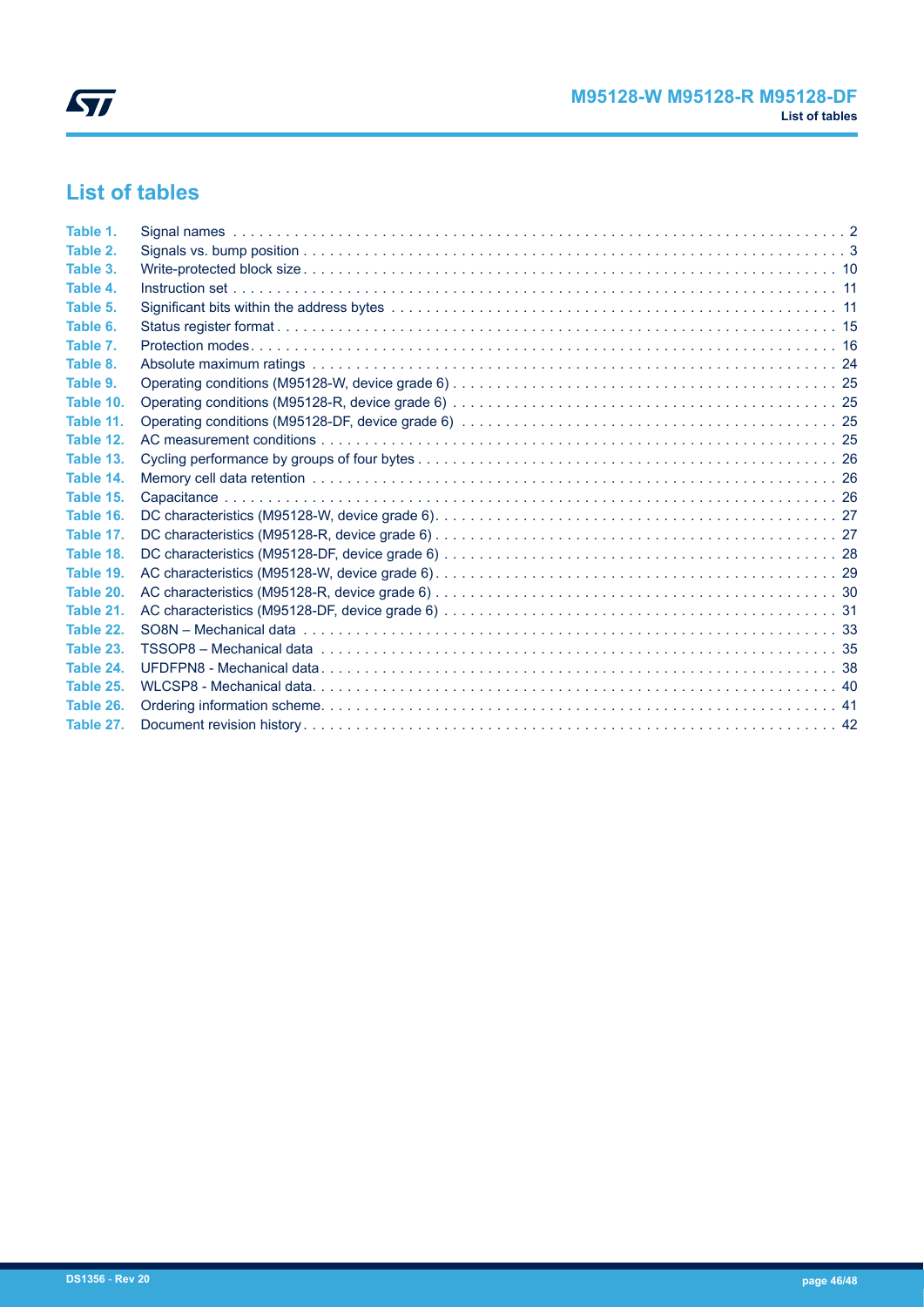

# **List of figures**

| Figure 1.  |                                                                                                                |  |
|------------|----------------------------------------------------------------------------------------------------------------|--|
| Figure 2.  |                                                                                                                |  |
| Figure 3.  |                                                                                                                |  |
| Figure 4.  |                                                                                                                |  |
| Figure 5.  |                                                                                                                |  |
| Figure 6.  |                                                                                                                |  |
| Figure 7.  |                                                                                                                |  |
| Figure 8.  |                                                                                                                |  |
| Figure 9.  |                                                                                                                |  |
| Figure 10. |                                                                                                                |  |
| Figure 11. | Write Status register (WRSR) sequence contained and contained according to the Status register (WRSR) sequence |  |
| Figure 12. |                                                                                                                |  |
| Figure 13. |                                                                                                                |  |
| Figure 14. | Page Write (WRITE) sequence information of the contract of the sequence in the contract of the contract of the |  |
| Figure 15. |                                                                                                                |  |
| Figure 16. |                                                                                                                |  |
| Figure 17. |                                                                                                                |  |
| Figure 18. |                                                                                                                |  |
| Figure 19. |                                                                                                                |  |
| Figure 20. |                                                                                                                |  |
| Figure 21. |                                                                                                                |  |
| Figure 22. |                                                                                                                |  |
| Figure 23. |                                                                                                                |  |
| Figure 24. |                                                                                                                |  |
| Figure 25. |                                                                                                                |  |
| Figure 26. |                                                                                                                |  |
| Figure 27. |                                                                                                                |  |
| Figure 28. |                                                                                                                |  |
| Figure 29. |                                                                                                                |  |
| Figure 30. |                                                                                                                |  |